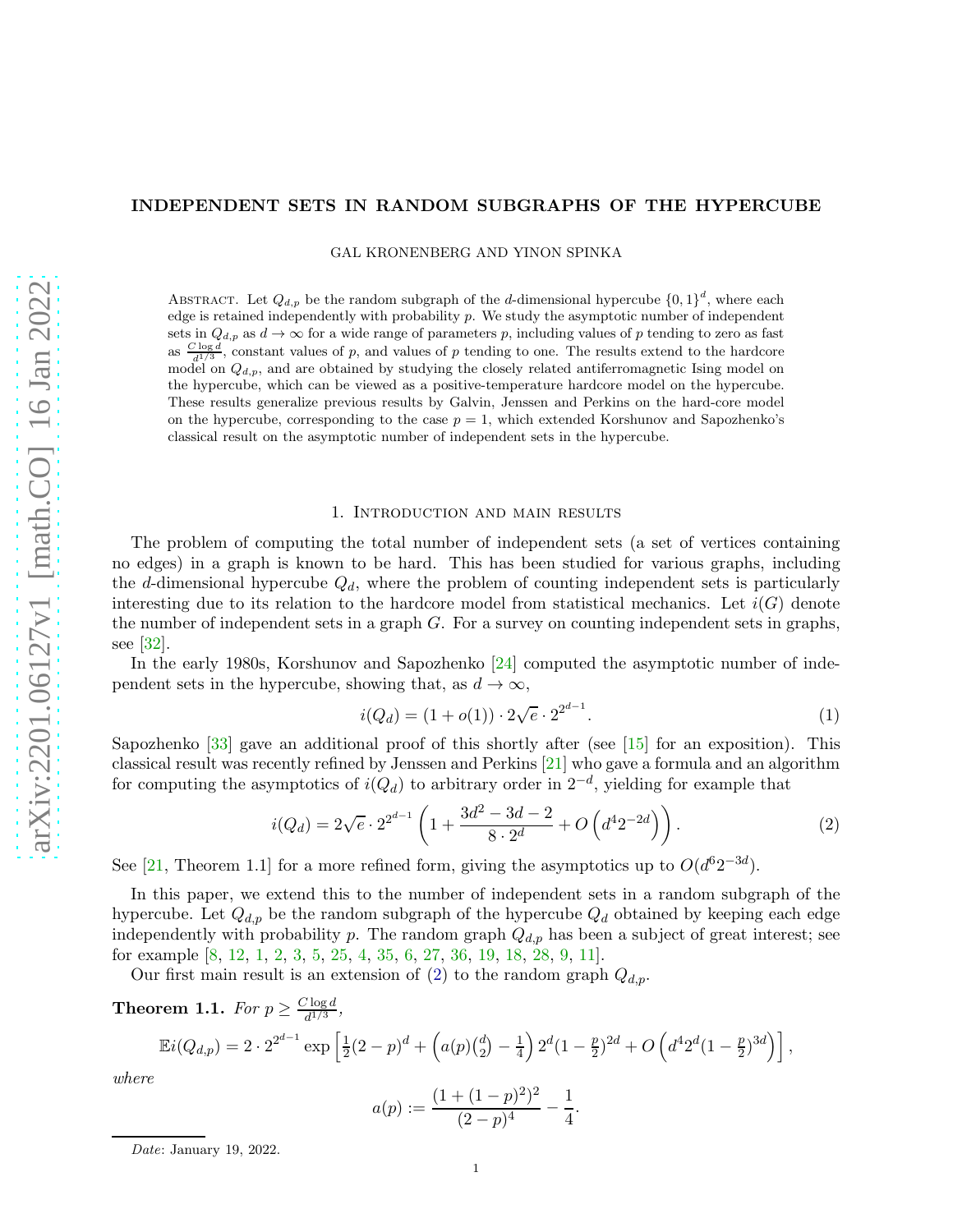A simple form of [Theorem 1.1](#page-0-1) is obtained by keeping only the leading term in the exponent, yielding that for  $p \geq \frac{C \log d}{d^{1/3}}$  $\frac{1}{d^{1/3}}$ ,

<span id="page-1-0"></span>
$$
\mathbb{E}i(Q_{d,p}) = 2 \cdot 2^{2^{d-1}} \exp\left[\frac{1}{2}(2-p)^d(1+o(1))\right].
$$
 (3)

We mention that this formula fails for  $p = o(\frac{1}{d})$  $\frac{1}{d}$ ) (see [Section 6](#page-40-0) for a discussion). The formula [\(3\)](#page-1-0) gives an asymptotic expression for the logarithm of the expected number of independent sets in  $Q_{d,p}$  for  $p \geq \frac{C \log d}{d^{1/3}}$  $\frac{\partial \log d}{\partial d^{1/3}}$ . For some values of p, we further obtain the asymptotics of  $\mathbb{E}i(Q_{d,p})$  itself. For example, if  $p = 1 - \frac{c}{d} + o(\frac{1}{d})$  $\frac{1}{d}$ ) for a fixed  $c \geq 0$ , then [\(3\)](#page-1-0) already yields that

<span id="page-1-2"></span>
$$
\mathbb{E}i(Q_{d,p}) = (1 + o(1)) \cdot 2e^{\frac{1}{2}e^c} \cdot 2^{2^{d-1}}.
$$
\n(4)

For constant  $p > 2-\sqrt{2} \approx 0.586$ , [Theorem 1.1](#page-0-1) implies that  $\mathbb{E}i(Q_{d,p})$  is asymptotic to  $2 \cdot 2^{2^{d-1}} e^{\frac{1}{2}(2-p)^d}$ . Similarly, for constant  $p > 2 - 2^{2/3} \approx 0.413$ , the theorem implies that this expectation is asymptotic to  $2 \cdot 2^{2^{d-1}} e^{\frac{1}{2}(2-p)^d + (a(p)(\frac{d}{2}) - \frac{1}{4})2^d(1-\frac{p}{2})^{2d}}$ . As with the proof of Jenssen and Perkins in [\[21\]](#page-43-4), our proof gives additional correction terms in the exponent to arbitrary accuracy, allowing to compute the expansion up to  $O(d^{2n-2}2^d(1-\frac{p}{2}))$  $\frac{p}{2}$ <sup>nd</sup>) for any fixed  $n > 0$  (see [Remark 5.5\)](#page-34-0). In particular, this gives a way to obtain the asymptotics of the expectation for any constant p.

One natural point to consider is  $p=\frac{1}{2}$  $\frac{1}{2}$ . On the hypercube, this is in fact the critical point for various graph properties of  $Q_{d,p}$  including the existence of isolated vertices, minimal degree at least two, connectivity [\[8,](#page-42-0) [12,](#page-43-5) [2\]](#page-42-2), the existence of a perfect matching [\[3\]](#page-42-3), and as was very recently shown, Hamiltonicity [\[9\]](#page-42-7). For the number of independent sets, [Theorem 1.1](#page-0-1) gives

<span id="page-1-3"></span>
$$
\mathbb{E}i(Q_{d,1/2}) = 2 \exp\left[\frac{1}{2}(\frac{3}{2})^d + \frac{1}{4}(\frac{9}{8})^d(\frac{91}{9}(\frac{d}{2}) - 1)\right] \cdot 2^{2^{d-1}}\left(1 + O(d^4)(\frac{27}{32})^d\right). \tag{5}
$$

For the reader's convenience, we mention already now a formula for the variance, which will follow from one of our later results:

<span id="page-1-4"></span>
$$
\text{Var}\,i(Q_{d,1/2}) = 4\exp\left[ (\frac{3}{2})^d + \frac{1}{2}(\frac{5}{4})^d + (\frac{9}{8})^d \left( \frac{91}{18}(\frac{d}{2}) - 1 \right) \right] \cdot 2^{2^d} \left( 1 + O(d^2)(\frac{15}{16})^d \right). \tag{6}
$$

We point out that  $\text{Var } i(Q_{d,1/2}) \gg (\mathbb{E} i(Q_{d,1/2}))^2$ .

For  $p \geq \frac{2}{3}$  $\frac{2}{3}$ , we also have the following result on the typical number of independent sets. Recall that a sequence of random variables  $(X_d)$  is **tight** if for every  $\varepsilon > 0$  there exists  $M > 0$  such that  $\mathbb{P}(|X_d| > M) \leq \varepsilon$  for all d. Equivalently, if for any function  $w = \omega(1)$ , we have that  $|X_d| = O(w)$ with high probability.

<span id="page-1-1"></span>**Theorem 1.2.** For  $p \geq \frac{2}{3}$ ,

$$
i(Q_{d,p}) = 2e^{\frac{1}{2}(2-p)^d} \cdot 2^{2^{d-1}} \left(1 + (2 - \frac{3p}{2})^{d/2} \cdot X_d\right),
$$

where  $X_d$  is tight as  $d \to \infty$ . Furthermore, if also  $p \leq 1 - \Omega(\frac{1}{d})$ , then  $|X_d| = \Omega(1)$  with probability  $\Omega(1)$ *, and in particular*  $X_d$  *does not converge to zero in probability.* 

The first part of the theorem gives an upper bound on the fluctuations of  $i(Q_{d,p})$  when  $p \geq \frac{2}{3}$  $\frac{2}{3}$ . In particular, for  $p > \frac{2}{3} + \omega(\frac{1}{d})$  $\frac{1}{d}$ , we get that with high probability

$$
i(Q_{d,p}) = 2e^{\frac{1}{2}(2-p)^d} \cdot 2^{2^{d-1}} (1+o(1)).
$$

Recalling that the expectation also behaves like the right-hand side, we see that  $i(Q_{d,p})$  is concentrated around its mean. Note that for  $p = \frac{2}{3}$  $\frac{2}{3}$  the first part of the theorem does not give a concentration result. In fact, the second part of the theorem implies that  $i(Q_{d,p})$  is not concentrated for  $p=\frac{2}{3}$  $\frac{2}{3}$ . Thus the theorem implies that a change of behavior occurs around  $p = \frac{2}{3}$  $\frac{2}{3}$ . For larger values of  $p$ , the second part of the theorem gives a lower bound on the fluctuations, thereby pinpointing the order of magnitude of the fluctuations.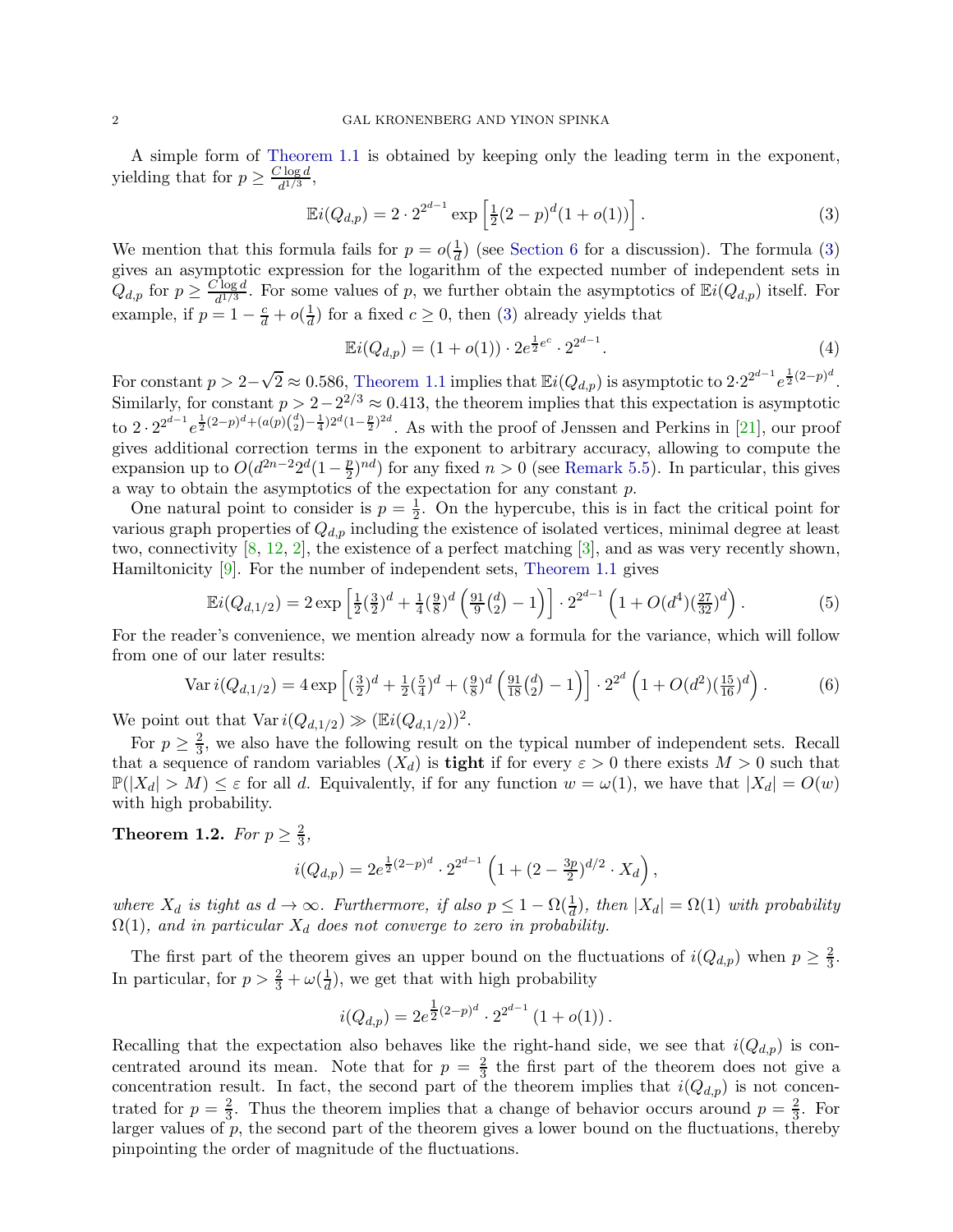The first part of [Theorem 1.2](#page-1-1) will be a consequence of an understanding of the variance of  $X_d$ , and the second part will be a consequence of an understanding of its fourth moment. For the latter part regarding the lower bound on the fluctuations, the assumption that  $p \leq 1 - \Omega(\frac{1}{d})$ can be relaxed to allow  $p$  to approach 1 much faster, though the actual fluctuations are smaller than  $(2-\frac{3p}{2})$  $\frac{3p}{2}$  of  $\frac{3p}{2}$  for such p. These are determined by the variance which will be discussed in [Theorem 1.4](#page-2-0) below. We point out that for all constant  $p \in \left[\frac{2}{3}\right]$  $(\frac{2}{3},1)$ , the fluctuations of  $i(Q_{d,p})$  are of larger order of magnitude than the second correction term in the expectation obtained from [Theorem 1.1,](#page-0-1) namely  $\Theta(d^2 2^d (1 - \frac{p}{2}))$  $(\frac{p}{2})^{2d}$ , so that the the fluctuations overwhelm the latter correction term. Thus, for constant  $p \in \left[\frac{2}{3}\right]$  $\frac{2}{3}$ , 1), while the leading order asymptotics is deterministic, the second order correction is already random. It is natural to ask whether  $X_d$  in [Theorem 1.2](#page-1-1) converges in distribution as  $d \to \infty$ , and if so, to what?

<span id="page-2-2"></span>The next result answers this question for p tending to 1.

**Theorem 1.3.** For  $p = 1 - o(1)$  such that  $p \leq 1 - 2^{-d/3 + \omega(\log d)}$ ,

$$
\frac{i(Q_{d,p}) - \mathbb{E}i(Q_{d,p})}{\sqrt{\text{Var}i(Q_{d,p})}} \implies \mathcal{N}(0,1),
$$

*where* =⇒ *denotes convergence in distribution.*

The results above follow from an understanding of the moments of  $i(Q_{d,p})$ . The next result gives an asymptotic formula for the second moment. For increased neatness, we describe the result in terms of the ratio between the second moment and the square of the expectation. Together with [Theorem 1.1](#page-0-1) this translates to an asymptotic formula for the variance.

<span id="page-2-0"></span>**Theorem 1.4.** For 
$$
p \ge \frac{C \log d}{d^{1/3}}
$$
,  
\n
$$
\frac{\mathbb{E}i(Q_{d,p})^2}{(\mathbb{E}i(Q_{d,p}))^2} = \frac{1}{2} \exp\left[\frac{1}{2}(2-\frac{3p}{2})^d - \frac{1}{2}2^d(1-\frac{p}{2})^{2d} + O(d^4)(1-\frac{p}{2})^d(2-\frac{3p}{2})^d\right] + \frac{1}{2} \exp\left[\frac{p(1-p)}{2(2-p)^2}d2^d(1-\frac{p}{2})^{2d} + O(d^4)(1-\frac{p}{2})^d(2-\frac{3p}{2})^d\right].
$$

As we have seen in [Theorem 1.2,](#page-1-1) there is a change in behavior around  $p = \frac{2}{3}$  $\frac{2}{3}$ , where for this value of  $p$  there is no concentration, while for larger values there is. [Theorem 1.4](#page-2-0) shows that the variance also undergoes a change of behavior around this point. Indeed, the variance of  $i(Q_{d,p})$ is of the same order as the square of its expectation for  $p = \frac{2}{3} \pm \Theta(\frac{1}{d})$ , but is of larger order for  $p \leq \frac{2}{3} - \omega(\frac{1}{d})$  $\frac{1}{d}$ ), while for  $p \geq \frac{2}{3} + \omega(\frac{1}{d})$  $\frac{1}{d}$ , it is of smaller order, implying that  $i(Q_{d,p})$  is concentrated around its expectation. This leads to the first part of [Theorem 1.2,](#page-1-1) while the second part requires also the fourth moment, which is addressed below.

Our methods yield precise asymptotic formulas for any moment of  $i(Q_{d,p})$ , as well as for its central moments. To keep the exposition simple, we formulate the next result with lower precision than was given in [Theorem 1.4](#page-2-0) for the second moment. As before, for increased neatness, we describe the result in terms of the ratio between the  $k$ -th moment and the  $k$ -th power of the expectation.

<span id="page-2-1"></span>**Theorem 1.5.** For any  $k \geq 2$  and  $p \geq \frac{Ck^2 \log d}{d^{1/3}}$  $\frac{c^2 \log a}{d^{1/3}}$ ,

$$
\frac{\mathbb{E}i(Q_{d,p})^k}{(\mathbb{E}i(Q_{d,p}))^k} = 2^{-k} \sum_{m=0}^k {k \choose m} \exp\left[\frac{1}{2}\left(\binom{m}{2} + \binom{k-m}{2}\right)(2-\frac{3p}{2})^d + O(d)2^d(1-\frac{p}{2})^{2d}\right].
$$

*Furthermore, for any even*  $k \geq 4$  *and*  $\frac{2}{3} + \omega(\frac{1}{d})$  $\frac{1}{d}$ )  $\leq p \leq 1 - \omega(\frac{1}{d})$  $\frac{1}{d}$ ),

$$
\frac{\mathbb{E}(i(Q_{d,p}) - \mathbb{E}i(Q_{d,p}))^k}{(\mathbb{E}i(Q_{d,p}))^k} = \left(2^{-k}(k-1)!! \cdot (2 - \frac{3p}{2})^{kd/2} + 2^{-k}2^d(1-p+p2^{-k})^d\right)(1+o(1)).
$$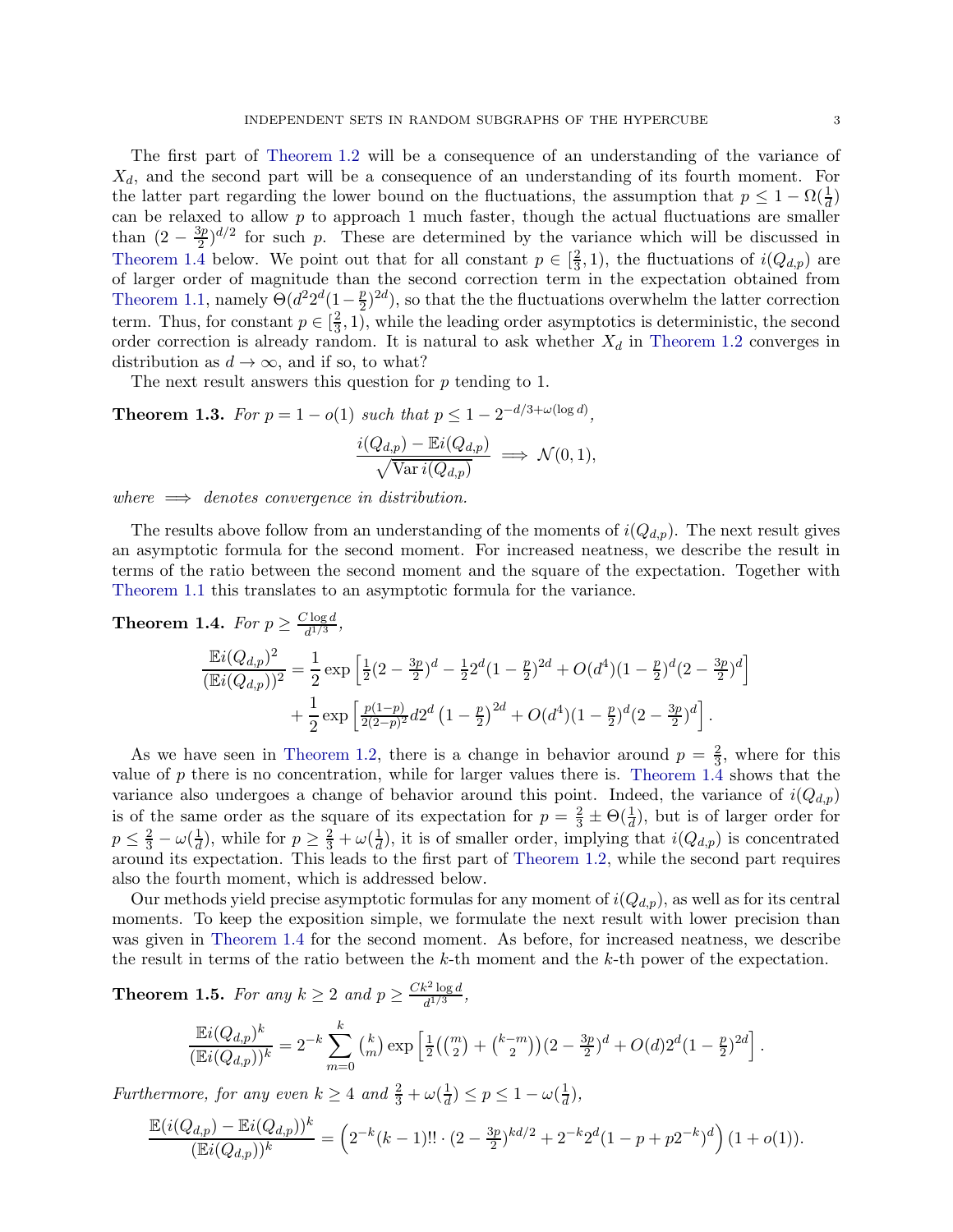*This remains true for*  $p = \frac{2}{3} \pm O(\frac{1}{d})$  $\frac{1}{d}$  *if one replaces the term*  $1 + o(1)$  *by*  $\Theta(1)$ *, and it remains true for all*  $p \geq \frac{2}{3}$  $\frac{2}{3}$  *if one replaces it by*  $O(1)$ *. This also holds for odd*  $k \geq 3$  *and*  $p \geq \frac{2}{3}$  $rac{2}{3}$  with the  $O(1)$ .

In particular, this implies that, similarly to [\(3\)](#page-1-0), for any  $k \ge 2$  and  $p \ge \frac{Ck^2 \log d}{d^{1/3}}$  $\frac{\int_0^{\infty} \frac{\log a}{a^{1/3}}}{a^{1/3}},$ 

$$
\mathbb{E}i(Q_{d,p})^k = 2^k \cdot 2^{k2^{d-1}} \exp\left[\frac{k}{2}(2-p)^d(1+o(1))\right].
$$

[Theorem 1.5](#page-2-1) shows that all higher moments undergo a change in behavior around  $p = \frac{2}{3}$  $\frac{2}{3}$  similar to that of the second moment. Specifically, for  $k \geq 2$  and  $p \geq \frac{2}{3} + \omega(\frac{1}{d})$  $\frac{1}{d}$ , the k-th moment of  $i(Q_{d,p})$  is asymptotic to the k-th power of its expectation, whereas for  $\frac{C \log d}{d^{1/3}} \le p \le \frac{2}{3} - \omega(\frac{1}{d})$  $\frac{1}{d}$ , it is of larger order. When  $p = \frac{2}{3} \pm O(\frac{1}{d})$  $\frac{1}{d}$ ), all moments of  $i(Q_{d,p})/\mathbb{E}i(Q_{d,p})$  are  $1+\Theta(1)$ .

Let us now discuss the central moments, which are of particular interest. When  $\frac{C \log d}{d^{1/3}} \leq p \leq$  $rac{2}{3} - \omega(\frac{1}{d})$  $\frac{1}{d}$ , it is not hard to see using the first part of the theorem that the k-th central moment is asymptotically the same as the k-th moment itself. On the other hand, when  $p \geq \frac{2}{3} - O(\frac{1}{d})$  $\frac{1}{d}$ , the second part of the theorem gives the order of magnitude of the normalized  $k$ -th central moment, showing that it is the larger of one of two terms. As it turns out, for  $2 \leq k \leq 7$ , the first term is always the larger of the two, whereas for any  $k \geq 8$ , there are two numbers  $\frac{2}{3} < p_k^* < p_k^{**} < 1$  such that the second term is larger for  $p \in (p_k^*, p_k^{**})$ , and otherwise the first term is larger. As  $k \to \infty$ , these satisfy  $p_k^* \to \frac{2}{3}$  and  $p_k^{**} \to 1$ . Thus, for any constant  $p \in (\frac{2}{3})$  $(\frac{2}{3}, 1)$ , the normalized k-th central moment is of order  $2^d(1-p+p2^{-k})^d$  for all k large enough. On the other hand, when p tends to 1, the normalized k-th central moment is asymptotic to  $2^{-k}(k-1)!!(2-\frac{3p}{2})$  $(\frac{3p}{2})^{kd/2}$  for all even  $k \geq 2$ . This suggests normal behavior as in [Theorem 1.3](#page-2-2) and this will indeed follow from a slightly stronger version of [Theorem 1.5](#page-2-1) (see [Theorem 5.3\)](#page-32-0).

1.1. The hard-core model. A natural and well-studied generalization of independent sets is the hard-core model. In this model, one is given a parameter  $\lambda > 0$  called the **fugacity**, and one samples a random independent set I of a given finite graph G with probability proportional to  $\lambda^{|I|}$ . The partition function of the model is the normalization constant given by

$$
Z(G,\lambda) := \sum_{I \text{ indep. set in } G} \lambda^{|I|}.
$$

Note that  $\lambda = 1$  corresponds to counting independent sets, i.e.,  $Z(G, 1) = i(G)$ .

The hard-core model, which originates from statistical mechanics, serves as a simple model of gas or hard spheres. It has been extensively studied by mathematical physicists, probabilists, combinatorialists and computer scientists (scheduling problems, communications).

Galvin [\[13\]](#page-43-13) studied the hard-core model on the hypercube. Among his results which described the typical structure of a configuration in the hard-core model, was an extension of the basic result [\(1\)](#page-0-2) of Korshunov and Sapozhenko to the hard-core model, which states that for  $\lambda \geq \sqrt{2}-1+\frac{(\sqrt{2}+\Omega(1))\log d}{d}$  $\frac{(1)}{d}$ ,

$$
Z(Q_d, \lambda) = (1 + o(1)) \cdot 2(1 + \lambda)^{2^{d-1}} \exp \left[\frac{\lambda}{2} \left(\frac{2}{1+\lambda}\right)^d\right],
$$

and that for  $\lambda \geq \frac{C \log d}{d^{1/3}}$  $\frac{1}{d^{1/3}}$ ,

$$
Z(Q_d, \lambda) = 2(1+\lambda)^{2^{d-1}} \exp \left[\frac{\lambda}{2} \left(\frac{2}{1+\lambda}\right)^d (1+o(1))\right].
$$

Jenssen and Perkins [\[21\]](#page-43-4) gave more refined results, including a formula and algorithm which allows to find the asymptotics of  $Z(Q_d, \lambda)$  for any constant  $\lambda$ . For example, for  $\lambda \geq 2^{1/3} - 1 + \frac{2^{7/3} \log d + \omega(1)}{2d}$  $\frac{g\,a+\omega(1)}{2d},$ 

$$
Z(Q_d, \lambda) = (1 + o(1)) \cdot 2(1 + \lambda)^{2^{d-1}} \exp \left[ \frac{\lambda}{2} \left( \frac{2}{1 + \lambda} \right)^d \left( 1 + \frac{(2\lambda^2 + \lambda^3) d(d-1) - 2\lambda}{4(1 + \lambda)^d} \right) \right].
$$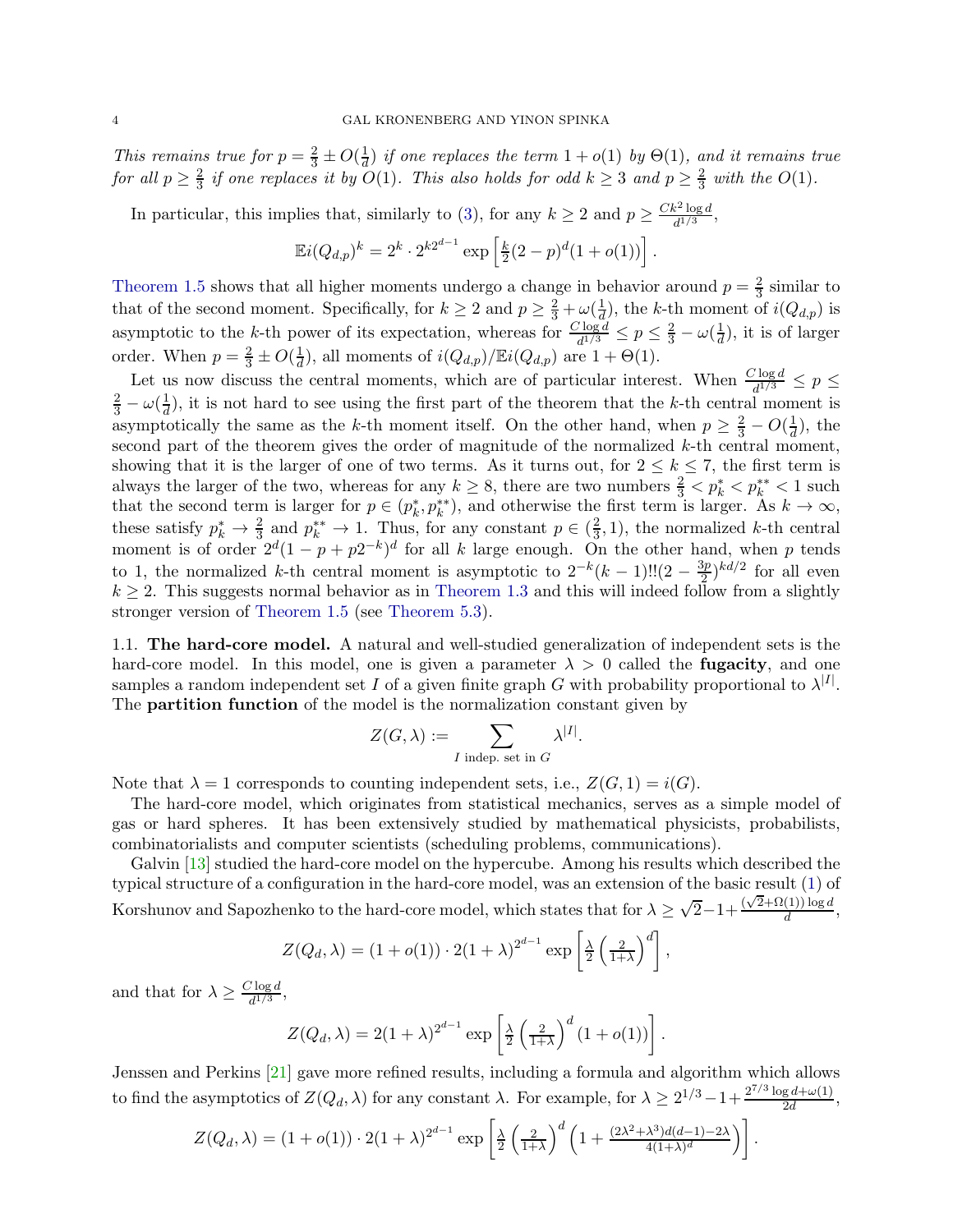<span id="page-4-0"></span>Our following result extends the above to random subgraphs of the hypercube.

**Theorem 1.6.** *Suppose that*  $\lambda \leq \lambda_0$  *and*  $\lambda p \geq \frac{C \log d}{d^{1/3}}$  $\frac{d^{1/3}}{d^{1/3}}$ . *Then* 

$$
\mathbb{E}Z(Q_{d,p},\lambda) = 2(1+\lambda)^{2^{d-1}} \exp \left[\frac{\lambda}{2} 2^d \alpha_1^d + \left(a\binom{d}{2} - \frac{1}{4}\right) \lambda^2 2^d \alpha_1^{2d} + O\left(d^4 \lambda^3 2^d \alpha_1^{3d}\right)\right],
$$

*where*

$$
\alpha_1 := 1 - \frac{\lambda p}{1 + \lambda}
$$
 and  $a := \frac{(1 + \lambda)^2 (1 + \lambda (1 - p)^2)^2}{4 (1 + \lambda - \lambda p)^4} - \frac{1}{4}.$ 

In the theorem, and throughout the paper,  $\lambda_0$  is an arbitrarily large constant, and  $C, c$  denote constants which may depend on  $\lambda_0$  but are otherwise universal.

The requirement that  $\lambda$  is bounded can be relaxed, but can not be entirely dropped. For example, the conclusion of the theorem fails when  $p \in (0,1)$  is constant and  $\lambda \geq e^{C(p)d}$ , since  $\mathbb{E}Z(Q_{d,p})$  is trivially bounded above by  $(1 + \lambda)^{2^d}$ , whereas the expression in the theorem is much larger in this case. While our proof would allow to obtain results for  $\lambda$  that does not grow too fast, the more interesting regime is when  $\lambda$  is constant or tends to 0, and so we have opted to keep things simpler by assuming that  $\lambda$  is bounded.

[Theorem 1.6](#page-4-0) generalizes [Theorem 1.1.](#page-0-1) All the other results discussed in the introduction similarly generalize to the hardcore model. We do not state these generalizations here and refer the reader to [Section 5](#page-32-1) for details.

<span id="page-4-2"></span>1.2. A family of positive-temperature extensions of the hard-core model. As it turns out, the hard-core model on a random subgraph  $G_p$  of a graph G (keeping each edge of G independently with probability p) is related to another statistical mechanics model on the base graph  $G$ . The latter model can be thought of as a positive-temperature hard-core model (which is nothing other than the antiferromagnetic Ising model with external magnetic field). In this model, in addition to the fugacity parameter  $\lambda > 0$ , one is given a parameter  $\beta \in [0, \infty]$  called the **inverse temperature**, and one samples a subset I of vertices in G with probability proportional to  $\lambda^{|I|}e^{-\beta|E(I)|}$ , where  $E(I) := \{e \in E(G) : e \subset I\}$  is the set of edges of G spanned by I. The **partition function** of the model is

<span id="page-4-3"></span>
$$
Z(G,\lambda,\beta) := \sum_{I \subset V(G)} \lambda^{|I|} e^{-\beta |E(I)|}.
$$
 (7)

Note that when  $\beta = \infty$  this reduces to the usual hard-core model on G and  $Z(G, \lambda, \infty) = Z(G, \lambda)$ .

We will see that when p and  $\beta$  satisfy the relation  $p = 1 - e^{-\beta}$ , we have the following useful relation between the partition function of the hard-core model on  $G_p$  and that of the positive-temperature hard-core model on G:

<span id="page-4-1"></span>
$$
\mathbb{E}Z(G_p,\lambda) = Z(G,\lambda,\beta). \tag{8}
$$

This relation is key for our understanding and analysis of the expected number of independent sets in  $Q_{d,p}$ .

In fact, there is also a certain representation for the moments of  $Z(G_p, \lambda)$  in terms of the positivetemperature hard-core model on G. Taking the same relation between p and  $\beta$ , letting  $I_1, \ldots, I_k$ be independent and identically distribution random variables chosen from the positive-temperature hard-core model on G, we have

$$
\frac{\mathbb{E}Z(G_p,\lambda)^k}{(\mathbb{E}Z(G_p,\lambda))^k} = \mathbb{E}e^{\beta(|E(I_1)|+\cdots+|E(I_k)|-|E(I_1)\cup\cdots\cup E(I_k)|)}.
$$
\n(9)

Actually, we will not use this relation, but found it interesting to mention as it also gives another interpretation for our results on the moments.

We will instead use a different relation, closer in spirit to that in  $(8)$ . In this relation, the k-th moment of  $Z(G_p, \lambda)$  is related to a model of k interacting sets  $I_1, \ldots, I_k$  of vertices of G. Specifically,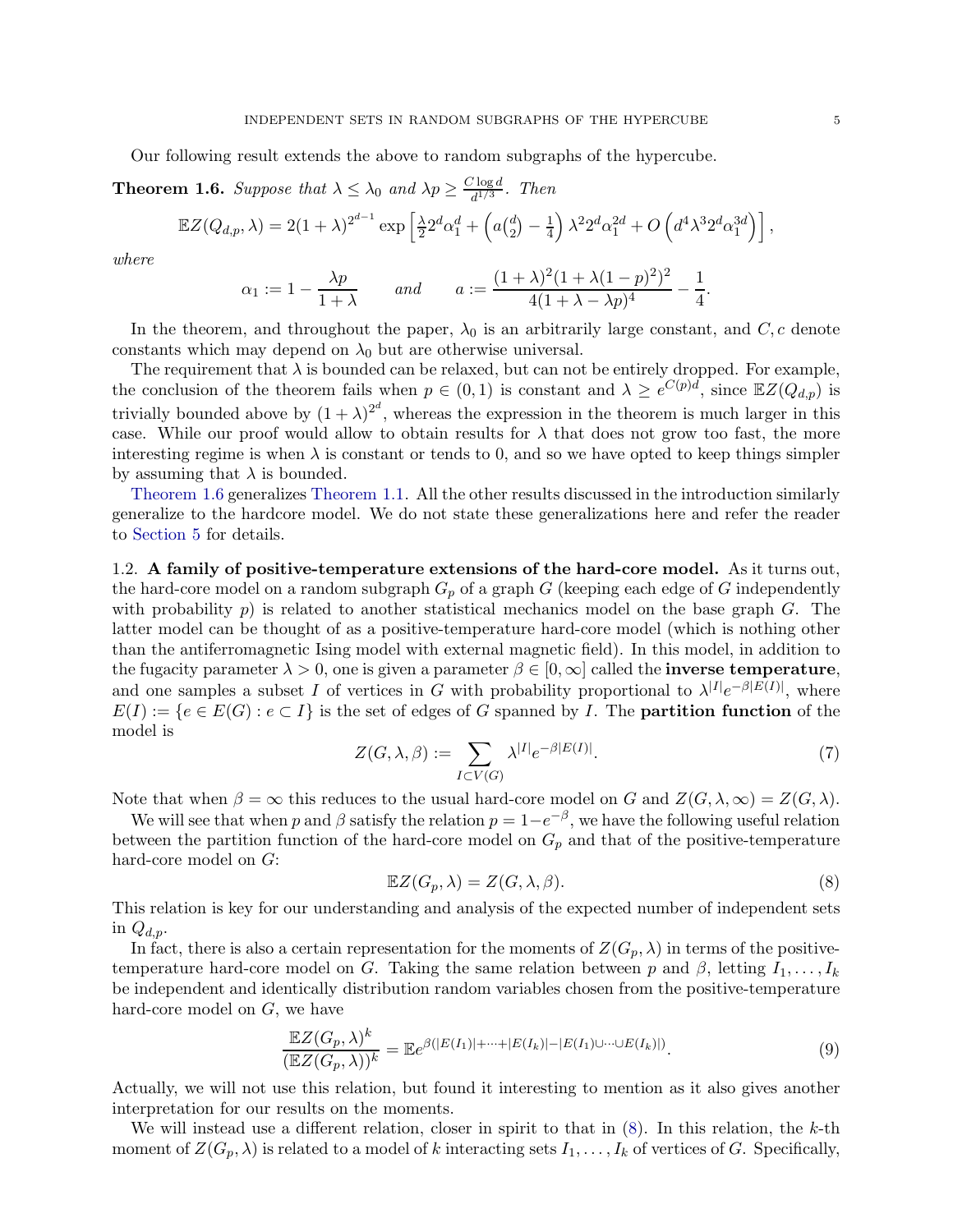one samples  $I_1, \ldots, I_k \subset V(G)$  with probability proportional to  $\lambda^{|I_1|+\cdots+|I_k|} e^{-\beta |E(I_1) \cup \cdots \cup E(I_k)|}$ . The partition function of the model is

$$
Z_k(G,\lambda,\beta) := \sum_{I_1,\ldots,I_k \subset V(G)} \lambda^{|I_1|+\cdots+|I_k|} e^{-\beta |E(I_1) \cup \cdots \cup E(I_k)|}.
$$

Note that  $Z_1(G, \lambda, \beta) = Z(G, \lambda, \beta)$  and that  $Z_k(G, \lambda, \infty) = Z(G, \lambda)^k$ .

<span id="page-5-0"></span>The following is an extension of the relation [\(8\)](#page-4-1) to arbitrary  $k \geq 1$ .

**Proposition 1.7.** Let G be a finite graph, let  $\lambda > 0$  and  $\beta \in [0, \infty]$  and set  $p = 1 - e^{-\beta}$ . Then

$$
Z_k(G, \lambda, \beta) = \mathbb{E}Z(G_p, \lambda)^k.
$$

*Proof.* Denote  $G = (V, E)$  and  $q = e^{\beta} - 1 = p/(1 - p)$ . Then

$$
Z_{k}(G,\lambda,\beta) = \sum_{I_{1},...,I_{k}\subseteq V} \lambda^{|I_{1}|+...+|I_{k}|} \prod_{e\in E} e^{-\beta \mathbf{1}_{e\in E(I_{1})\cup...\cup E(I_{k})}}
$$
  
\n
$$
= \sum_{I_{1},...,I_{k}\subseteq V} \lambda^{|I_{1}|+...+|I_{k}|} e^{-\beta|E|} \prod_{e\in E} (1 + q \mathbf{1}_{e\notin E(I_{1})\cup...\cup E(I_{k})})
$$
  
\n
$$
= \sum_{I_{1},...,I_{k}\subseteq V} \lambda^{|I_{1}|+...+|I_{k}|} e^{-\beta|E|} \sum_{\omega\subseteq E} q^{|\omega|} \prod_{e\in \omega} \mathbf{1}_{e\notin E(I_{1})\cup...\cup E(I_{k})}
$$
  
\n
$$
= \sum_{\omega\subseteq E} e^{-\beta|E|} q^{|\omega|} \sum_{I_{1},...,I_{k}\subseteq V} \lambda^{|I_{1}|+...+|I_{k}|} \mathbf{1}_{\{I_{1},...,I_{k}\text{ are independent in }\omega\}}
$$
  
\n
$$
= \sum_{\omega\subseteq E} e^{-\beta|E|} q^{|\omega|} Z(\omega,\lambda)^{k}
$$
  
\n
$$
= \sum_{\omega\subseteq E} Z(\omega,\lambda)^{k} p^{|\omega|} (1-p)^{|E\setminus\omega|}
$$
  
\n
$$
= \mathbb{E} Z(G_{p},\lambda)^{k}.
$$

In light of this relation between the hard-core model on  $Q_{d,p}$  and the positive-temperature models on  $Q_d$ , the proofs of the main results boil down to analyzing the latter models. This analysis establishes an understanding of the structure of a typical configuration. Let us first describe this structure when  $k = 1$ . A typical configuration will mostly be contained in one of the sides,  $\mathcal E$  or  $\mathcal{O}$ , of the hypercube. Configurations which are entirely contained in one side may be thought of as "ground states", and then a typical configuration can be seen as a small deviation from such a ground state. For  $k \geq 2$ , there are  $2^k$  classes of ground states, each characterized by a vector  $\mathcal{D} \in \{\mathcal{E}, \mathcal{O}\}^k$ , where the corresponding ground state configurations are those having  $I_1 \cap \mathcal{D}_1 =$  $\cdots = I_k \cap \mathcal{D}_k = \emptyset$ . Thus, we think of  $\mathcal D$  as describing the "defect/deviation sides". We will establish a convergent cluster expansion for this model, which makes rigorous the fact that typical configurations are small deviations from such ground state configurations.

1.3. Proof outline. In this section we give an outline of the proofs of our main results. The proofs combine a number of ideas and techniques, including the cluster expansion for polymer models, approximations of contours, comparison with the model on the complete bipartite graph  $K_{d,d}$ , the aforementioned relation between the hard-core model on  $Q_{d,p}$  and the family of positive-temperature models on  $Q_d$ , and the method of moments.

If we were content with weaker versions of the results, we would not require all of the above ingredients. In [Section 2,](#page-9-0) we warm up by proving that for  $p \geq \frac{2}{3} + \omega(\frac{1}{d})$  $\frac{1}{d}$ , the number of independent sets in  $Q_{d,p}$  is  $(1+o(1)) \cdot 2e^{\frac{1}{2}(2-p)^d} \cdot 2^{2^{d-1}}$ , both in expectation and with high probability (see [Theorem 2.1\)](#page-9-1). Let us first discuss the proof outline for this weaker result, which does not rely on the cluster expansion, and involves many of the ideas that go into the main theorems.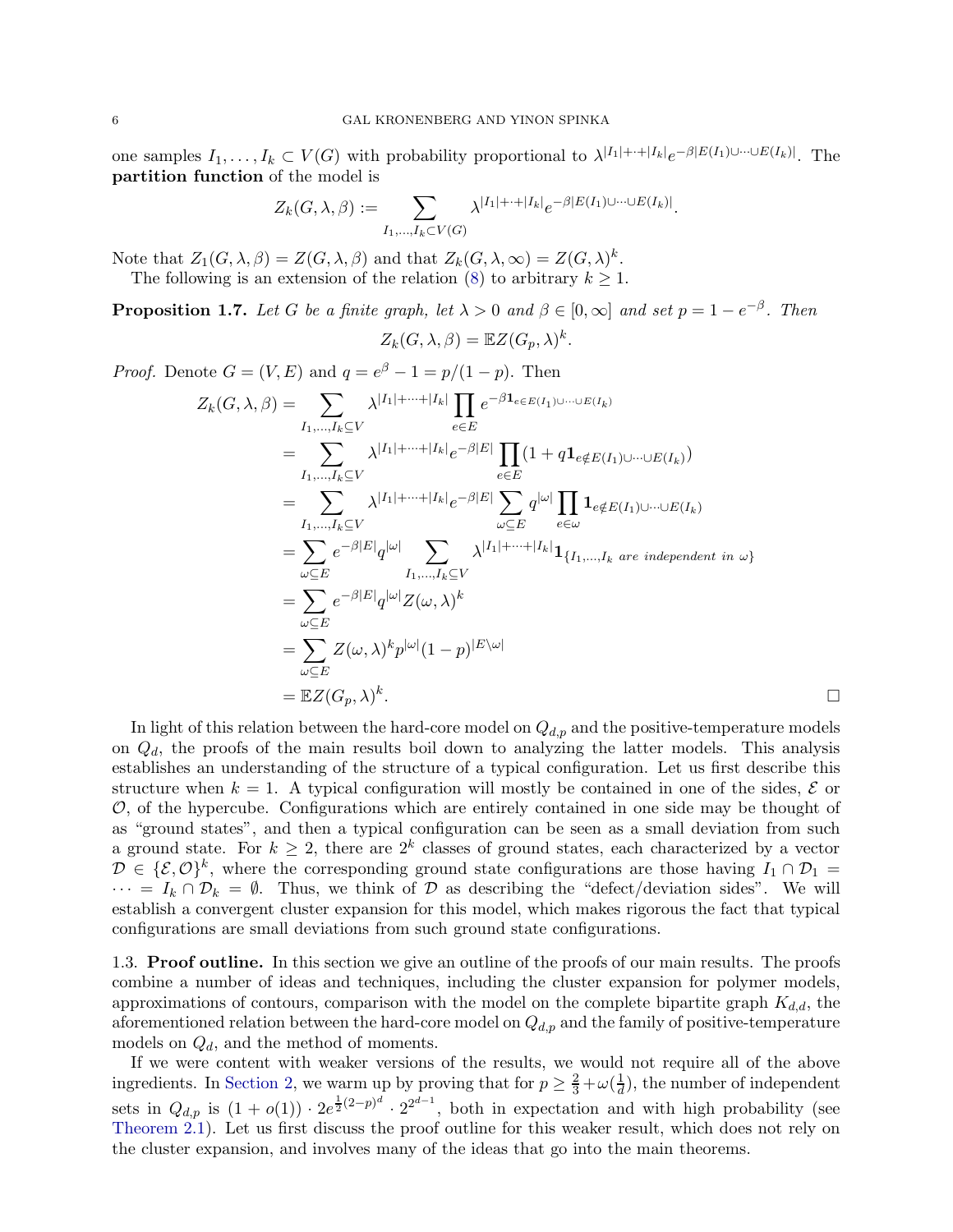**Outline for [Theorem 2.1:](#page-9-1)** To prove the theorem, it suffices to lower bound  $i(Q_{d,p})$  with high probability, and to upper bound its expectation. For the lower bound, it is instructive to first see how one obtains a tight lower bound on  $i(Q_d)$ . By considering independent sets which are entirely contained in one bipartition class of the hypercube (we call these ground states), one easily sees that

$$
i(Q_d) \ge 2 \cdot 2^{2^{d-1}} - 1.
$$

This bound already gives the correct order of magnitude. To get the correct leading constant, it suffices to additionally take into account independent sets which are "almost" entirely contained in one side of the hypercube (small deviations from a ground state), in the sense that only a bounded number of vertices belong to the other side. Indeed, since any set of size  $k$  in the hypercube has at most kd neighbors, the number of independent sets which are contained in (say) the even side, except for precisely k vertices in the odd side, is at least  $2^{n-kd} \binom{n}{k}$  $\binom{n}{k}$ , where  $n := 2^{d-1}$ . For fixed  $k$ , this is asymptotically the same as  $2^n \frac{1}{k!} 2^{-k}$ . Summing over  $0 \le k \le K$ , with K slowly tending to infinity, and reversing the roles of even and odd to obtain an additional factor of 2 (noting that the double counting is negligible), yields that

$$
i(Q_d) \ge (1 - o(1)) \cdot 2\sqrt{e} \cdot 2^{2^{d-1}}.
$$

The lower bound on  $i(Q_{d,p})$  is obtained by a similar "direct" counting argument, using the second moment method in order to control fluctuations and produce a bound which holds with high probability. While we only required bounded k for the bound on  $i(Q_d)$ , the bound on  $i(Q_{d,p})$ will use k up to roughly  $(2-p)^d$  (which is bounded precisely when  $p = 1 - O(\frac{1}{d})$  $\frac{1}{d}$ ; compare with [\(4\)](#page-1-2). The details of this lower bound are given in [Section 2.1.](#page-10-0)

Let us give a heuristic for why  $(2-p)^d$  is a relevant order of magnitude. Consider independent sets which are mostly contained in the even side of the hypercube. If we consider a randomly chosen independent set, then we may approximate the state of even vertices as independent fair coin flips. In order for it to be possible for a given odd vertex to belong to the independent set, each of the d adjacent vertices must either be vacant or the edge connecting to it should not appear in  $Q_{d,p}$ . By the independence assumption, this has probability  $(1 - p + p/2)^d$ . Thus, there are roughly  $2^{d-1}(1-p+p/2)^d = \frac{1}{2}(2-p)^d$  odd vertices which have no occupied neighbors.

Let us now discuss the upper bound on the expectation of  $i(Q_{d,p})$ . As we have seen in [Section 1.2,](#page-4-2) this expectation can be interpreted as the partition function of a positive-temperature model. To upper bound the partition function of the latter model, we employ and extend techniques of Galvin [\[13\]](#page-43-13) and Peled–Spinka [\[31\]](#page-43-14) with the goal of showing that most configurations do not deviate much from a ground state. The basic objects we work with, called *polymers*, are 2-linked sets of vertices contained in one side of the hypercube, and whose closures do not contain more than  $\frac{3}{4}$  of the vertices on that side (the precise constant  $\frac{3}{4}$  is not important; any constant strictly between  $\frac{1}{2}$ and 1 would work). Here, 2-linked means that it is connected in the enhanced graph where edges are added between distance-two vertices, and the closure of a set is the largest set with the same neighborhood. Polymers represent local deviations from a ground state. Each polymer A has an associated weight

$$
\omega(A) := \sum_{B \subset N(A)} 2^{-|N(A)|} e^{-\beta |E(A,B)|},
$$

defined so that the weight of a configuration (under some minor restrictions) can be written as the product of weights of the polymers it decomposes into. At zero temperature ( $\beta = \infty$ ), this weight is simply  $\omega(A) = 2^{-|N(A)|}$ , which comes from the fact that removing A from the independent set, frees up the vertices in  $N(A)$  to be added (or not) to the independent set. At positive temperature, however, the picture is more involved as it is possible for the vertices in  $N(A)$  to be occupied even when the vertices in A are occupied, and thus the weight  $\omega(A)$  is given by a sum of the contributions from the possible states of vertices in  $N(A)$ .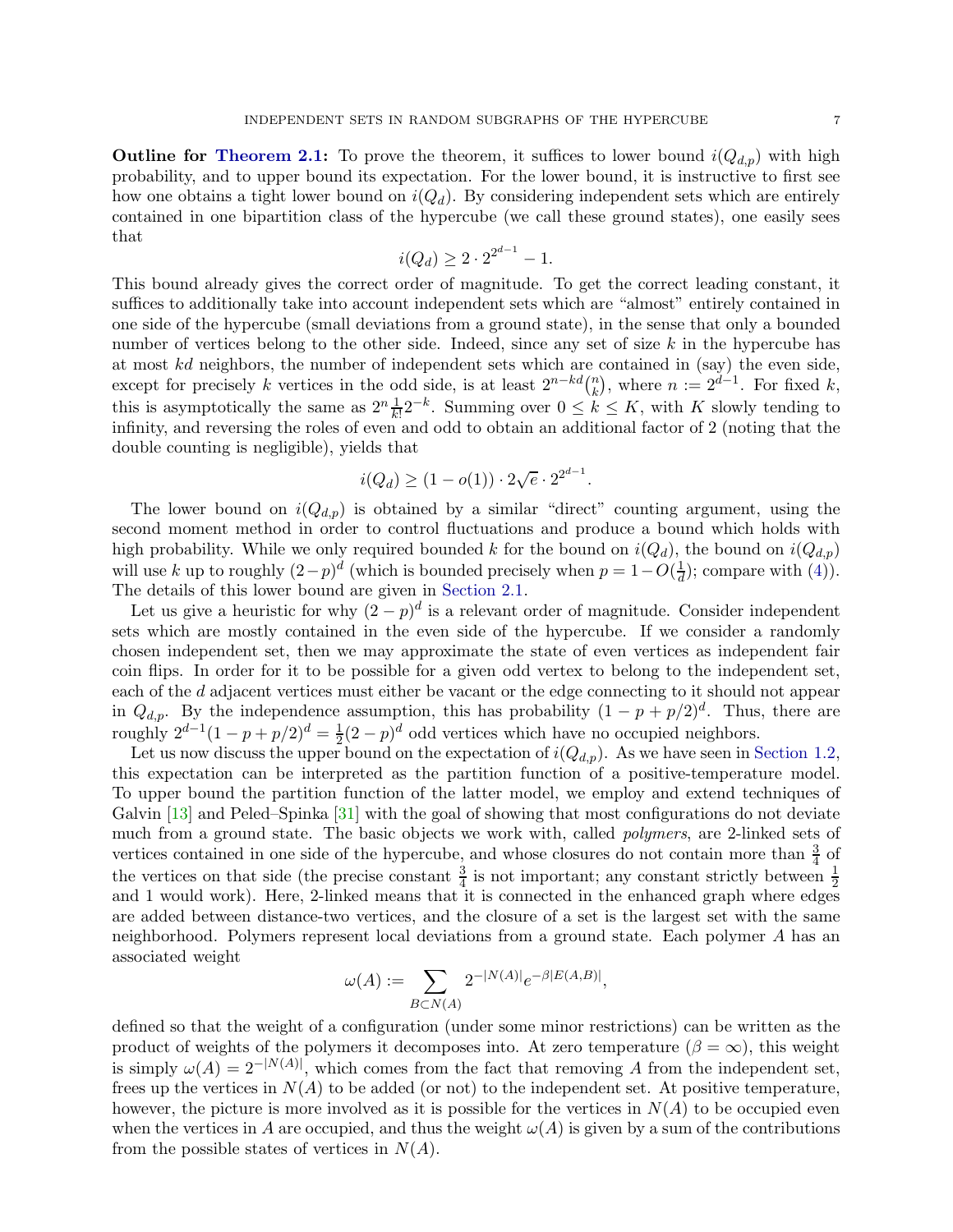# 8 GAL KRONENBERG AND YINON SPINKA

Not all configurations can be seen as polymers configurations. Roughly speaking, configurations which contain both a significant number of even and odd vertices cannot be identified with a polymer configuration. We refer to these as non-polymer configurations. More precisely, nonpolymer configurations are those whose closures have both even and odd 2-linked components of size larger than  $\frac{3}{4} \cdot 2^{d-1}$ . In particular, the closure of a non-polymer configurations contains more than  $\frac{3}{4} \cdot 2^{d-1}$  even and odd vertices. In fact, this will be the only property we use in order to bound the total weight of non-polymer configurations. We note that at zero temperature, nonpolymer configurations are simply not possible (for this it is enough that the closure contains more than  $\frac{1}{2} \cdot 2^{d-1}$  even and odd vertices), so that there is nothing to show. At positive, but very low, temperature, each non-polymer configuration has very small weight and a simple union bound suffices. However, at lower temperature (even already for constant  $\beta$ ), bounding the total weight of non-polymer configurations is non-trivial. For this we use a technique from [\[31\]](#page-43-14), based on entropy methods [\[22,](#page-43-15) [17,](#page-43-16) [14\]](#page-43-17), which relies on a certain comparison with the model on the complete bipartite graph  $K_{d,d}$ . We state the required bound [\(Lemma 2.3\)](#page-12-0) in the warm-up section and leave the proof to the later [Section 4.3.](#page-29-0)

In order to show that deviations are unlikely in polymer configurations, we will bound the total weight of all polymers. Small polymers have small weight relative to their size (since  $N(A)$  is much larger than  $A$ ), and so it is not hard to rule out the existence of a small deviation at a given vertex in a typical configuration. However, while the weight of a large polymer is small in absolute terms (this by itself is already a challenge at positive temperature and requires the aforementioned technique from [\[31\]](#page-43-14); note that the contribution to  $\omega(A)$  is small for large B, but there are many such B to sum over), it is not so small relative to the number of such polymers (since  $N(A)$  is not much larger than  $A$ ), so that it is not obvious how to rule out large deviations.

The main technical step toward obtaining an upper bound on the partition function is then to bound the total weight of large polymers. For this we use an approximation scheme (container method) for polymers. Such approximations were initially used by Korshunov and Sapozhenko [\[24\]](#page-43-1), and subsequently in numerous works including [\[13,](#page-43-13) [31\]](#page-43-14). The positive-temperature nature of the model makes the use of these approximation more involved (e.g., in comparison to  $[24, 13]$  $[24, 13]$ ), and again require the use of the aforementioned technique from [\[31\]](#page-43-14). As the bound on the weight of large polymers is quite technical and long, we have only stated the required bound [\(Lemma 2.2\)](#page-12-1) in the warm-up section and left the proof to the later [Section 4.2,](#page-22-0) where the bound is shown in the generality needed for the other results of the paper as well. The other details of the upper bound are given in [Section 2.2.](#page-11-0)

Outline for [Theorems 1.1](#page-0-1) and [1.6:](#page-4-0) While one could in theory use the same approach as for [Theorem 2.1](#page-9-1) to obtain precise lower and upper bounds on  $\mathbb{E}i(Q_{d,p})$ , such a "hands-on" approach would likely be cumbersome in practice. Instead, we employ the well-developed machinery of the cluster expansion, which will allow for nice bookkeeping and provide formulas for various quantities of interest in terms of polymers (in a similar spirit as inclusion-exclusion). Background on the cluster expansion can be found in [\[7,](#page-42-9) [34\]](#page-43-18). A nice example of how the cluster expansion can be used to obtain precise asymptotic and further probabilistic information is given by the work of Jenssen and Perkins [\[21\]](#page-43-4) who extend results of Galvin [\[13\]](#page-43-13) on the hard-core model on  $Q_d$ .

The new object here is a *cluster*, which is a sequence of polymers (repetition is allowed) with certain connectivity properties among them. The weight of a cluster is the product of the weights of its polymers, times another factor (which may be positive or negative), called the Ursell function, which depends on the connectivity structure between the polymers. The cluster expansion is a formal expression for the logarithm of the partition function, which expresses it as the sum of weights of all clusters. Although the system is finite, there are infinitely many clusters, making this a formal sum which could potentially be absolutely divergent. There are several conditions in the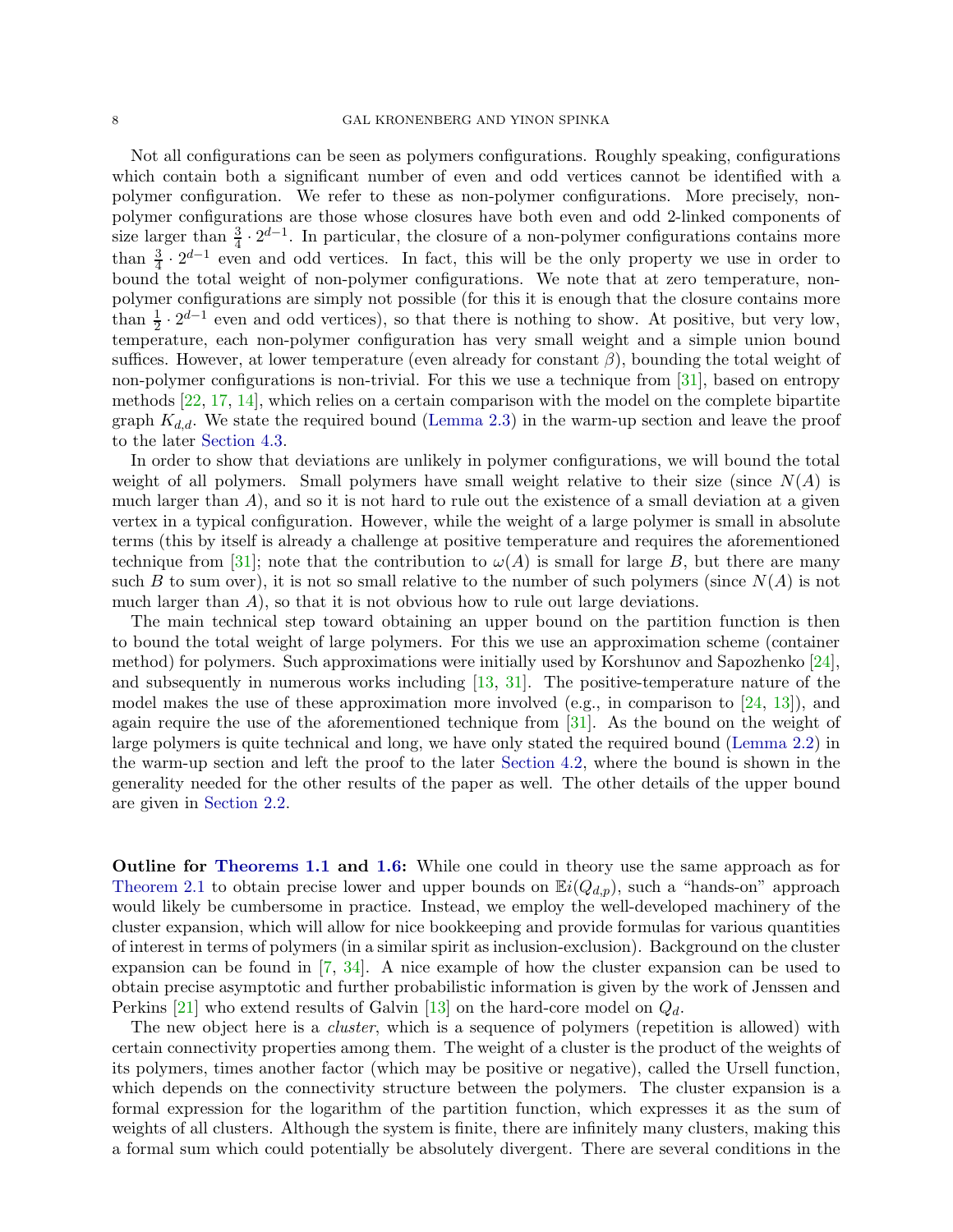literature which guarantee the absolute convergence of the cluster expansion. A particularly useful one, which we shall use, is due to Kotecky and Preiss  $[26]$ .

Two steps remain in order to obtain the theorem. The first step is to verify the Kotecky-Preiss condition for the absolute convergence of the cluster expansion. The two main inputs needed for this are ones which were already needed and discussed for [Theorem 2.1](#page-9-1) – bounding the total weight of non-polymer configurations and bounding the total weight of large polymers. The second step is to compute the cluster expansion series (to the desired accuracy). For the results as stated in [Theorem 1.1](#page-0-1) and [Theorem 1.6,](#page-4-0) we compute precisely the contribution to the series from clusters of size one and two, and bound the absolute contribution from larger clusters. Of course, one could compute more terms precisely and thereby obtain more precise results.

Outline for [Theorems 1.2](#page-1-1) and [1.3:](#page-2-2) Both theorems will follow from a good understanding of the (central) moments of  $i(Q_{d,p})$ , which is given in [Theorems 1.1,](#page-0-1) [1.4](#page-2-0) and [1.5](#page-2-1) and also in [Theorems 5.2](#page-32-2) and [5.3.](#page-32-0) For the first part of [Theorem 1.2,](#page-1-1) we use an upper bound on the variance, while for the second part, we use a lower bound on the variance and an upper bound on the fourth central moment. For [Theorem 1.3,](#page-2-2) we show that the standardized moments converge to those of a standard normal random variable, and the convergence in distribution will follow.

Outline for [Theorems 1.4](#page-2-0) and [1.5:](#page-2-1) The starting point for understanding the moments of  $i(Q_{d,p})$  is the fact that the k-th moment  $\mathbb{E}i(Q_{d,p})^k$  can be interpreted as the partition function  $Z_k$  of a positive-temperature k-component model (see [Section 1.2\)](#page-4-2). The same techniques used for [Theorem 1.1](#page-0-1) can be applied to obtain a convergent cluster expansion for this  $k$ -component model (with a suitable definition of a polymer). Computing this cluster expansion to some desired accuracy leads to the formulas for the moments.

To study the central moments, we use a binomial expansion in order to write the  $k$ -th central moment  $\mathbb{E}(i(Q_{d,p}) - \mathbb{E}i(Q_{d,p}))^k$  in terms of the (non-central) moments. Plugging in the cluster expansion series and suitably manipulating the series, we obtain an expression for the k-th central moment as a sum over sequences of clusters, where the only allowed sequences are those which "span" all  $k$  components of the system (in a certain precise sense). Computing this series leads to the formula for the k-th central moment.

<span id="page-8-0"></span>1.4. Notation. Given a graph  $G = (V, E)$ , we write  $u \sim v$  when u and v are adjacent vertices. We write  $N(v)$  for the neighbors of  $v \in V$ , and we write  $N(U) := \bigcup_{u \in U} N(u)$  for the neighborhood of  $U \subset V$ . For a subset  $U \subset V$ , we define the **closure** of U to be largest set [U] with the same neighborhood as U, i.e.,  $[U] := \{v \in V : N(v) \subset N(U)\}.$ 

The d-dimensional hypercube  $Q_d$  is the Hamming graph on  $\{0,1\}^d$ , i.e., the graph with vertex set  $\{0,1\}^d$  and edge set  $\{\{u,v\} : \sum_{i=1}^d |u_i - v_i| = 1\}$ . We call a vertex of  $Q_d$  even or odd according to the sum of its coordinates. We denote by  $\mathcal E$  and  $\mathcal O$  the set of even and odd vertices of  $Q_d$ , respectively.

For real numbers a and b, we write  $a \wedge b := \min\{a, b\}$  and  $a \vee b := \max\{a, b\}.$ 

We write  $f \ll g$  for  $f = o(g)$ . All asymptotics are as  $d \to \infty$ , unless otherwise stated, and d is assumed to be large enough when needed.

We use  $\lambda_0$  to denote an arbitrarily large constant. We write C, c for positive constants, which may depend on  $\lambda_0$  but are otherwise universal, and which may change from line to line (with large constants only increasing, and small constants decreasing). We use the notation  $a \approx b$  in the sense that  $\frac{a}{b}$  is bounded away from zero and infinity by universal constants.

<span id="page-8-1"></span>1.5. Preliminaries. We will make use of the following isoperimetric inequalities from [\[24,](#page-43-1) [13,](#page-43-13) [20\]](#page-43-20).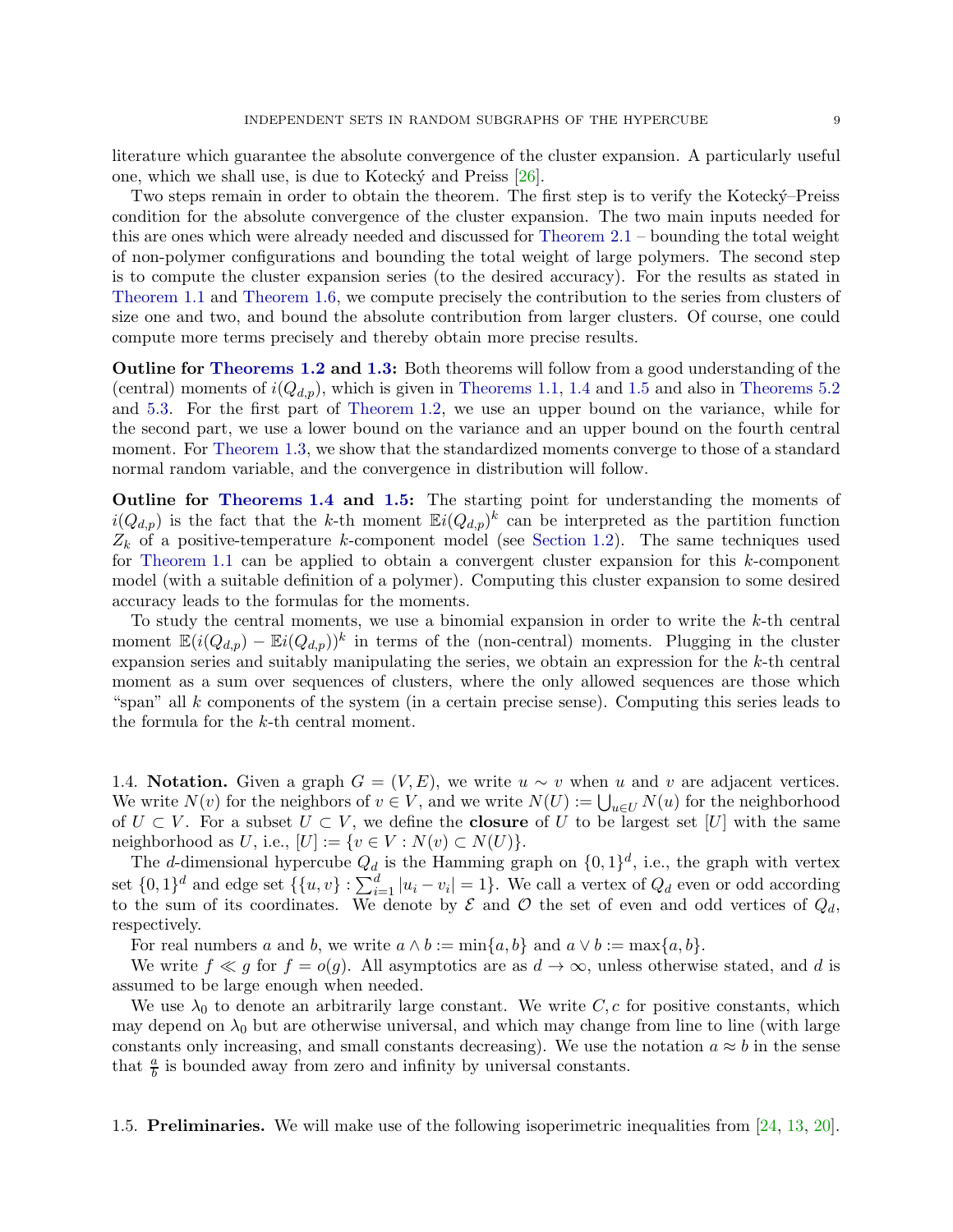**Lemma 1.8.** Let  $d \geq 1$  and let  $\mathcal{E} \cup \mathcal{O}$  be the partition of  $V(Q_d)$  into the even and odd vertices.  $Suppose S \subseteq \mathcal{E}$  (or  $S \subseteq \mathcal{O}$ ). Then

$$
|N(S)| \ge \begin{cases} d|S| - 2|S|^2 & \text{if } |S| \le d/10\\ \frac{1}{10}d|S| & \text{if } |S| \le d^4\\ (1 + \Omega(1/\sqrt{d}))|S| & \text{if } |S| \le (1 - \Omega(1))2^{d-1} \end{cases}
$$

.

<span id="page-9-4"></span>We also use the following graph-theoretic lemma (see, e.g., [\[21,](#page-43-4) Lemma 13]).

**Lemma 1.9.** The number of 2-linked subsets  $S \subseteq V(Q_d)$  of size at most t which contain given *vertex v is at most*  $(ed^2)^{t-1}$ *.* 

1.6. Organization. In [Section 2,](#page-9-0) we prove a simplified version of [Theorems 1.1](#page-0-1) and [1.2.](#page-1-1) In [Section 3,](#page-12-2) we introduce the cluster expansion, define a polymer model, and establish results relating the partition function of the polymer model to the partition function  $Z(Q_d, \lambda, \beta)$  of the positivetemperature hard-core model. In [Section 4,](#page-19-0) we prove the convergence of the cluster expansion by verifying the Koteck´y–Preiss condition [\(Theorem 4.2\)](#page-19-1), and further provide bounds on the tail of the cluster expansion series. For this, we define and use approximations to bound the total weight of large polymers. In [Section 5,](#page-32-1) we establish stronger versions of our main results for the hard-core model on  $Q_{d,p}$ . In particular, all the results of [Section 1](#page-0-3) will follow from [Theorems 5.1](#page-32-3)[–5.3.](#page-32-0) We conclude with a discussion and open questions in [Section 6.](#page-40-0)

# 2. Warm-up

<span id="page-9-0"></span>In this section, we give a "hands-on" proof of basic versions of some of our results for  $p \geq \frac{2}{3}$  $\frac{2}{3}$ . While the general proof does not follow the same route (in particular, we do not use the cluster expansion here), we still hope this helps convey some basic ideas in a simple setting. While the lower bound is not too difficult and we provide below all details of the proof, the upper bound relies on a special case [\(Lemma 2.2\)](#page-12-1) of a powerful technical lemma (about the total weight of larger polymers via approximations) and on a special case [\(Lemma 2.3\)](#page-12-0) of an additional technical lemma (about the total weight of non-polymer configurations via entropy methods) whose proofs are only given later in the general setting (see [Section 4\)](#page-19-0). We prove the following:

<span id="page-9-1"></span>**Theorem 2.1.** *Suppose that*  $p \geq \frac{2}{3} + \omega(\frac{1}{d})$  $\frac{1}{d}$ ). Then

$$
i(Q_{d,p}) = (1 + o(1)) \cdot 2e^{\frac{1}{2}(2-p)^d} \cdot 2^{2^{d-1}}
$$

*with high probability and in expectation.*

[Theorem 2.1](#page-9-1) will follow from a lower bound on  $i(Q_{d,p})$  that holds with high probability, and a matching upper bound on its expectation. Namely, for the lower bound, we need to show that, with high probability,

<span id="page-9-2"></span>
$$
i(Q_{d,p}) \ge (1 + o(1)) \cdot 2e^{\frac{1}{2}(2-p)^d} \cdot 2^{2^{d-1}}.
$$
\n(10)

For the upper bound, we need to show that

<span id="page-9-3"></span>
$$
\mathbb{E}i(Q_{d,p}) \le (1 + o(1)) \cdot 2e^{\frac{1}{2}(2-p)^d} \cdot 2^{2^{d-1}}.
$$
\n(11)

These two bounds together yield [Theorem 2.1.](#page-9-1)

The proof of [\(10\)](#page-9-2) is by a rather direct computation. The proof of [\(11\)](#page-9-3) requires more work and will use the relation with the positive-temperature hard-core model given by [Proposition 1.7.](#page-5-0) We mention that the upper bound will in fact work for  $p \geq 2 - \sqrt{2} + \omega(\frac{\log d}{d})$  $\frac{ga}{d}$ ), and a matching lower bound on the expectation also follows for such p from the proof of  $(10)$  (and in fact also for much smaller  $p$ , but the bound is far from the truth in that case).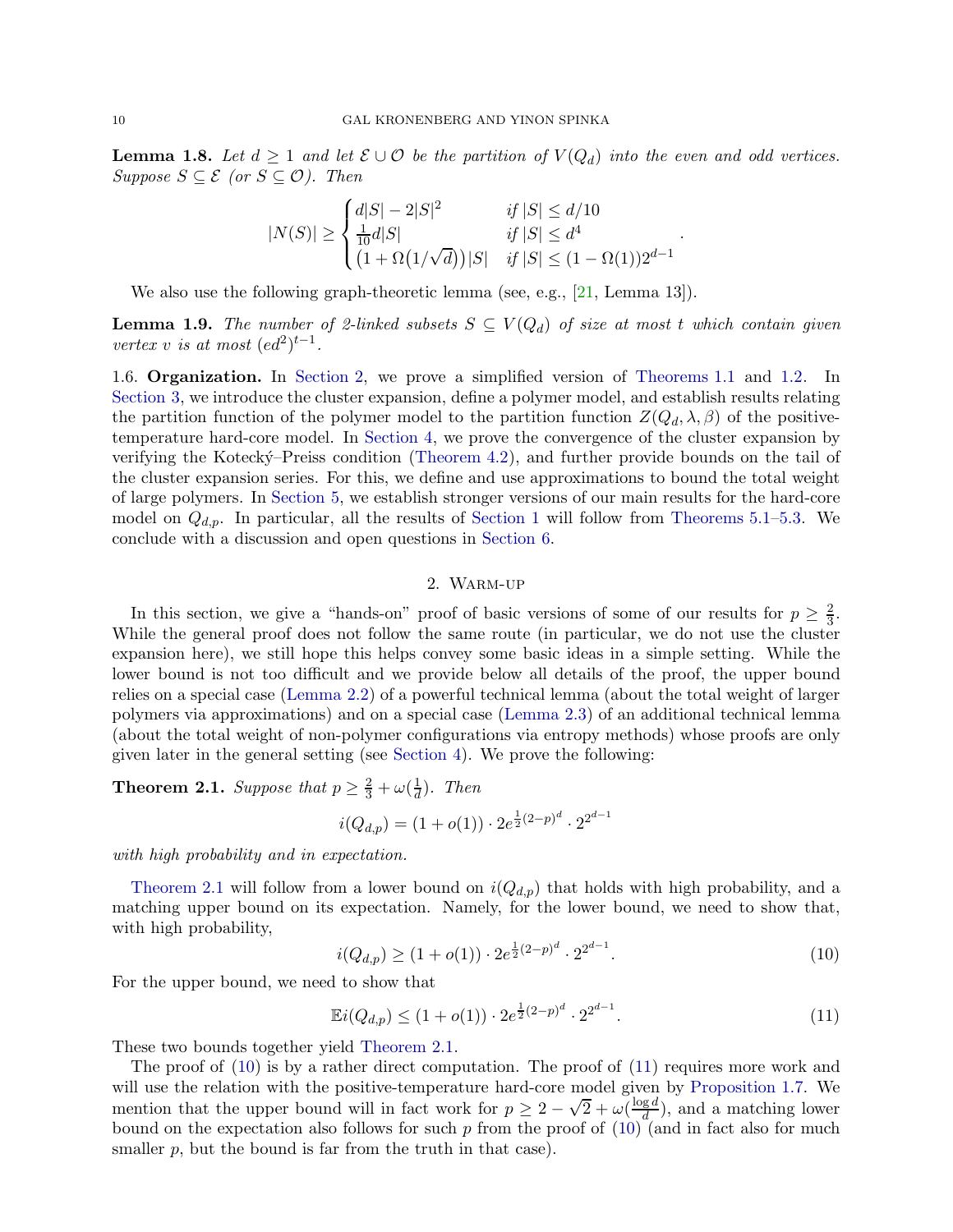<span id="page-10-0"></span>2.1. The lower bound. Let  $i_{m,\ell}$  denote the number of independent sets in  $Q_{d,p}$  which contain exactly m vertices of  $\mathcal E$  and  $\ell$  vertices of  $\mathcal O$ . Then

$$
i(Q_{d,p}) = \sum_{m,\ell} i_{m,\ell}.
$$

Define  $i_{m,*} := \sum_{\ell} i_{m,\ell}$  and  $i_{*,\ell} := \sum_m i_{m,\ell}$ . Also define  $i_{\leq k} := \sum_{m,\ell \leq k} i_{m,\ell}$ . Then

<span id="page-10-1"></span>
$$
i(Q_{d,p}) \ge \sum_{k=0}^{K} (i_{k,*} + i_{*,k}) - i_{\le K} \qquad \text{for any } K \ge 0.
$$
 (12)

Our plan is to use [\(12\)](#page-10-1) with  $K := (2 - p)^d$ . For this we first aim to give a lower bound on  $i_{k,*}$ which holds with high probability for any particular  $k \leq K$ . Using that  $i_{k,*}$  and  $i_{*,k}$  have the same distribution, and that  $i\lt K$  is trivially always at most  $2^{2Kd}$ , this will already yield a lower bound close to [\(10\)](#page-9-2) (with the  $1 + o(1)$  in the exponent). To obtain the desired bound (10), we will give a lower bound on the sum of  $i_{k,*}$  over  $k \leq K$  in a similar manner.

We proceed to bound  $i_{k,*}$  from below. Observe that

$$
i_{k,*} = \sum_{A \subset \mathcal{E}: |A|=k} 2^{2^{d-1} - |\tilde{N}(A)|} \ge 2^{2^{d-1}} \sum_{A \subset \mathcal{E}: |A|=k} 2^{-\sum_{v \in A} d_v},
$$

where  $\tilde{N}(A)$  is the neighborhood of A in  $Q_{d,p}$ , and  $d_v$  is the degree of v in  $Q_{d,p}$ . Define

$$
S_k := \sum_{A \subset \mathcal{E} : |A| = k} X_A \quad \text{where} \quad X_A := 2^{-\sum_{v \in A} d_v}.
$$

We proceed to lower bound  $S_k$ . Note that  $S_k$  is a sum of identically distributed random variables. These random variables are not all independent, but most pairs are, and we can expect that  $S_k$  is concentrated around its mean. To show this, we first compute the mean of  $S_k$  and then bound its variance. Using that  $\mathbb{E}x^{\text{Bin}(m,p)} = (1 - p + px)^m$ , we see that

$$
\mathbb{E}S_k = \binom{n}{k} \mathbb{E}2^{-\text{Bin}(dk, p)} = \binom{n}{k} (1 - \frac{p}{2})^{kd},
$$

where  $n := 2^{d-1}$ . For the variance of  $S_k$ , we have that

$$
Var(S_k) = \sum_{A, A'} Cov(X_A, X_{A'}) = \sum_{i=1}^k {n \choose k} {k \choose i} {n-k \choose k-i} Cov(X_{A_0}, X_{A_i}),
$$

where the first sum is over sets  $A, A' \subset \mathcal{E}$  of size k, and where  $A_0, \ldots, A_k$  are any subsets of  $\mathcal{E}$  of size k such that  $|A_0 \cap A_i| = i$ . We have that

$$
Cov(X_{A_0}, X_{A_i}) \leq \mathbb{E}X_{A_0} X_{A_i} = \mathbb{E}4^{-\text{Bin}(id, p)} \mathbb{E}2^{-\text{Bin}(2(k-i)d, p)} = (1 - \frac{3p}{4})^{id} (1 - \frac{p}{2})^{2(k-i)d}.
$$

Thus, using that  $\binom{k}{i}$  $\binom{k}{i} \leq k^i$  and  $\binom{n-k}{k-i}$  $_{k-i}^{n-k}$ )  $\leq {n \choose k}$  $\binom{n}{k-i} \leq \binom{n}{k}$  $\binom{n}{k}\left(\frac{k}{n-k}\right)^i,$ 

$$
\text{Var}(S_k) \le \binom{n}{k}^2 (1 - \frac{p}{2})^{2kd} \sum_{i=1}^k \left(\frac{k^2}{n-k}\right)^i \left(\frac{1 - \frac{3p}{4}}{(1 - \frac{p}{2})^2}\right)^{id}.
$$

Note that since  $p \geq \frac{2}{3} + \omega(\frac{1}{d})$  $\frac{1}{d}$ ), we have for  $k \leq K$  that

$$
\frac{k^2}{n-k} \left( \frac{1 - \frac{3p}{4}}{(1 - \frac{p}{2})^2} \right)^d = o(1).
$$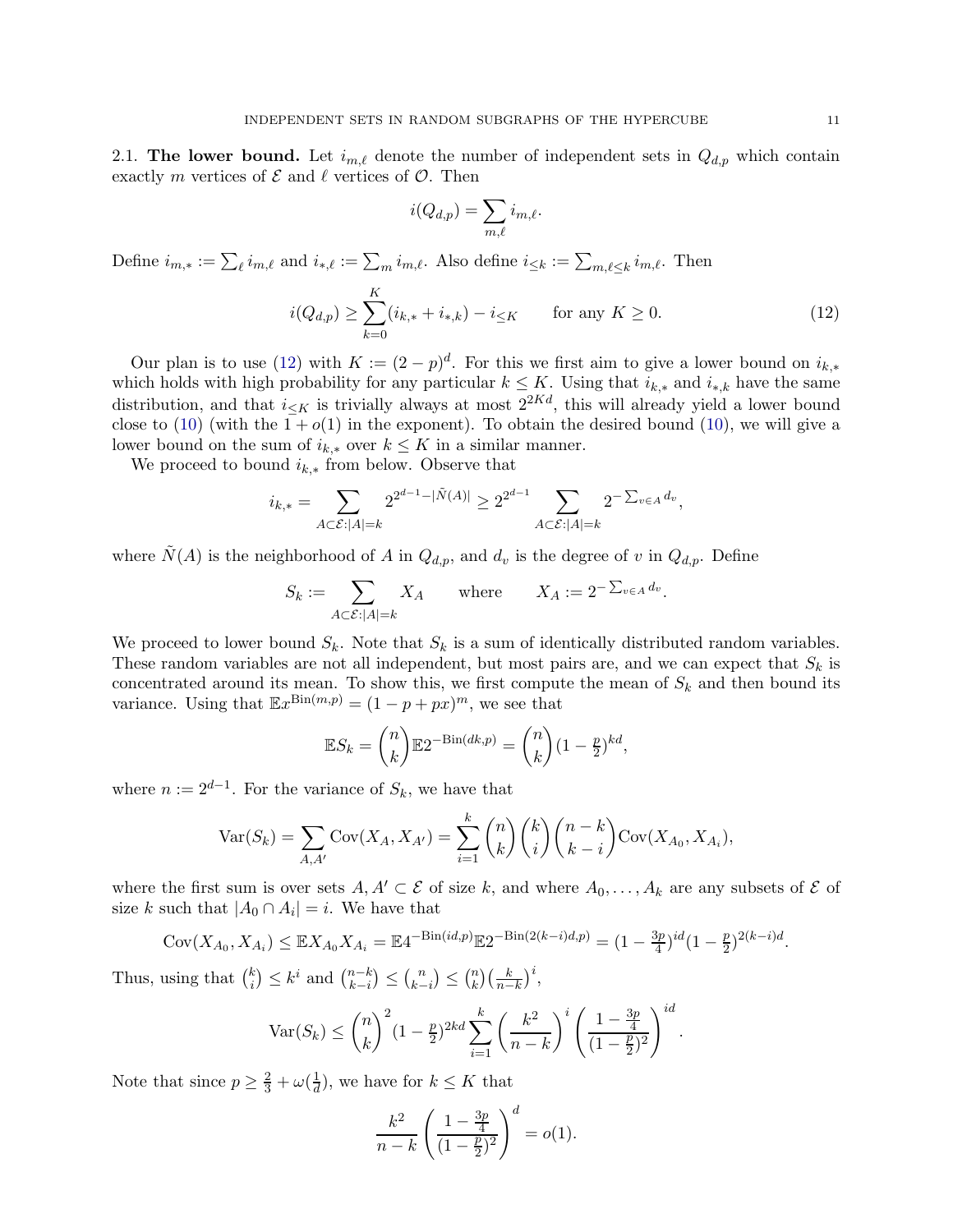Thus,  $\text{Var}(S_k) \ll (\mathbb{E}S_k)^2$  so that, by Chebychev's inequality,  $S_k \geq (1 - o(1)) \mathbb{E}S_k$  with high probability. In particular, for any  $k \leq K$ , with high probability,

$$
i_{k,*} \ge (1 - o(1)) \cdot 2^{2^{d-1}} \cdot \binom{n}{k} (1 - \frac{p}{2})^{kd}.
$$

From here, simply using that  $i(Q_{d,p}) \geq i_{K,*} + i_{*,K} - 2^{2Kd}$ , it would already be possible to deduce that, with high probability,

$$
i(Q_{d,p}) \ge 2 \cdot 2^{2^{d-1}} \cdot e^{\frac{1}{2}(2-p)^d(1-o(1))}.
$$

To get the desired lower bound [\(10\)](#page-9-2), we aim to show that  $S := \sum_{k=0}^{K} S_k$  is concentrated around its mean. Observe first that

$$
\mathbb{E}S = \sum_{k=0}^{K} {n \choose k} (1 - \frac{p}{2})^{kd} = (1 - o(1))(1 + (1 - \frac{p}{2})^d)^n = (1 - o(1))e^{\frac{1}{2}(2 - p)^d},
$$

where in the second equality we used that  $[0, K]$  contains a symmetric interval of size  $\omega(\sqrt{nq(1-q)})$ around nq (which tends to infinity), where  $q := (1 - \frac{p}{2})$  $\frac{p}{2})^d/(1+(1-\frac{p}{2})$  $(\frac{p}{2})^d$ , and where in the last equality we used that  $e^{x-x^2} \leq 1+x \leq e^x$  and that  $n(1-\frac{p}{2})$  $(\frac{p}{2})^{2d} = o(1)$  since  $p \ge 2 - \sqrt{2} + \omega(\frac{1}{d})$  $\frac{1}{d}$ ). Let us now bound the variance of S. In a similar manner as before, we obtain that

$$
\text{Var}(S) = \sum_{A, A'} \text{Cov}(X_A, X_{A'}) \le \sum_{k=0}^K \sum_{k'=0}^K \sum_{i=1}^{k \wedge k'} \binom{n}{k} \binom{k}{i} \binom{n-k'}{k'-i} (1 - \frac{3p}{4})^{id} (1 - \frac{p}{2})^{(k+k'-2i)d},
$$

where the first sum runs over sets  $A, A' \subset \mathcal{E}$  of size at most K, so that

$$
\text{Var}(S) \le \sum_{k=0}^{K} \sum_{k'=0}^{K} \binom{n}{k} \binom{n}{k} (1 - \frac{p}{2})^{(k+k')} d \sum_{i=1}^{k \wedge k'} \left(\frac{kk'}{n-k'}\right)^i \left(\frac{1 - \frac{3p}{4}}{(1 - \frac{p}{2})^2}\right)^{id} \ll (\mathbb{E}S)^2.
$$

Thus, [\(12\)](#page-10-1) yields that, with high probability,

$$
i(Q_{d,p}) \ge (1 - o(1))2^{2^{d-1}} \cdot 2\mathbb{E}S - 2^{2Kd} = (1 - o(1)) \cdot 2 \cdot 2^{2^{d-1}} e^{\frac{1}{2}(2-p)^d}.
$$

<span id="page-11-0"></span>This establishes [\(10\)](#page-9-2).

2.2. The upper bound. Recall the positive-temperature hard-core model from [Section 1.2](#page-4-2) and recall from [\(8\)](#page-4-1) that  $\mathbb{E}i(Q_{d,p}) = Z$ , where  $Z := Z(Q_d, 1, \beta)$  was defined in [\(7\)](#page-4-3) and  $\beta := -\log(1-p)$ . Our goal is thus to upper bound Z.

A polymer is a 2-linked subset of  $\mathcal E$  whose closure (defined in [Section 1.4\)](#page-8-0) has size at most  $\frac{3}{4} \cdot 2^{d-1}$ (later in [Section 3](#page-12-2) we define more general polymers). For  $A \subset \mathcal{E}$ , define

$$
\omega(A) := \sum_{B \subset N(A)} 2^{-|N(A)|} e^{-\beta |E(A,B)|}.
$$

We begin by showing that

<span id="page-11-1"></span>
$$
Z \le 2 \cdot 2^{2^{d-1}} \cdot \exp\left(\sum_{\gamma \text{ polymer}} \omega(\gamma)\right) + \sum_{I \in \mathcal{I}} \omega(I),\tag{13}
$$

where *I* is the collection of all configurations  $I \subset V(Q_d)$  such that  $|[I \cap \mathcal{E}]|, |[I \cap \mathcal{O}]| > \frac{3}{4}$  $rac{3}{4}2^{d-1}$ . To see this, recall from [\(7\)](#page-4-3) that Z is a sum over all configurations I, and write  $Z = Z' + Z''$ , where  $Z''$  sums over configurations  $I \in \mathcal{I}$  and  $Z'$  sums over the remaining configurations. By even-odd symmetry,

$$
Z' \leq 2 \cdot 2^{2^{d-1}} \sum_{A \subset \mathcal{E}, B \subset N(A), |[A]| \leq \frac{3}{4} 2^{d-1}} 2^{-|N(A)|} e^{-\beta |E(A,B)|} = 2 \cdot 2^{2^{d-1}} \sum_{A \subset \mathcal{E}, |[A]| \leq \frac{3}{4} 2^{d-1}} \omega(A).
$$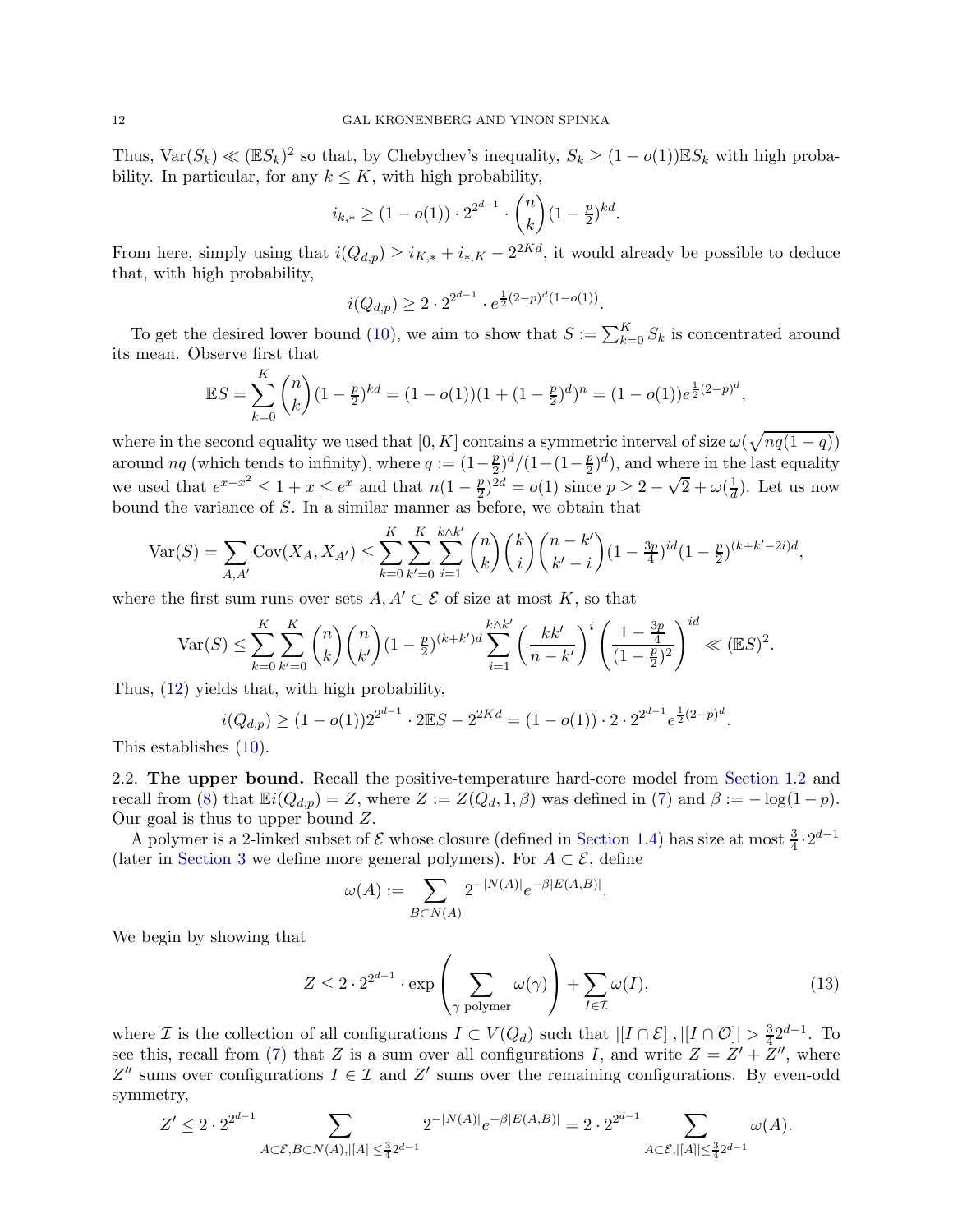By decomposing A into its 2-linked components  $A_1, \ldots, A_m$  (which are polymers), noting that  $\omega(A) = \omega(A_1) \cdots \omega(A_m)$ , and taking into account the m! possible ordering of  $A_1, \ldots, A_m$ , we get

$$
\sum_{A\subset\mathcal{E}, |[A]| \leq \frac{3}{4}2^{d-1}} \omega(A) \leq \sum_{m=0}^{\infty} \frac{1}{m!} \left(\sum_{\gamma \text{ polymer}} \omega(\gamma)\right)^m = \exp\left(\sum_{\gamma \text{ polymer}} \omega(\gamma)\right).
$$

This proves [\(13\)](#page-11-1).

It suffices to show that

$$
\sum_{\gamma \text{ polymer}} \omega(\gamma) = \frac{1}{2} (2 - p)^d + o(1) \quad \text{and} \quad \sum_{I \in \mathcal{I}} \omega(I) = o(Z).
$$

A simple computation shows that polymers of size 1 contribute  $2^{d-1}2^{-d}(1+e^{-\beta})^d = \frac{1}{2}$  $\frac{1}{2}(2-p)^d$ . The following two lemmas show that the contribution from larger polymers is negligible and that the second sum above is negligible, thereby completing the proof of [\(11\)](#page-9-3).

<span id="page-12-1"></span>**Lemma 2.2.** For 
$$
p \ge 2 - \sqrt{2} + \omega(\frac{\log d}{d}),
$$
  

$$
\sum_{\gamma \text{ polymer, } |\gamma| \ge 2} \omega(\gamma) = o(1).
$$

<span id="page-12-0"></span>**Lemma 2.3.** *For*  $p \geq \frac{C \log d}{d^{1/3}}$  $\frac{1}{d^{1/3}}$ ,

$$
\sum_{I \in \mathcal{I}} \omega(I) = o(Z).
$$

<span id="page-12-2"></span>The lemmas are proved in [Section 4](#page-19-0) (see [Lemma 4.3](#page-20-0) for a stronger version of the first lemma and [Lemma 4.16](#page-29-1) for a stronger version of the second lemma).

### 3. Cluster expansion

Recall the model of k interacting sets  $I_1, \ldots, I_k$  described in [Section 1.2.](#page-4-2) We will henceforth refer to this as the k-system. The goal of this section is to write the partition function  $Z_k = Z_k(Q_d, \lambda, \beta)$ of the k-system using an expansion into so-called clusters. We will define a new model, called the **polymer model**, based on the k-system, which inherits the parameters  $k, d, \lambda, \beta$  from the relevant k-system, and is used in order to give a good estimate for the partition function  $Z_k$ . We first give the required definitions, with explanations following the theorem.

A **polymer** is a tuple  $\gamma = (A_1, \ldots, A_k)$  of sets such that

- Each  $A_i$  is contained in either  $\mathcal{E}$  or  $\mathcal{O}$ .
- Each  $[A_i]$  has size at most  $\frac{3}{4} \cdot 2^{d-1}$  (recall the definition of [·] from [Section 1.4\)](#page-8-0).
- The graph  $H_{\gamma}$  is connected, where  $H_{\gamma}$  is the graph whose vertices are all pairs  $(i, u)$  with  $i \in [k]$  and  $u \in A_i$  and with two vertices  $(i, u)$  and  $(j, v)$  adjacent whenever  $i = j$  and dist $(u, v) = 2$ , or  $i \neq j$  and dist $(u, v) \in \{0, 1\}.$

The weight of the polymer  $\gamma$  is

<span id="page-12-3"></span>
$$
\omega(\gamma) := \sum_{B_1 \subset N(A_1), \dots, B_k \subset N(A_k)} \frac{\lambda^{|A_1| + \dots + |A_k| + |B_1| + \dots + |B_k|}}{(1 + \lambda)^{|N(A_1)| + \dots + |N(A_k)|}} e^{-\beta |E(A_1, B_1) \cup \dots \cup E(A_k, B_k)|}.
$$
(14)

Fix  $\mathcal{D} \in \{\mathcal{E}, \mathcal{O}\}^k$ . A D-polymer is a polymer  $\gamma = (A_1, \ldots, A_k)$  such that  $A_i \subset \mathcal{D}_i$  for all i. Two D-polymers  $\gamma$  and  $\gamma'$  are **incompatible** if their coordinate-wise union  $\gamma \cup \gamma' = (A_1 \cup A'_1, \dots, A_k \cup A'_k)$ satisfies that  $H_{\gamma \cup \gamma'}$  is connected; otherwise they are **compatible** (in which case, the connected components of  $H_{\gamma\cup\gamma'}$  are precisely  $H_{\gamma}$  and  $H_{\gamma'}$ ). We write  $\gamma \sim \gamma'$  for compatible polymers and  $\gamma \nsim \gamma'$  for incompatible polymers. A D-cluster is an ordered tuple  $\Gamma = (\gamma_1, \dots, \gamma_n)$  of D-polymers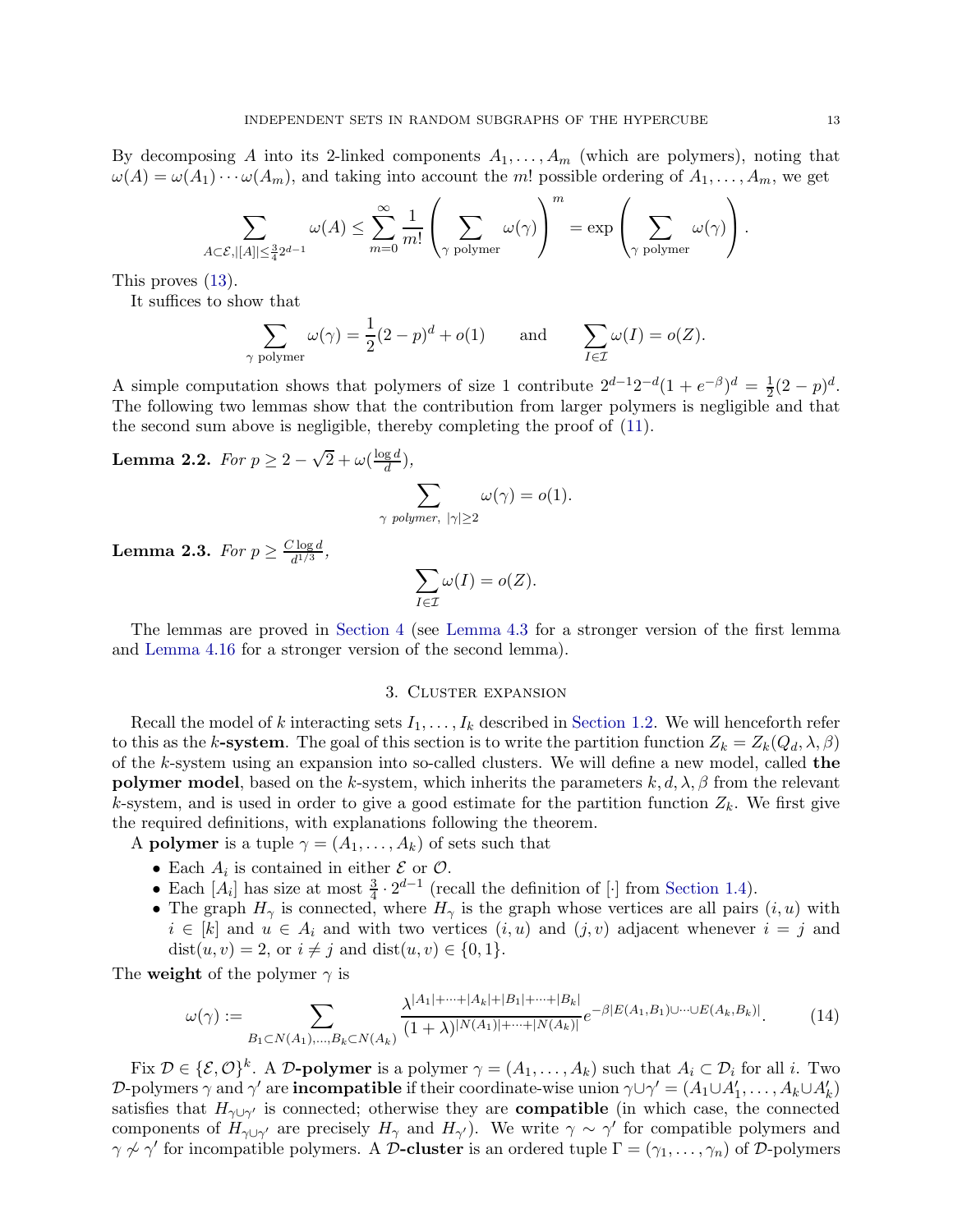such that the **incompatibility graph**  $H_{\Gamma}$  is connected. Here  $H_{\Gamma}$  is the graph with vertex set  $\{1,\ldots,n\}$  and with i and j adjacent when  $\gamma_i \not\sim \gamma_j$ . The weight of the cluster  $\Gamma$  is

$$
\omega(\Gamma) := \phi(H_{\Gamma})\omega(\gamma_1)\cdots\omega(\gamma_n),
$$

where  $\phi(H)$  is the Ursell function of a graph H, defined by

$$
\phi(H) := \frac{1}{|V(H)|!} \sum_{\substack{S \subset E(H) \\ \text{spanning, connected}}} (-1)^{|S|}.
$$

We denote the set of all D-clusters by  $C_{\mathcal{D}}$ . Note that  $C_{\mathcal{D}}$  is infinite since the same polymer can be repeated any number of times in a cluster.

The following condition will recur in many of our results:

<span id="page-13-0"></span>
$$
\lambda \le \lambda_0
$$
 and  $\lambda(1 - e^{-\beta}) \ge \frac{Ck^2 \log d}{d^{1/3}}$ . (15)

<span id="page-13-1"></span>We remind the reader that the particular constant  $\lambda_0$  is not important, that C is a universal constant (except that it may depend on  $\lambda_0$ ) and that d is always assumed to be sufficiently large.

**Theorem 3.1.** *Fix*  $k \geq 1$  *and suppose that* [\(15\)](#page-13-0) *holds. Then* 

$$
Z_k = (1 + \lambda)^{k2^{d-1}} \sum_{\mathcal{D} \in \{\mathcal{E}, \mathcal{O}\}^k} \exp\left(\sum_{\Gamma \in \mathcal{C}_{\mathcal{D}}} \omega(\Gamma)\right) \cdot (1 + O(\exp(-2^d/d^4))),
$$

*where the cluster expansion series (the inner sum) is absolutely convergent.*

In applications of the theorem, it is useful to have explicit bounds on the absolute tail of the cluster expansion series; such bounds are provided in [Section 4.](#page-19-0) In fact, such a bound is already needed for the proof of [Theorem 3.1.](#page-13-1) We state the required bound here, but defer its proof to [Section 4.](#page-19-0) The size of a polymer  $\gamma = (A_1, \ldots, A_k)$  is  $\|\gamma\| := |A_1| + \cdots + |A_k|$ , and the size of the cluster  $\Gamma = (\gamma_1, \ldots, \gamma_n)$  is  $\|\Gamma\| := \|\gamma_1\| + \cdots + \|\gamma_n\|.$ 

<span id="page-13-3"></span>**Lemma 3.2.** *Fix*  $k \geq 1$  *and*  $\mathcal{D} \in \{\mathcal{E}, \mathcal{O}\}^k$  *and suppose that* [\(15\)](#page-13-0) *holds. Then* 

$$
\sum_{\Gamma \in \mathcal{C}_{\mathcal{D}}} |\omega(\Gamma)| e^{\|\Gamma\| d^{-3/2}} = O(1) \cdot 2^d \left(\frac{1 + \lambda e^{-\beta}}{1 + \lambda}\right)^d.
$$

<span id="page-13-4"></span>We will also need the following lemma for the proof of [Theorem 3.1.](#page-13-1)

**Lemma 3.3.** *Fix*  $k \geq 1$  *and suppose that* [\(15\)](#page-13-0) *holds. Then* 

$$
\sum_{\substack{I_1,\ldots,I_k\subset V(Q_d):\\ |[I_i\cap \mathcal{E}]|, |[I_i\cap \mathcal{O}]| > \frac{3}{4}\cdot 2^{d-1} \text{ for some } i\in [k]}} \lambda^{|I_1|+\cdots+|I_k|} e^{-\beta |E(I_1)\cup \cdots \cup E(I_k)|} \leq Z_k \cdot O(\exp(-2^d/d)).
$$

Let us now motivate the definitions given above. Recall that in the  $k$ -system, configurations are tuples  $I = (I_1, \ldots, I_k)$  of subsets of  $Q_d$  and that one samples such a configuration with probability proportional to  $\lambda^{|I_1|+\cdots+|I_k|}e^{-\beta|E(I_1)\cup\cdots\cup E(I_k)|}$ . The corresponding probability measure  $\mu_k$  is given by

$$
\mu_k(I) := \frac{\lambda^{|I_1| + \dots + |I_k|} e^{-\beta |E(I_1) \cup \dots \cup E(I_k)|}}{Z_k}.
$$

Let  $\mathcal{D} \in \{\mathcal{E}, \mathcal{O}\}^k$  and let  $g = (A_1, \ldots, A_k, B_1, \ldots, B_k)$  be a tuple of sets  $A_i \subset \mathcal{D}_i$  and  $B_i \subset N(A_i)$ . Define  $|A|+|A|+|B|$ 

<span id="page-13-2"></span>
$$
\omega(g) := \frac{\lambda^{|A_1| + \dots + |A_k| + |B_1| + \dots + |B_k|}}{(1 + \lambda)^{|N(A_1)| + \dots + |N(A_k)|}} e^{-\beta |E(A_1, B_1) \cup \dots \cup E(A_k, B_k)|}.\tag{16}
$$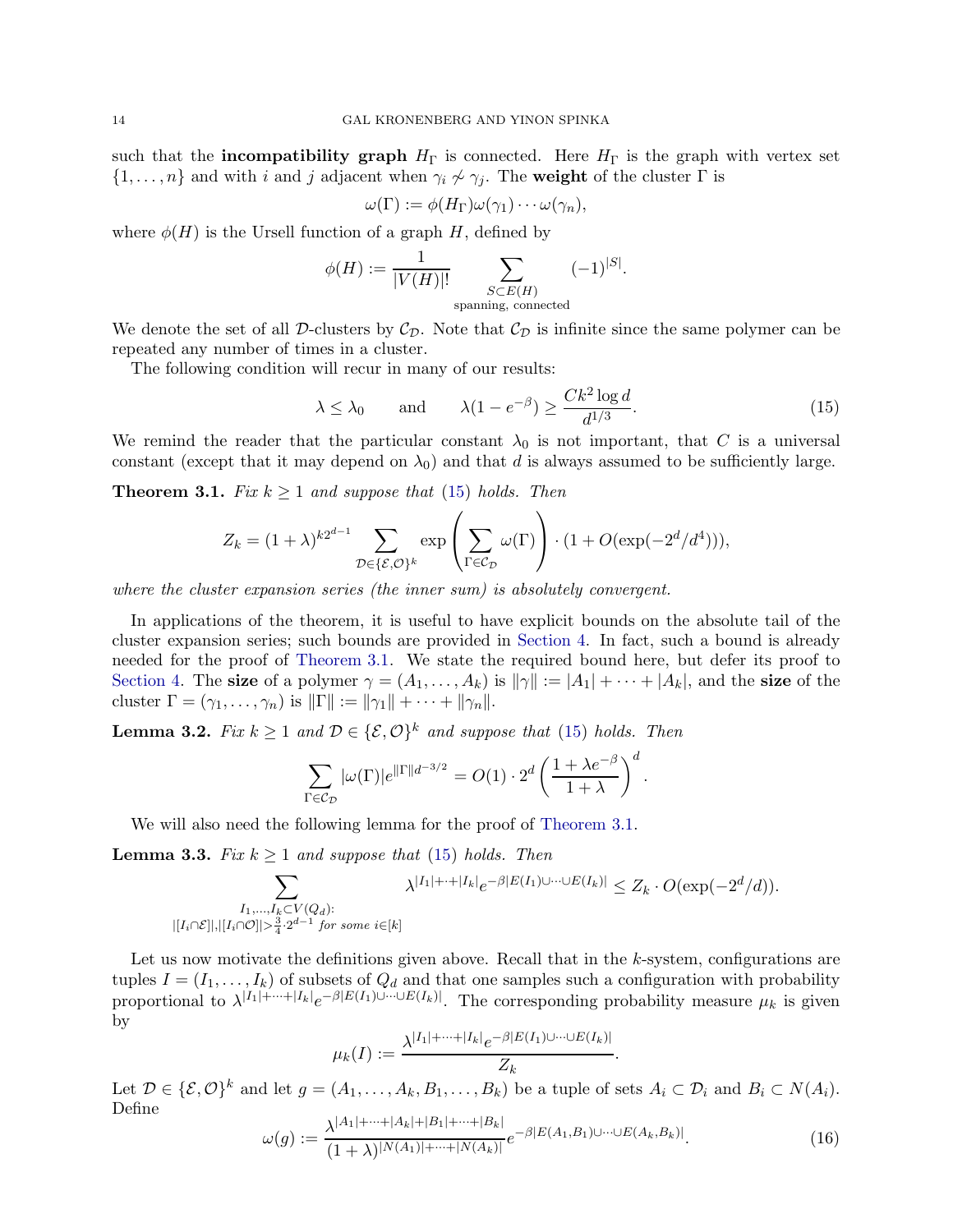Let  $E_{\mathcal{D}}(g)$  be the event that  $I_i \cap \mathcal{D}_i = A_i$  and  $I_i \cap N(A_i) = B_i$  for all i. A straightforward computation reveals that

$$
\mu_k(E_{\mathcal{D}}(\emptyset)) = \frac{(1+\lambda)^{k2^{d-1}}}{Z_k} \quad \text{and} \quad \frac{\mu_k(E_{\mathcal{D}}(g))}{\mu_k(E_{\mathcal{D}}(\emptyset))} = \omega(g),\tag{17}
$$

where  $\emptyset$  is identified here with  $(\emptyset, \ldots, \emptyset)$ . It is precisely now that the definition of a polymer comes into play. Suppose for a moment that each  $A_i$  has size at most  $\frac{3}{4} \cdot 2^{d-1}$ . Then there is a unique set of D-polymers  $\{\gamma_j\}$  such that the connected components of  $H_{(A_1,...,A_k)}$  are precisely  $\{H_{\gamma_j}\}$ . Note that the polymers  $\{\gamma_j\}$  are necessarily pairwise compatible. We extend each polymer  $\gamma_j$  to a "decorated" polymer  $\hat{\gamma}_j$  in the following way: if  $\gamma_j = (A_1^j)$  $j_1^j, \ldots, A_k^j$  then  $\hat{\gamma}_j := (A_1^j)$  $A_1^j, \ldots, A_k^j, B_1^j, \ldots, B_k^j$ , where  $B_i^j$  $i^j := B_i \cap N(A_i^j)$  $i$ ). Then  $\{A_i^j\}$  $\{i\}_j$  and  $\{B_i^j\}$  $i<sub>i</sub>$  }<sub>j</sub> partition  $A<sub>i</sub>$  and  $B<sub>i</sub>$ , respectively, and  $\omega(g)$  factorizes over these decorated polymers:

$$
\omega(g) = \prod_j \omega(\hat{\gamma}_j).
$$

Note that our earlier assumption that  $A_i$  has size at most  $\frac{3}{4} \cdot 2^{d-1}$  was not strictly necessary; it was only used to ensure that each of the components  $\gamma_i$  themselves satisfy the analogous requirement.

This leads us to the following definitions. A **decorated polymer** is a tuple  $\hat{\gamma} = (A_1, \ldots, A_k, B_1, \ldots, B_k)$ such that  $\gamma = (A_1, \ldots, A_k)$  is a polymer and  $B_i \subset N(A_i)$  for all i. The size of such a decorated polymer is  $\|\hat{\gamma}\| := \|\gamma\|$  and its weight  $\omega(\hat{\gamma})$  is defined by the same formula as in [\(16\)](#page-13-2). Thus, the weight  $\omega(\gamma)$  of a polymer  $\gamma$  is the sum of the weights  $\omega(\hat{\gamma})$  of decorated polymers  $\hat{\gamma}$  which extend it. We say that two decorated polymers are compatible if their underlying polymers are compatible. Let  $\Omega_{\mathcal{D}}$  denote the family of all sets of pairwise compatible decorated D-polymers. We sometimes refer to the elements of  $\Omega_{\mathcal{D}}$  as **polymer configurations**. The size of a polymer configuration  $\Theta$ is  $||\Theta|| := \sum_{\hat{\gamma} \in \Theta} ||\hat{\gamma}||$ . The **the polymer model** (associated with  $\mathcal{D}$ ) is the probability measure  $\nu_{\mathcal{D}}$ on  $\Omega_{\mathcal{D}}$  define by

$$
\nu_{\mathcal{D}}(\Theta) := \frac{\prod_{\hat{\gamma} \in \Theta} \omega(\hat{\gamma})}{\Xi_{\mathcal{D}}}, \qquad \Theta \in \Omega_{\mathcal{D}},
$$

where the partition function  $\Xi_{\mathcal{D}}$  is given by

$$
\Xi_{\mathcal{D}} := \sum_{\Theta \in \Omega_{\mathcal{D}}} \prod_{\hat{\gamma} \in \Theta} \omega(\hat{\gamma}).
$$

The cluster expansion for the logarithm of the partition function of the polymer model associated to  $\mathcal D$  is the formal power series in the weights of the clusters:

<span id="page-14-0"></span>
$$
\log \Xi_{\mathcal{D}} = \sum_{\Gamma \in \mathcal{C}_{\mathcal{D}}} \omega(\Gamma). \tag{18}
$$

The cluster expansion is a powerful and classical tool which applies to general abstract polymer models (for background see, e.g., [\[21\]](#page-43-4) and references therein). For our particular polymer model, [Lemma 3.2](#page-13-3) will ensure that the above cluster expansion series is absolutely convergent for the corresponding parameter range.

It is instructive to note that if we were to drop the size requirement from the definition of a polymer, then  $\nu_{\mathcal{D}}$  could be precisely identified with a certain marginal of  $\mu_k$ , namely, the distribution of  $(I_i \cap \mathcal{D}_i, N(I_i \cap \mathcal{D}_i))_i$  where  $(I_1, \ldots, I_k)$  is sampled from  $\mu_k$ . This size requirement is, however, crucial and makes the two measures quite different (though  $\mu_k$  is related to a mixture of the  $\nu_{\mathcal{D}}$ ).

<span id="page-14-1"></span>3.1. Remarks. Let us give some remarks regarding the above definitions and results. Regarding the requirement that  $H_{\gamma}$  is connected in the definition of a polymer, we note that this implies that  $A_1 \cup \cdots \cup A_k$  is a 2-linked set (for  $k = 1$ , it is exactly equivalent). Many of our arguments regarding polymers (e.g., for their weighted counting) will only rely on this weaker property. In fact, both [Theorem 3.1](#page-13-1) and [Lemma 3.2](#page-13-3) would remain true if we were to replace the requirement that  $H_{\gamma}$  is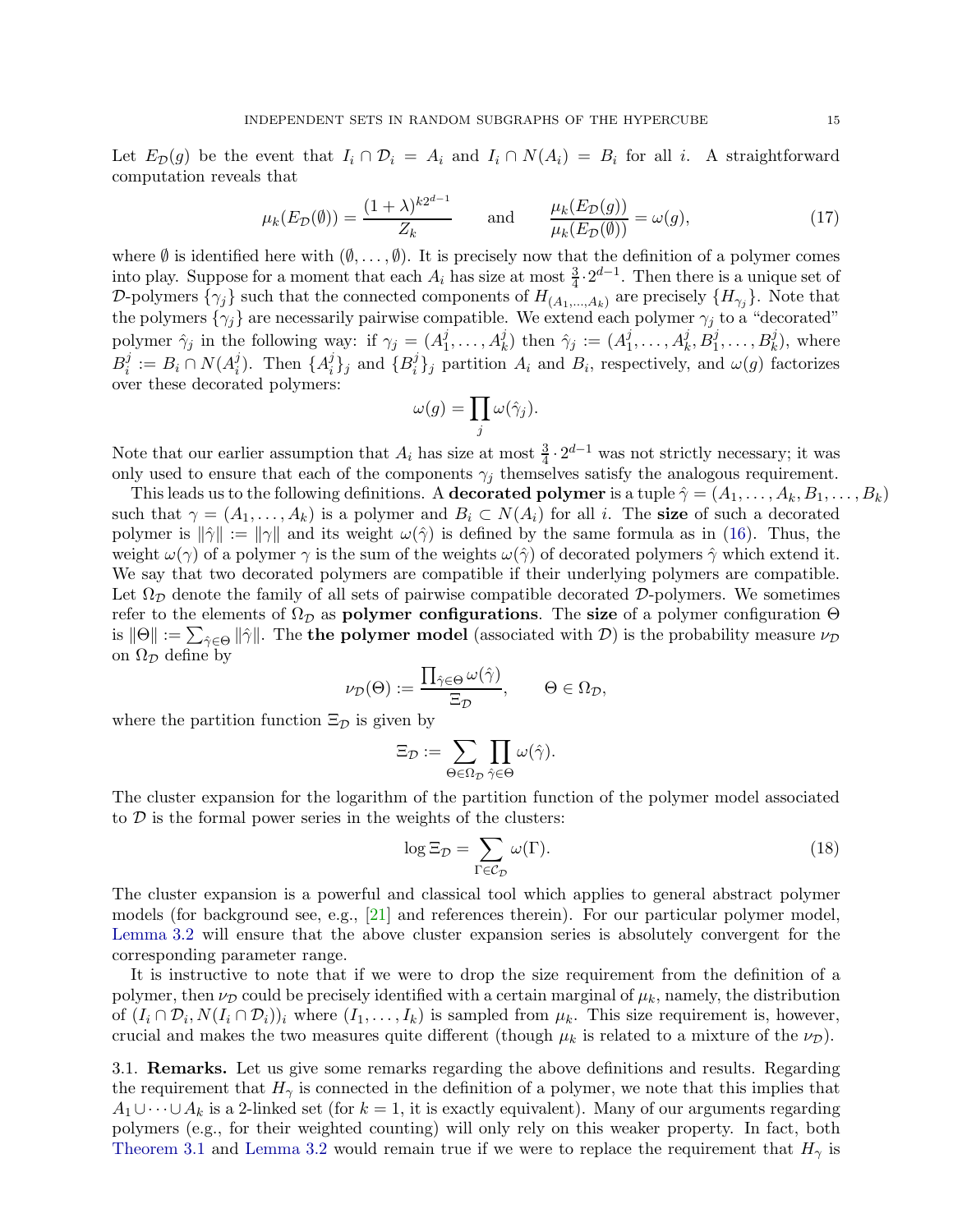connected in the definition of a polymer with the requirement that  $A_1 \cup \cdots \cup A_k$  is 2-linked. On the other hand, the stronger requirement will make precise computations easier to handle as it gives rise to less polymers. We mention that it would have also been a natural choice to define the decorated polymers to be polymers to begin with (which would change the notion of a cluster accordingly), but we have found our choice more convenient to work with.

For the requirement that  $[A_i]$  has size at most  $\frac{3}{4} \cdot 2^{d-1}$ , the precise constant  $\frac{3}{4}$  is not important; any constant greater than  $\frac{1}{2}$  and less than 1 would suffice for our purposes. Previous works on the hard-core model used the constant  $\frac{1}{2}$  [\[13,](#page-43-13) [21\]](#page-43-4), which naturally arises from the fact that a subset of  $Q_d$  which contains more than half of the even vertices and half of the odd vertices cannot be an independent set. Since configurations in the positive temperature model are arbitrary subsets of  $Q_d$  and not just independent sets, it is simpler to work with a constant  $c \in (\frac{1}{2})$  $(\frac{1}{2}, 1)$ , which guarantees that any subset of  $Q_d$  which contains a c-fraction of the even vertices and of the odd vertices is far from being an independent set in the sense that it spans many edges. We note that similar considerations are also relevant in the homomorphism models studied in [\[20\]](#page-43-20), where a suitable constant greater than 1/2 is also used.

Let us also discuss the role of  $D \in \{\mathcal{E}, \mathcal{O}\}^k$ . This vector indicates for each of the k sets  $I_1, \ldots, I_k$ , which side of the hypercube is the "defect side", with the other side being the dominant side where most of the configuration resides. Configurations in which  $I_1 \cap \mathcal{D}_1 = \cdots = I_k \cap \mathcal{D}_k = \emptyset$  are ground states which correspond to the polymer model associated with  $D$ , and the cluster expansion describes configurations as (typically small) deviations from such ground states. Each choice of  $D$  actually gives a different polymer model (having its own cluster expansion), with two different choices D and D' leading to isomorphic models if  $m(D) = m(D')$  or  $m(D) = k - m(D')$ , where  $m(\mathcal{D}) := |\{i \in [k] : \mathcal{D}_i = \mathcal{E}\}|.$  In particular, there are only  $|k/2|+1$  truly different polymer models. For example, when  $k = 1$ , the two choices of D lead to the "even" and "odd" polymer model, which are clearly symmetric. When  $k = 2$ , there are two symmetric polymer models having the defects on the same side and two symmetric ones having them on different sides, but the former two are not equivalent to the latter two.

<span id="page-15-0"></span>3.2. Some computational examples. The reader may find it helpful to see some examples and computations involving polymers and their weights. We give several such examples here. These will not be needed in this section, but will be used later in [Section 5.](#page-32-1)

*Scenario I:* Consider the case  $k = 1$  and let  $\gamma = (A)$  be a polymer. The smallest polymer is obtained when  $A = \{v\}$  for some vertex v. Let us compute the weight of this polymer. There are  $2^d$  decorated polymers  $\hat{\gamma} = (A, B)$  extending  $\gamma$ , one for each subset  $B \subset N(v)$ . Any such decorated polymer has  $|E(A, B)| = |B|$ . Thus,

$$
\omega(\gamma) = \sum_{B \subset A} \frac{\lambda^{|A|+|B|}}{(1+\lambda)^{|N(A)|}} e^{-\beta |E(A,B)|} = \sum_{B \subset N(v)} \frac{\lambda^{1+|B|}}{(1+\lambda)^d} e^{-\beta |B|} = \lambda \left(\frac{1+\lambda e^{-\beta}}{1+\lambda}\right)^d.
$$

*Scenario II:* The next simplest polymer (still with  $k = 1$ ) is obtained when  $A = \{u, v\}$ , where u and v are vertices at distance two from each other. Note that  $N(A)$  has size  $2d-2$ , with two vertices there being common neighbors of u and v, and the remaining  $2d - 4$  vertices adjacent to only one of u or v. Thus, if a vertex of the former type belongs to B, then it contributes 2 edges to  $E(A, B)$ , while vertices of the latter type in B contribute only one edge. Thus,  $|E(A, B)| = |B_1| + 2|B_2|$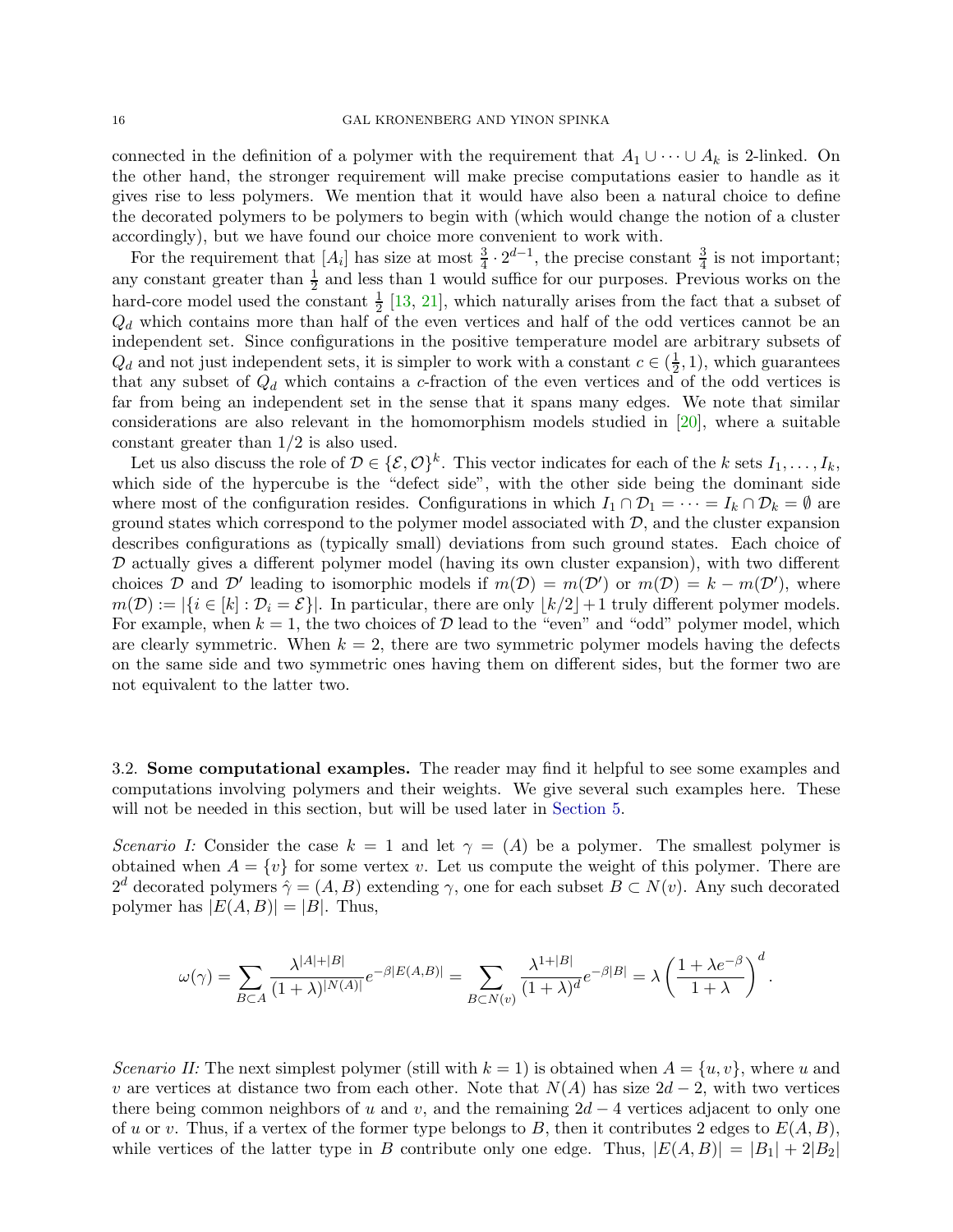where  $B_1 = B \setminus (N(u) \cap N(v))$  and  $B_2 = B \cap N(u) \cap N(v)$ . Thus,

$$
\omega(\gamma) = \sum_{B \subset N(\{u,v\})} \frac{\lambda^{2+|B|}}{(1+\lambda)^{2d-2}} e^{-\beta |E(A,B)|}
$$
  
= 
$$
\frac{\lambda^2}{(1+\lambda)^{2d-2}} \sum_{B_1 \subset N(\{u,v\}) \setminus N(u) \cap N(v)} \lambda^{|B_1|} e^{-\beta |B_1|} \sum_{B_2 \subset N(u) \cap N(v)} \lambda^{|B_2|} e^{-2\beta |B_2|}
$$
  
= 
$$
\frac{\lambda^2}{(1+\lambda)^{2d-2}} (1+\lambda e^{-\beta})^{2d-4} (1+\lambda e^{-2\beta})^2 = \lambda^2 \left(\frac{1+\lambda e^{-\beta}}{1+\lambda}\right)^{2d-2} \left(\frac{1+\lambda e^{-2\beta}}{1+\lambda e^{-\beta}}\right)^2.
$$

We note that for polymers of size 3, where  $A = \{u, v, w\}$ , there are two different types: one obtained when any two of  $u, v, w$  are at distance two from each other; the other obtained when two of these pairs are at distance two and the third pair is at distance four. We do not compute the weights of these polymers here.

*Scenario III:* Let us now consider general k. We demonstrate a computation in the particular case when the polymer  $\gamma = (A_1, \ldots, A_k)$  has the smallest possible support (defined as  $A_1 \cup \cdots \cup A_k$ ), but the largest possible size under this restriction. This occurs when  $D \in \{\mathcal{E}, \mathcal{O}\}^k$  consists of all  $\mathcal E$  or all O, and  $A_1 = \cdots = A_k = \{v\}$  for some vertex v. A decorated polymer extending  $\gamma$  is determined by a choice of subsets  $B_1, \ldots, B_k \subset N(v)$ . Given such a choice, we have  $|E(A_1, B_1) \cup \cdots \cup E(A_k, B_k)|$  =  $|B_1 \cup \cdots \cup B_k|$ . Thus,

$$
\sum_{B_1,\ldots,B_k\subset N(v)}\lambda^{|B_1|+\cdots+|B_k|}e^{-\beta|B_1\cup\cdots\cup B_k|}=\left(\sum_{b_1,\ldots,b_k\in\{0,1\}}\lambda^{b_1+\cdots+b_k}e^{-\beta\mathbf{1}_{\{b_1+\cdots+b_k\geq 1\}}}\right)^d.
$$

The sum on the right-hand side equals  $1 + ((1 + \lambda)^k - 1)e^{-\beta}$ , and hence,

$$
\omega(\gamma) = \lambda^k \left( \frac{1 + ((1 + \lambda)^k - 1)e^{-\beta}}{(1 + \lambda)^k} \right)^d.
$$

*Scenario IV:* We consider one last example. Suppose that  $k = 2$  and that D is either  $(\mathcal{E}, \mathcal{O})$  or  $(\mathcal{O}, \mathcal{E})$  (corresponding to a polymer model where the defects of  $I_1$  and  $I_2$  lie on different sides of the hypercube). Consider a polymer  $\gamma = (A_1, A_2)$  of size 2 whose support also has size 2. That is,  $A_1 = \{u\}$  and  $A_2 = \{v\}$ , where u and v are adjacent vertices (one is even and one is odd). A decorated polymer extending  $\gamma$  is determined by two subsets  $B_1 \subset N(u)$  and  $B_2 \subset N(v)$ . For such a choice,  $E(A_1, B_1)$  and  $E(A_2, B_2)$  are disjoint except for the edge  $\{u, v\}$  in the case that  $v \in B_1$ and  $u \in B_2$ . Thus,

$$
\omega(\gamma) = \lambda^2 \frac{(1 + \lambda e^{-\beta})^{2d - 2}}{(1 + \lambda)^{2d}} \sum_{b_u, b_v \in \{0, 1\}} \lambda^{b_u + b_v} e^{-\beta \mathbf{1}_{\{b_u + b_v \ge 1\}}} = \lambda^2 \left(\frac{1 + \lambda e^{-\beta}}{1 + \lambda}\right)^{2d - 2} \cdot \frac{1 + 2\lambda e^{-\beta} + \lambda^2 e^{-\beta}}{(1 + \lambda)^2}.
$$

3.3. Proof of [Theorem 3.1.](#page-13-1) The rest of this section is devoted to the proof of [Theorem 3.1.](#page-13-1) The proof relies on [Lemma 3.2](#page-13-3) and a sequence of additional lemmas which we proceed to state and prove. Our approach here follows closely that of  $[21, Section 3.2]$ . We assume throughout the section that  $\lambda$  is bounded and that  $\lambda(1-e^{-\beta}) \gg \frac{\log d}{d^{1/3}}$ .

<span id="page-16-0"></span>**Lemma 3.4.** Let  $\Theta$  be a random configuration sampled according to  $\nu_{\mathcal{D}}$ . Then with probability at  $least\ 1 - O(\exp(-2^d/d^4)),\ we\ have\ \|\Theta\| \leq 2^d/d^2.$ 

*Proof.* Consider a new polymer model on  $\Omega_{\mathcal{D}}$  whose weights are

$$
\tilde{\omega}(\gamma) := \omega(\gamma) \cdot e^{\|\gamma\| d^{-3/2}}.
$$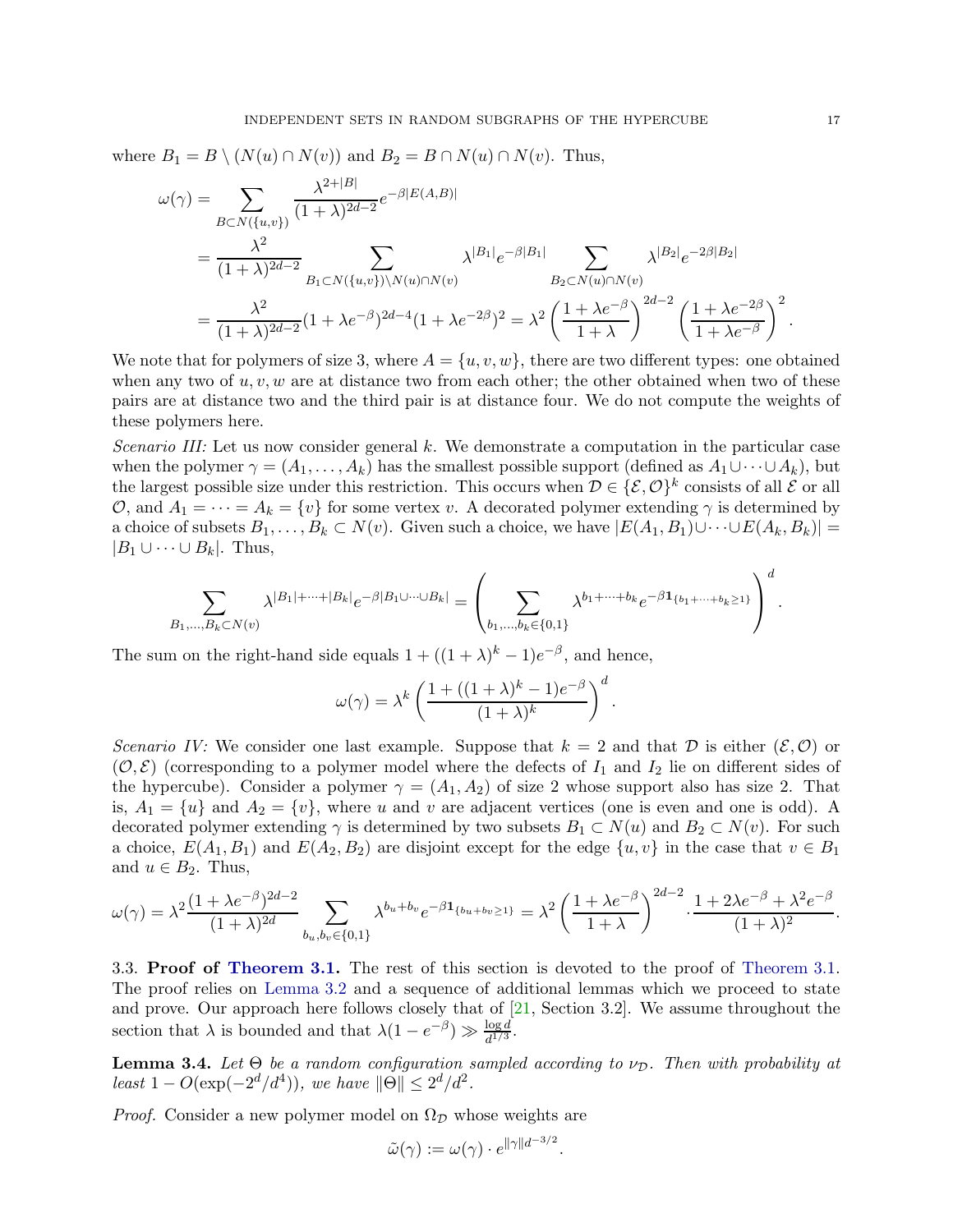Let  $\tilde{\Xi}_{k,m} = \sum_{\Theta \in \Omega_{\mathcal{D}}} \prod_{\hat{\gamma} \in \Theta} \tilde{\omega}(\hat{\gamma})$  be its partition function and observe that

$$
\mathbb{E}\left[e^{\|\Theta\|d^{-3/2}}\right] = \frac{\tilde{\Xi}_{k,m}}{\Xi_{k,m}}.
$$

Applying [Lemma 3.2,](#page-13-3) and then using that  $\lambda(1 - e^{-\beta}) \gg (\log d)/d$ , we get that

$$
\log \tilde{\Xi}_{k,m} \le O(1)2^d \left(\frac{1+\lambda e^{-\beta}}{1+\lambda}\right)^d \le O(2^d d^{-10}).
$$

Hence,

$$
\log \mathbb{E}\left[e^{\|\Theta\|d^{-3/2}}\right] = \log \tilde{\Xi}_{k,m} - \log \Xi_{k,m} \le \log \tilde{\Xi}_{k,m} \le O(2^d d^{-10}).
$$

Thus, by Markov's inequality,

$$
\mathbb{P}(\|\Theta\| \ge s) \le e^{-sd^{-3/2}} \mathbb{E}\left[e^{\|\Theta\|d^{-3/2}}\right] \le \exp\left[O(2^d d^{-10}) - sd^{-3/2}\right].
$$

Plugging in  $s = 2^d d^{-2}$ , we obtain the lemma.

We define a measure  $\hat{\mu}_k$  on triplets  $(I, \mathcal{D}, \Theta)$  of configurations  $I = (I_1, \ldots, I_k)$ , vectors  $\mathcal{D} \in$  $\{\mathcal{E}, \mathcal{O}\}^k$ , called the **defect side vector**, and polymer configurations  $\Theta$  as follows:

- (1) Choose the defect side vector  $\mathcal{D} \in \{\mathcal{E}, \mathcal{O}\}^k$  with probability proportional to  $\Xi_{k,\mathcal{D}}$ .
- (2) Sample a decorated polymer configuration  $\Theta \in \Omega_{k,\mathcal{D}}$  from  $\nu_{k,\mathcal{D}}$ .
- (3) For each  $i \in [k]$ :
	- (a) Assign all vertices of  $D_i := \bigcup_{(A_1,...,A_k,B_1,...,B_k) \in \Theta} (A_i \cup B_i)$  to be occupied in  $I_i$ .
	- (b) For each vertex  $v \notin \mathcal{D}_i \cup N(D_i)$ , include v in  $I_i$  with probability  $\frac{\lambda}{1+\lambda}$ .

We note that  $\Theta$  can be recovered from  $(I, \mathcal{D})$ , so that we may regard  $\hat{\mu}_k$  as a measure on pairs  $(I, \mathcal{D})$ . This measure can be explicitly written: for any feasible  $(I, \mathcal{D})$ , i.e., which can be constructed via the above procedure,

$$
\hat{\mu}(I,\mathcal{D}) = \frac{\lambda^{|I_1| + \dots + |I_k|} e^{-\beta |E(I_1) \cup \dots \cup E(I_k)|}}{(1 + \lambda)^{k2^{d-1}} \sum_{m=0}^k {k \choose m} \Xi_{k,m}}
$$

Denote

<span id="page-17-1"></span>
$$
\hat{Z}_k := (1+\lambda)^{k2^{d-1}} \sum_{m=0}^k {k \choose m} \Xi_{k,m}.
$$
\n(19)

.

Following the remark after the definition of  $\nu_{\mathcal{D}}$ , we note that if we were to drop the size requirement from the definition of a polymer, then any pair  $(I, \mathcal{D}) \in (\{0,1\}^k)^{Q^d} \times \{\mathcal{E}, \mathcal{O}\}^k$  would be feasible for  $\hat{\mu}_k$ , which means that  $\hat{\mu}_k$  would simply be the product of  $\mu_k$  and a uniform vector in  $\{\mathcal{E}, \mathcal{O}\}^k$ . As mentioned before, this size requirement is essential, and I and  $\mathcal D$  are not independent under  $\hat \mu_k$ . The relation between  $\hat{\mu}_k$  and  $\mu_k$  is made precise below (see [Corollary 3.7\)](#page-18-0).

The **minority side vector** of a configuration  $I = (I_1, \ldots, I_k)$  is  $\mathcal{M}(I) := (\mathcal{M}(I_1), \ldots, \mathcal{M}(I_k)) \in$  $\{\mathcal{E}, \mathcal{O}\}^k$ , where the minority side  $\mathcal{M}(A)$  of a subset A of  $Q_d$  is  $\mathcal E$  or  $\mathcal O$  according to the smaller of  $|A \cap \mathcal{E}|$  and  $|A \cap \mathcal{O}|$  (breaking ties arbitrarily).

<span id="page-17-0"></span>**Lemma 3.5.** Let  $(I, \mathcal{D}, \Theta)$  be sampled from  $\hat{\mu}_k$ . Then the minority side vector coincides with the *defect side vector with high probability. More precisely,*

$$
\mathbb{P}(\mathcal{M}(I) \neq \mathcal{D}) \le O(\exp(-2^d/d^4)).
$$

*Proof.* By [Lemma 3.4,](#page-16-0)

$$
\mathbb{P}(\mathcal{M}(I) \neq \mathcal{D}) \leq \mathbb{P}\left(\mathcal{M}(I) \neq \mathcal{D} \mid \|\Theta\| \leq 2^d/d^2\right) + O(\exp(-2^d/d^4)).
$$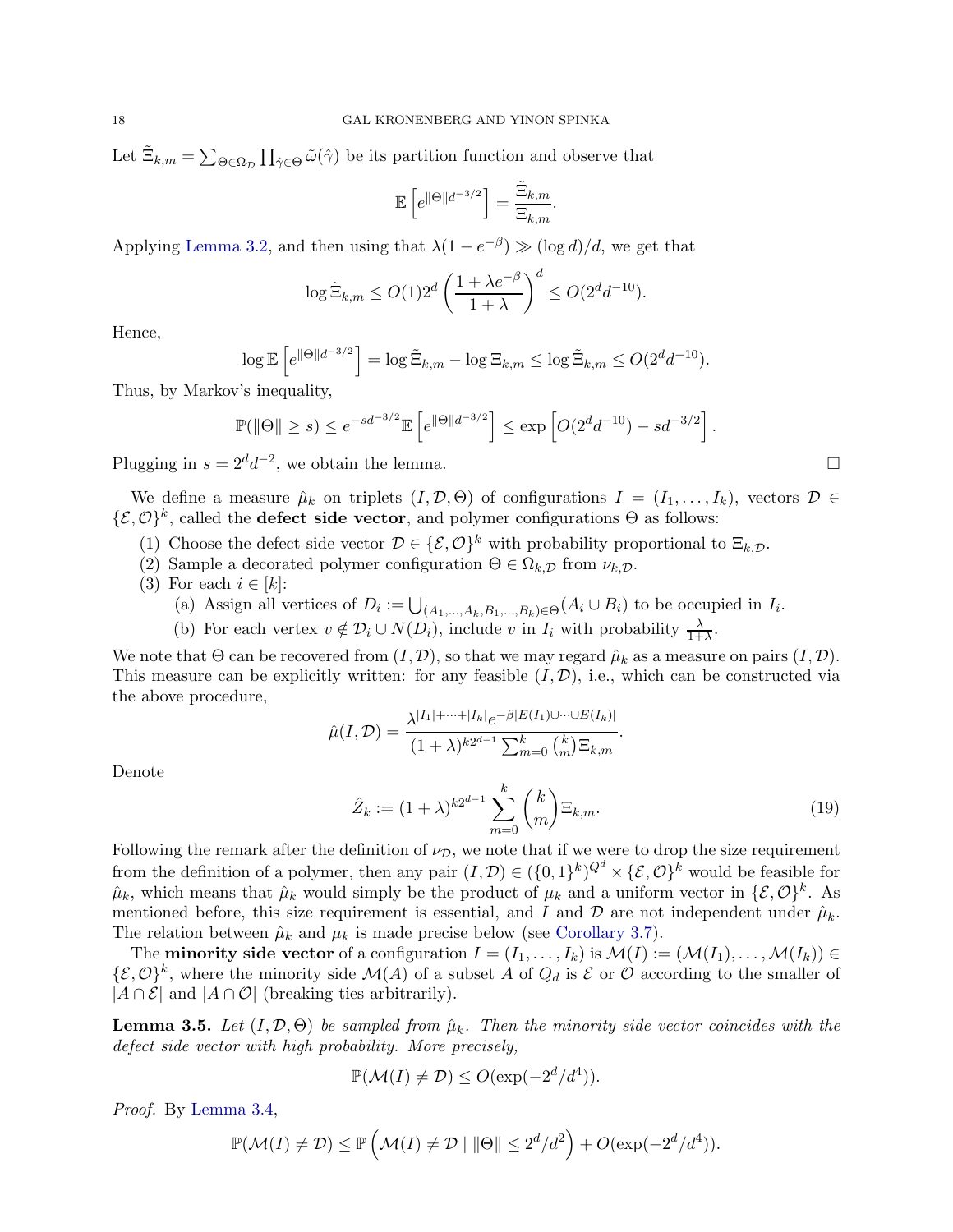By a union bound, it suffices to fix  $i \in [k]$  and bound the (conditional) probability that  $\mathcal{M}(I_i) \neq \mathcal{D}_i$ . Since  $|I_i \cap \mathcal{M}(I_i)| \leq |I_i \cap \mathcal{D}_i| \leq ||\Theta||$ , it suffices to show that

$$
\mathbb{P}\left(|I_i \setminus \mathcal{D}_i| \leq 2^d d^{-2} \mid ||\Theta|| \leq 2^d d^{-2}\right) \leq O(\exp(-2^d/d^4)).
$$

We henceforth condition on  $\Theta$  and work on the event that  $\|\Theta\| \leq 2^d/d^2$ . Note that  $|I_i \setminus \mathcal{D}_i|$ is the sum of  $|D_i \setminus D_i|$  (with  $D_i$  as above) and an independent Binomial random variable with  $L_i := 2^{d-1} - |N(D_i) \setminus \mathcal{D}_i|$  trials of success probability  $\frac{\lambda}{1+\lambda}$ . In particular,  $|I_i \setminus \mathcal{D}_i|$  stochastically dominates  $\text{Bin}(L_i, \frac{\lambda}{1+\lambda})$  $\frac{\lambda}{1+\lambda}$ ). Since  $\frac{\lambda}{1+\lambda} \geq \frac{1}{d}$  $\frac{1}{d}$ ,  $L_i \geq 2^{d-1} - d|D_i \cap \mathcal{D}_i|$  and  $|D_i \cap \mathcal{D}_i| \leq ||\Theta||$ , we have

$$
\mathbb{P}\left(|I_i \setminus \mathcal{D}_i| \le 2^d d^{-2} \mid \|\Theta\| \le 2^d d^{-2}\right) \le \mathbb{P}\left(\mathrm{Bin}\left(2^{d-2}, \frac{1}{d}\right) \le 2^d d^{-2}\right) \le \exp(-c2^d/d),
$$

<span id="page-18-1"></span>where the second inequality follows from a standard Chernoff bound.  $\Box$ 

# Lemma 3.6.

$$
\left|\log Z_k - \log \hat{Z}_k\right| = O(\exp(-2^d/d^4)).
$$

*Proof.* Let  $\mathcal{I} := (2^{V(Q_d)})^k$  be the set of all configurations  $I = (I_1, \ldots, I_k)$ . For  $\mathcal{I}' \subset \mathcal{I}$ , define

$$
\mathcal{Z}(\mathcal{I}') := \sum_{I \in \mathcal{I}'} \lambda^{|I_1| + \cdots + |I_k|} e^{-\beta |E(I_1) \cup \cdots \cup E(I_k)|}.
$$

Observe that

$$
Z_k = \mathcal{Z}(\mathcal{I})
$$
 and  $\hat{Z}_k = \sum_{\mathcal{D} \subset \{\mathcal{E}, \mathcal{O}\}^k} \mathcal{Z}(\hat{\mathcal{I}}_{\mathcal{D}}),$ 

where  $\hat{\mathcal{I}}_{\mathcal{D}}$  is the set of  $I \in \mathcal{I}$  such that  $(I, \mathcal{D})$  is feasible under  $\hat{\mu}_k$ . The set  $\hat{\mathcal{I}}_{\mathcal{D}}$  can be described explicitly, but we only require the observation that

$$
\hat{\mathcal{I}}_{\mathcal{D}} \supset \mathcal{I}_{\mathcal{D}} := \big\{ I \in \mathcal{I} : |[\mathcal{D}_1 \cap I_1]|, \ldots, |[\mathcal{D}_k \cap I_k]| \leq \frac{3}{4} \cdot 2^{d-1} \big\}.
$$

Let  $\mathcal{I}^0$  be the set of  $I \in \mathcal{I}$  which belong to no  $\mathcal{I}_{\mathcal{D}}$ . Then each  $I \in \mathcal{I}$  contributes to  $Z_k$  exactly once, and it contributes to  $\hat{Z}_k$  at least once unless  $I \in \mathcal{I}^0$ . Some I contribute more than once (anywhere up to  $2^k$  times) to  $\hat{Z}_k$ , but any I can only contribute once with  $\mathcal{D} = \mathcal{M}(I)$ . Thus, denoting

$$
\hat{\mathcal{I}}_{\mathcal{D}}^* := \{ I \in \hat{\mathcal{I}}_{\mathcal{D}} : \mathcal{M}(I) \neq \mathcal{D} \},\
$$

we see that

$$
\hat{Z}_k - \sum_{\mathcal{D}} \mathcal{Z}(\hat{\mathcal{I}}_{\mathcal{D}}^*) \leq Z_k \leq \hat{Z}_k + \mathcal{Z}(\mathcal{I}^0).
$$

Thus,

$$
\log(1 - \hat{\mu}_k(\mathcal{M}(I) \neq \mathcal{D})) \le \log Z_k - \log \hat{Z}_k \le -\log(1 - \mu_k(\mathcal{I}^0)).
$$

It therefore suffices to show that  $\hat{\mu}_k(\mathcal{M}(I) \neq \mathcal{D})$  and  $\mu_k(\mathcal{I}^0)$  are each at most  $O(\exp(-2^d/d^4))$ . The former case is precisely [Lemma 3.5](#page-17-0) and the latter case follows from [Lemma 3.3.](#page-13-4)

<span id="page-18-0"></span>We note the following simple consequence of [Lemmas 3.5](#page-17-0) and [3.6.](#page-18-1)

**Corollary 3.7.** Let  $\bar{\mu}_k$  be the distribution of  $(I, \mathcal{M}(I))$  under  $\mu_k$ . Then

$$
\|\hat{\mu}_k - \bar{\mu}_k\|_{TV} = O(\exp(-2^d/d^4)).
$$

*Proof.* By considering pairs  $(I, D)$  with  $\hat{\mu}_k(I, D) > \bar{\mu}_k(I, D)$ , we see that

$$
\|\hat{\mu}_k - \bar{\mu}_k\|_{\mathrm{TV}} \leq \hat{\mu}_k(\mathcal{M}(I) \neq \mathcal{D}) + \left|1 - \frac{\hat{Z}_k}{Z_k}\right|.
$$

The corollary now follows from [Lemmas 3.5](#page-17-0) and [3.6.](#page-18-1)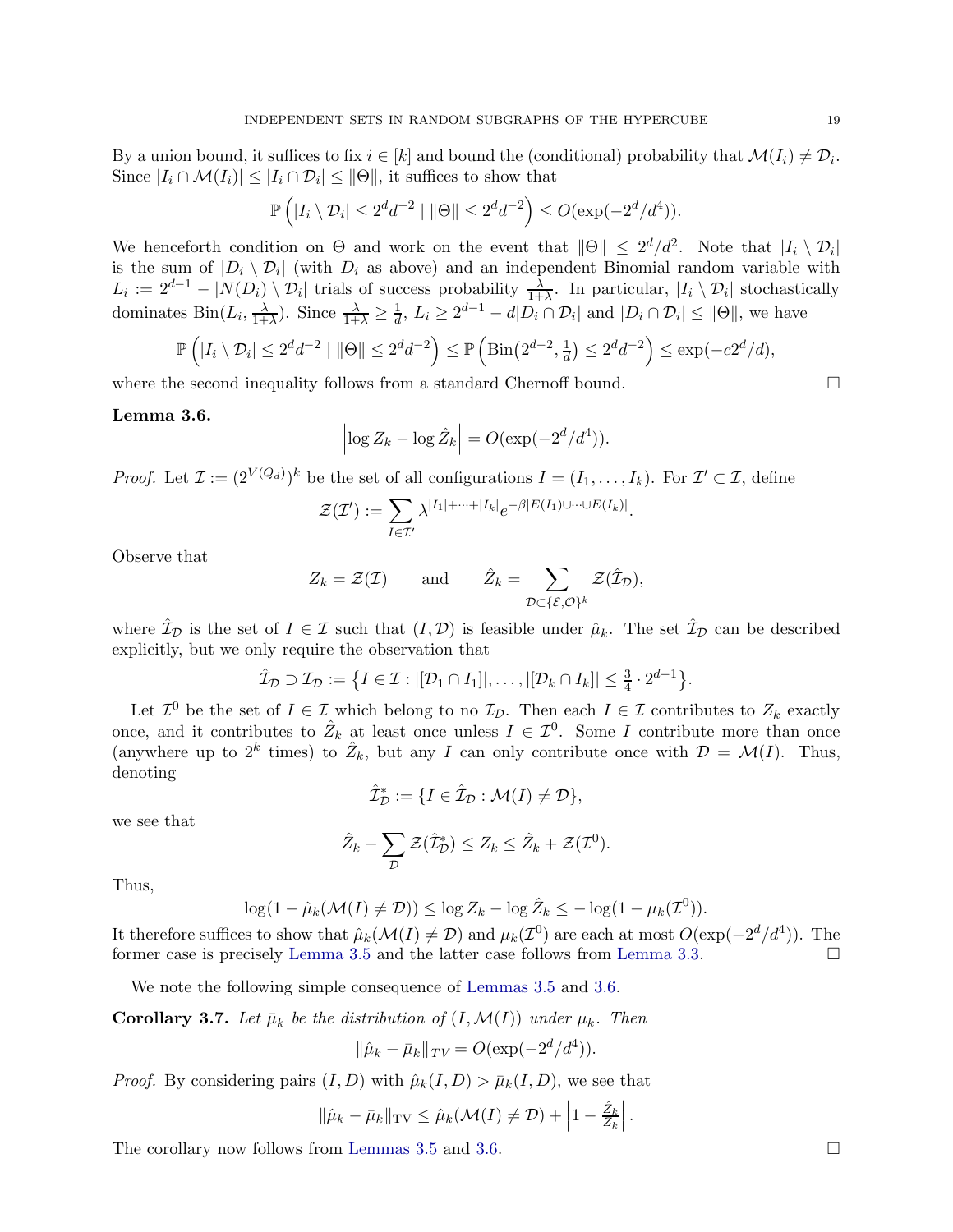*Proof of [Theorem 3.1.](#page-13-1)* By [Lemma 3.6](#page-18-1) and [\(19\)](#page-17-1), we have that

$$
Z_k = (1 + \lambda)^{k2^{d-1}} \sum_{\mathcal{D}} \Xi_{\mathcal{D}} \cdot e^{O(\exp(-2^d/d^4))}.
$$

Thus, it suffices to show that for each  $\mathcal{D}$ ,  $\log \Xi_{\mathcal{D}} = \sum_{\Gamma \in \mathcal{C}_{\mathcal{D}}} \omega(\Gamma)$ , where the sum is absolutely convergent. Indeed, this is the cluster expansion series [\(18\)](#page-14-0) of the polymer model associated to  $D$ , and its absolute convergence follows from Lemma 3.2 and its absolute convergence follows from [Lemma 3.2.](#page-13-3)

# 4. Convergence of the cluster expansion

<span id="page-19-0"></span>Recall the polymer model defined in [Section 3](#page-12-2) and that it has various parameters: the dimension d, the fugacity  $\lambda$ , the inverse temperature  $\beta$ , the number of sets k, and the defect side vector  $\mathcal{D} \in \{\mathcal{E}, \mathcal{O}\}^k$ . In this section, we give bounds on the absolute tail of the cluster expansion [\(18\)](#page-14-0) of this polymer model. In particular, we will prove [Lemma 3.2.](#page-13-3)

Throughout this section, we fix  $k \geq 1$  and  $\mathcal{D} \in \{\mathcal{E}, \mathcal{O}\}^k$ , and polymer refers to  $\mathcal{D}$ -polymer. For  $\ell \geq 1$ , denote

$$
\alpha_{\ell} := \frac{1 + ((1 + \lambda)^{\ell} - 1)e^{-\beta}}{(1 + \lambda)^{\ell}} \quad \text{and} \quad \tilde{\alpha}_{\ell} := (\alpha_{\ell})^{1/\ell}
$$

Define

$$
\tilde{g}(n) := \begin{cases}\n(dn - 3n^2) \log(1/\tilde{\alpha}_k) - 7n \log d & \text{if } 1 \le n \le \frac{d}{10} \\
\frac{1}{20} dn \log(1/\tilde{\alpha}_k) & \text{if } \frac{d}{10} < n \le d^4 \\
\frac{n}{d^{3/2}} & \text{if } n > d^4\n\end{cases}
$$
\n(20)

.

<span id="page-19-2"></span>Lemma 4.1. *Assume* [\(15\)](#page-13-0)*. Then*

$$
\sum_{\Gamma \in \mathcal{C}_{\mathcal{D}}: \|\Gamma\| \ge n} |\omega(\Gamma)| e^{\|\Gamma\| d^{-3/2}} \le d^{-3/2} 2^d e^{-\tilde{g}(n)} \qquad \text{for any } n \ge 1.
$$

[Lemma 4.1](#page-19-2) establishes the absolute convergence of the cluster expansion [\(18\)](#page-14-0) and provides bounds on its tail. Let us also mention that it yields a slightly weaker version of [Lemma 3.2,](#page-13-3) which would already suffice for the applications in [Section 3.](#page-12-2) The precise bound stated in [Lemma 3.2,](#page-13-3) as well as further estimates on the absolute tail of the cluster expansion, will be shown in [Section 4.4.](#page-30-0)

The proof of [Lemma 4.1](#page-19-2) relies on checking the Kotecky-Preiss condition  $[26]$  for convergence of the cluster expansion. This condition can be used for abstract polymer models (where a set of abstract polymers are given, together with weights and a compatibility relation, and some functions g and f on the set of polymers), but we formulate it here specialized to our situation. We refer the reader to [\[21\]](#page-43-4) for a short exposition in the abstract setting.

Fix two functions  $f, g \colon \mathbb{N} \to [0, \infty)$ . For a polymer  $\gamma$ , define  $f(\gamma) := f(||\gamma||)$  and  $g(\gamma) := g(||\gamma||)$ , and also define  $g(\Gamma) := \sum_{\gamma \in \Gamma} g(\gamma)$  for a cluster  $\Gamma$ . Recall from [Section 3](#page-12-2) that  $\gamma \not\sim \gamma'$  means that  $\gamma$  and  $\gamma'$  are incompatible polymers. For a polymer  $\gamma$  and a cluster Γ, we write  $\gamma \nsim \Gamma$  whenever  $\gamma \not\sim \gamma'$  for some  $\gamma' \in \Gamma$ .

<span id="page-19-1"></span>Theorem 4.2 (Kotecký–Preiss [\[26\]](#page-43-19)). *Suppose that* 

<span id="page-19-3"></span>
$$
\sum_{\gamma'\neq\gamma}\omega(\gamma')e^{f(\gamma')+g(\gamma')}\leq f(\gamma) \qquad \text{for any polymer } \gamma. \tag{21}
$$

*Then the cluster expansion* [\(18\)](#page-14-0) *is absolutely convergent, and furthermore,*

<span id="page-19-4"></span>
$$
\sum_{\Gamma \not\sim \gamma} |\omega(\Gamma)| e^{g(\Gamma)} \le f(\gamma) \qquad \text{for any polymer } \gamma. \tag{22}
$$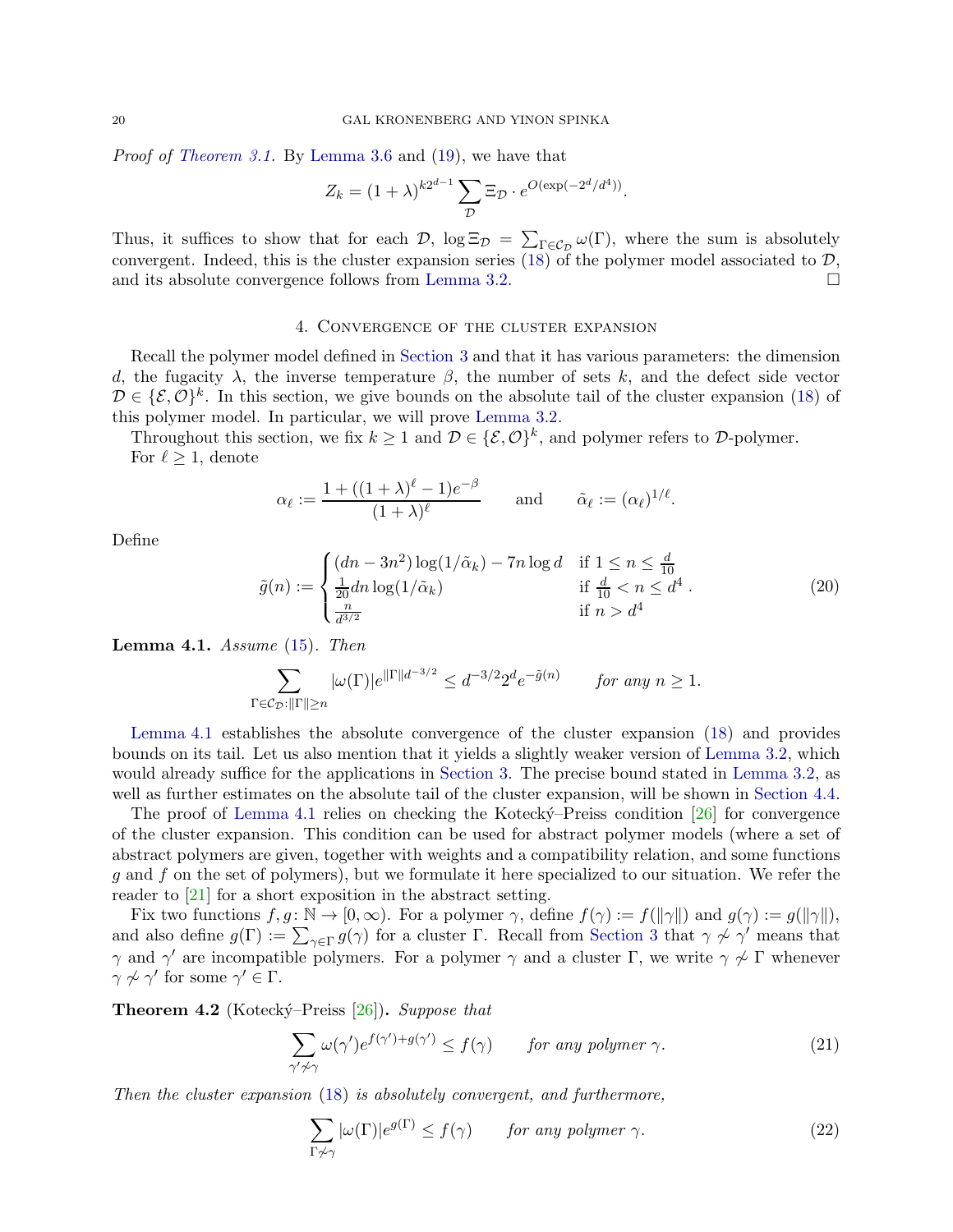When applying [Theorem 4.2,](#page-19-1) we must specify the functions  $f$  and  $g$ . In order to prove convergence of the cluster expansion and obtain bounds on the absolute tail of the cluster expansion, it would suffice to apply the theorem with  $f(n) = nd^{-3/2}$  and  $g = \tilde{g}$ . However, in order to obtain the additional  $e^{\|\Gamma\|d^{-3/2}}$  factor in [Lemma 4.1](#page-19-2) (which was needed for the proof of [Theorem 3.1](#page-13-1) via [Lemma 4.17\)](#page-30-1), we will actually apply the theorem with

$$
f(n) := nd^{-3/2}
$$
 and  $g(n) := f(n) + \tilde{g}(n)$ .

The main input needed to verify that the Kotecký–Preiss condition [\(21\)](#page-19-3) holds with this choice (and for suitable choices of the model parameters) is given in the following lemma whose proof is given in [Sections 4.1](#page-21-0) and [4.2.](#page-22-0)

For a polymer  $\gamma = (A_1, \ldots, A_k)$ , we define its **support** to be

<span id="page-20-1"></span>
$$
S(\gamma) := A_1 \cup \cdots \cup A_k.
$$

<span id="page-20-0"></span>Lemma 4.3. *Assume* [\(15\)](#page-13-0)*. Then for any vertex* v*,*

$$
\sum_{\gamma: v \in S(\gamma)} \omega(\gamma) e^{f(\gamma) + g(\gamma)} \le d^{-7/2}.
$$
\n(23)

*Proof of [Lemma 4.1.](#page-19-2)* Let us check that the Kotecky-Preiss condition [\(21\)](#page-19-3) holds. Indeed, since  $\gamma \nsim \gamma'$  implies that the supports of  $\gamma$  and  $\gamma'$  are at distance at most 2, or equivalently, that  $S(\gamma') \cap B_2(v) \neq \emptyset$  for some  $v \in S(\gamma)$  (where  $B_2(v)$  is the ball of radius 2 around v), and since  $|B_2(v)| = 1 + d + {d \choose 2}$  $\binom{d}{2} \leq d^2$ , using [Lemma 4.3](#page-20-0) we have that

$$
\sum_{\gamma'\neq\gamma}\omega(\gamma')e^{f(\gamma')+g(\gamma')}\leq |S(\gamma)|\cdot|B_2(v)|\cdot d^{-7/2}\leq \|\gamma\|d^{-3/2}=f(\gamma).
$$

By [Theorem 4.2,](#page-19-1) we have the inequality [\(22\)](#page-19-4). Let us show how this yields the inequality of the lemma. Define the support of a cluster  $\Gamma$  to be  $S(\Gamma) := \bigcup_{\gamma \in \Gamma} S(\gamma)$ . For any vertex v, we can choose a polymer  $\gamma$  such that  $\|\gamma\| = 1$  and  $v \in S(\gamma) \cup N(S(\gamma))$ , to which we apply [\(22\)](#page-19-4) to obtain that

$$
\sum_{\Gamma \in \mathcal{C}_{\mathcal{D}}: v \in S(\Gamma)} |\omega(\Gamma)| e^{g(\Gamma)} \le \sum_{\Gamma \in \mathcal{C}_{\mathcal{D}}: \Gamma \not\sim \gamma} |\omega(\Gamma)| e^{g(\Gamma)} \le f(\gamma) = f(1) = d^{-3/2}.
$$

Summing over all v, and writing  $\tilde{g}(\Gamma) = \sum_{\gamma \in \Gamma} \tilde{g}(\|\gamma\|)$ , we get that

$$
\sum_{\Gamma \in \mathcal{C}_{\mathcal{D}}} |\omega(\Gamma)| e^{\|\Gamma\| d^{-3/2}} e^{\tilde{g}(\Gamma)} = \sum_{\Gamma \in \mathcal{C}_{\mathcal{D}}} |\omega(\Gamma)| e^{g(\Gamma)} \leq 2^d d^{-3/2}.
$$

Since  $\tilde{g}$  is sub-additive as a function on N (this follows from the fact that  $\tilde{g}(n)/n$  is non-increasing in n, which is straightforward to verify using [Corollary A.2](#page-42-10) and the assumption on  $\lambda$  and  $\beta$ ), we have  $\tilde{g}(\Vert\Gamma\Vert) \leq \tilde{g}(\Gamma)$ . Since  $\tilde{g}$  is also non-decreasing, we obtain the lemma.

*Proof of [Lemma 2.2.](#page-12-1)* Since f and g are non-decreasing, [Lemma 4.3](#page-20-0) yields that

$$
\sum_{\|\gamma\|\geq 2} \omega(\gamma) e^{f(2)+g(2)} \leq \sum_{\gamma} \omega(\gamma) e^{f(\gamma)+g(\gamma)} \leq 2^d d^{-7/2}.
$$

Using that  $f(2) + g(2) \ge \tilde{g}(2)$ , plugging in the value of  $\tilde{g}(2)$  (with  $k = 1$  and  $\lambda = 1$ ) and using the assumption that  $p \geq 2 - \sqrt{2} + \omega \left( \frac{\log d}{d} \right)$  $\frac{d}{d}$ , we get that

$$
\sum_{\|\gamma\|\geq 2} \omega(\gamma) \leq 2^d d^{-7/2} e^{-\tilde{g}(2)} = 2^d d^{-7/2} \left(\frac{1+e^{-\beta}}{2}\right)^{2d-12} d^{14} = o(1).
$$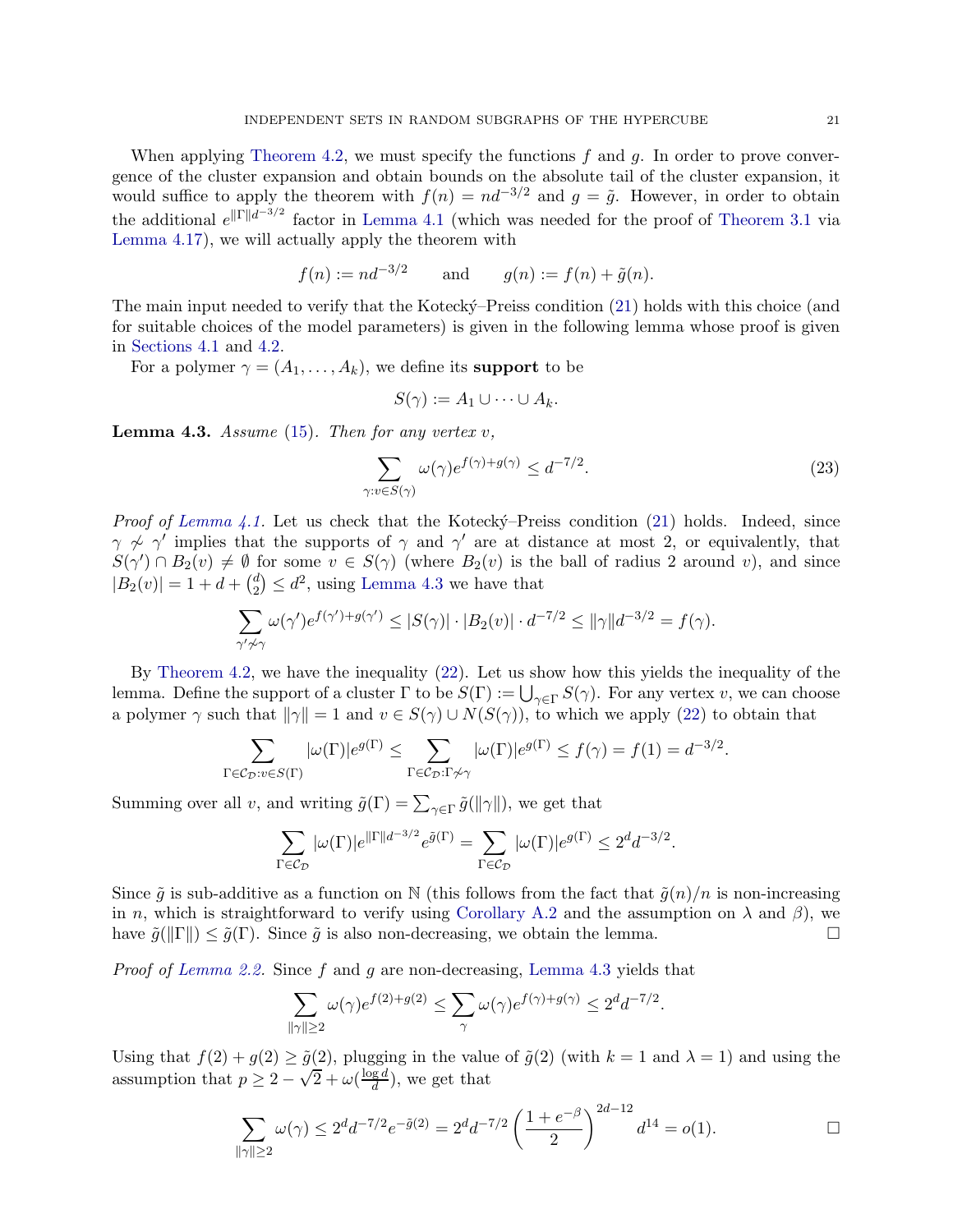<span id="page-21-0"></span>4.1. Verifying the Kotecký–Preiss condition. In this section, we prove [Lemma 4.3,](#page-20-0) which as we saw, easily yields the Kotecký–Preiss condition [\(21\)](#page-19-3). A main technical step is to bound the contribution from large polymers. We state this as a lemma and prove it separately in [Section 4.2.](#page-22-0)

<span id="page-21-2"></span>Lemma 4.4. *Assume* [\(15\)](#page-13-0)*. Then*

$$
\sum_{\gamma: ||\gamma|| > d^4} \omega(\gamma) e^{3||\gamma||d^{-3/2}} \le O\big(e^{-d^2}\big).
$$

A second main step toward proving [Lemma 4.3](#page-20-0) is to bound the weight of small polymers. The following provides a bound on the weight of an arbitrary polymer, but is effective primarily for small polymers.

For a polymer  $\gamma = (A_1, \ldots, A_k)$ , we define

$$
N(\gamma) := (N(A_1), ..., N(A_k))
$$
 and  $||N(\gamma)|| := |N(A_1)| + ... + |N(A_k)|.$ 

<span id="page-21-1"></span>**Lemma 4.5.** *For any polymer*  $\gamma$ *, we have* 

$$
\omega(\gamma) \leq \lambda^{\|\gamma\|} \tilde{\alpha}_k^{\|N(\gamma)\|}.
$$

*Proof.* Let  $\gamma = (A_1, \ldots, A_k)$  be a polymer. The inequality of the lemma is equivalent to

$$
\sum_{B_1\subset N(A_1),\ldots,B_k\subset N(A_k)} \lambda^{|B_1|+\cdots+|B_k|} e^{-\beta |E(A_1,B_1)\cup\cdots\cup E(A_k,B_k)|} \leq \delta_k^{\frac{1}{k}\|N(\gamma)\|},
$$

where

$$
\delta_{\ell} := \alpha_{\ell} (1 + \lambda)^{\ell} = 1 + ((1 + \lambda)^{\ell} - 1)e^{-\beta}.
$$

Since every element in  $B_i$  contributes an incident edge to  $E(A_i, B_i)$ , the sum is at most

$$
\bar{\omega}(\gamma) := \sum_{B_1 \subset N(A_1), \dots, B_k \subset N(A_k)} \lambda^{|B_1| + \dots + |B_k|} e^{-\beta |B_1 \cup \dots \cup B_k|}.
$$

At this point, we could simply use that  $|B_1 \cup \cdots \cup B_k| \geq \frac{1}{k}(|B_1| + \cdots + |B_k|)$  and Newton's binomial to conclude that

$$
\bar{\omega}(\gamma) \leq \sum_{B_1 \subset N(A_1), \dots, B_k \subset N(A_k)} (\lambda e^{-\beta/k})^{|B_1| + \dots + |B_k|} = (1 + \lambda e^{-\beta/k})^{\|N(\gamma)\|}.
$$

However, as  $1 + \lambda e^{-\beta/k} > \delta_k^{1/k}$ , this would yield a slightly worse bound than desired. Instead, we proceed to bound  $\bar{\omega}(\gamma)$  as follows. We may rewrite  $\bar{\omega}(\gamma)$  as

$$
\bar{\omega}(\gamma) = \prod_{v} \sum_{\substack{b_1,\ldots,b_k \in \{0,1\} \\ b_i = 0 \text{ unless } v \in N(A_i)}} \lambda^{b_1 + \cdots + b_k} e^{-\beta \mathbf{1}_{\{b_1 + \cdots + b_k \ge 1\}}} = \prod_{v} \delta_{m_v(\gamma)}
$$

where

$$
m_v(\gamma) := |\{i : v \in N(A_i)\}|.
$$

A straightforward computation shows that the sequence  $(\delta_m)_{m=0}^{\infty}$  is super-multiplicative, meaning that  $\delta_m \delta_n \leq \delta_{n+m}$  for any  $n, m \geq 0$ . In fact, it has the stronger property that  $\delta_m \delta_n \leq \delta_{m-\ell} \delta_{n+\ell}$ for any  $n \ge m \ge \ell \ge 0$  (see [Claim A.1\)](#page-41-0). In particular,  $\delta_m^{1/m} \le \delta_k^{1/k}$  $\int_{k}^{1/k}$  for  $0 \leq m \leq k$ . Since  $m_v(\gamma)$  is at most k and since  $\sum_{v} m_v(\gamma) = ||N(\gamma)||$ , applying the former inequality repeatedly and then the latter inequality once yields that

$$
\bar{\omega}(\gamma) = \prod_{v} \delta_{m_v(\gamma)} \le \delta_k^{\lfloor \frac{1}{k} \Vert N(\gamma) \Vert \rfloor} \delta_{\Vert N(\gamma) \Vert - k\lfloor \frac{1}{k} \Vert N(\gamma) \Vert \rfloor} \le \delta_k^{\frac{1}{k} \Vert N(\gamma) \Vert}.
$$

,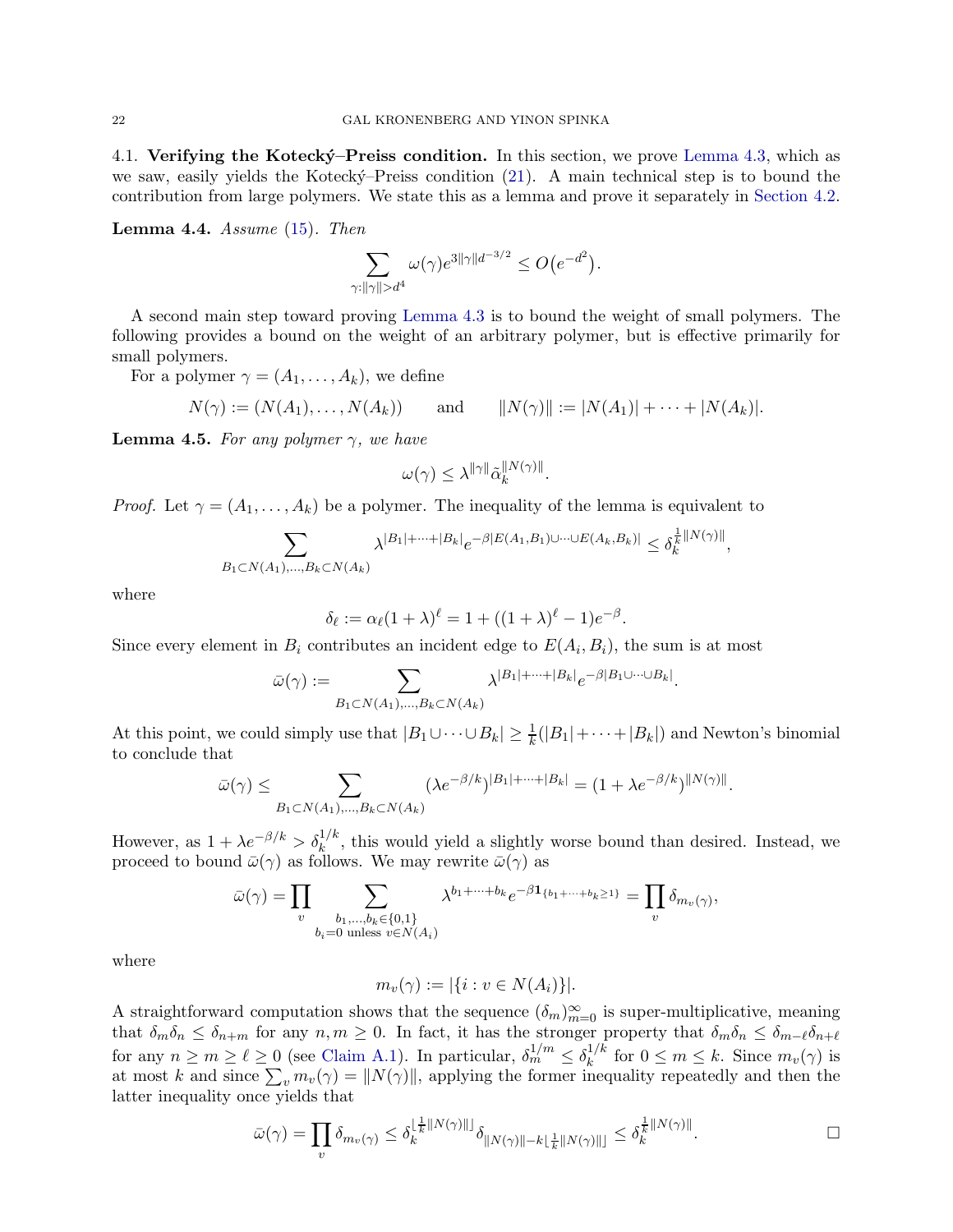*Proof of [Lemma 4.3.](#page-20-0)* We now turn toward the sum in [\(23\)](#page-20-1). We split the sum into three parts, bounding each by  $\frac{1}{3d^{7/2}}$ . We start with polymers  $\gamma$  such that  $\|\gamma\| \leq d/10$ . By [Lemma 1.8,](#page-8-1) we have  $|N(A_i)| \ge d|A_i| - 2|A_i|^2$  for each *i*. Thus,

$$
||N(\gamma)|| \ge d(|A_1| + \cdots + |A_k|) - 2(|A_1|^2 + \cdots + |A_k|^2) \ge d||\gamma|| - 2||\gamma||^2.
$$

Suppose that  $\gamma$  has size  $\|\gamma\| = n$ . Since  $\gamma$  contains a given vertex v, the number of ways to choose its support is at most  $(ed^2)^{n-1}$  by [Lemma 1.9.](#page-9-4) Thus, the number of ways to choose the polymer  $\gamma$ itself is at most  $(ed^2)^{n-1}2^{kn} \leq d^{3n}$ , for  $d > e^k$ . Thus, using [Lemma 4.5,](#page-21-1)

$$
\sum_{\gamma: v \in S(\gamma), \ \|\gamma\| \le d/10} \omega(\gamma) e^{f(\gamma) + g(\gamma)} \le \sum_{n=1}^{d/10} d^{3n} \lambda^n(\tilde{\alpha}_k)^{dn - 2n^2} e^{nd^{-3/2} + g(n)} \le \sum_{n=1}^{\infty} d^{-4n} \lambda^n e^{2nd^{-3/2}} \le \frac{1}{3d^{7/2}},
$$

where the second inequality follows from the definition of g and the fact that  $\tilde{\alpha}_k \leq 1$ , and the last inequality uses that  $\lambda \leq d$ .

Next, we consider polymers  $\gamma$  having  $d/10 < ||\gamma|| \leq d^4$ . In this case, [Lemma 1.8](#page-8-1) yields that  $|N(A_i)| \ge d|A_i|/10$  for all i, so that  $||N(\gamma)|| \ge d||\gamma||/10$ . Thus, as before,

$$
\sum_{\gamma: v \in S(\gamma), \ d/10 < ||\gamma|| \le d^4} \omega(\gamma) e^{f(\gamma) + g(\gamma)} \le \sum_{n=d/10}^{d^4} d^{3n} \lambda^n(\tilde{\alpha}_k)^{dn/10} e^{nd^{-3/2} + g(n)}
$$
  

$$
\le \sum_{n=d/10}^{d^4} \left( d^3 \lambda(\tilde{\alpha}_k)^{d/20} e^{d^{-3/2}} \right)^n \le \frac{1}{3d^{7/2}},
$$

where the second inequality uses the definition of  $g$ , and the last inequality is obtained by bounding the sum by  $d^4$  times the maximum term. Note that the maximum term is obtained for  $n = d/10$  and is  $d^{-\omega(1)}$ , since  $\lambda$  is bounded and  $(\tilde{\alpha}_k)^d = d^{-\omega(1)}$ . Recalling that k is fixed, the latter follows from the observations that  $\tilde{\alpha}_k = \alpha_k^{1/k}$  $\frac{1/k}{k}$ ,  $\alpha_k < \alpha_1$ , and  $\alpha_1^d = d^{-\omega(1)}$  since  $1 - \alpha_1 = \frac{\lambda(1 - e^{-\beta})}{1 + \lambda}$  $\frac{(1-e^{-\beta})}{1+\lambda}$ ,  $\lambda(1-e^{-\beta}) \gg \log d/d$ and  $\lambda$  is bounded.

Finally, we consider polymers  $\gamma$  having  $\|\gamma\| > d^4$ . [Lemma 4.4](#page-21-2) gives that

$$
\sum_{\gamma: v \in S(\gamma), \ ||\gamma|| > d^4} \omega(\gamma) e^{f(\gamma) + g(\gamma)} = \sum_{\gamma: v \in S(\gamma), \ ||\gamma|| > d^4} \omega(\gamma) e^{3||\gamma||d^{-3/2}} \le \frac{1}{3d^{7/2}}.
$$

Putting the three cases together yields the lemma.

<span id="page-22-0"></span>4.2. Bounding the weight of large polymers via approximations. In this section, we bound the total weight of large polymers, and in particular prove [Lemma 4.4.](#page-21-2) We also prove [Lemma 3.3.](#page-13-4)

Recall the definition of the closure [A] of a set  $A \subset V(Q_d)$  from [Section 1.4.](#page-8-0) For a D-polymer  $\gamma = (A_1, \ldots, A_k)$ , we denote  $[\gamma] := ([A_1], \ldots, [A_k])$ . Define

$$
\mathcal{G}_{\mathcal{D}}(a,b) := \left\{ \gamma \text{ is a } \mathcal{D}\text{-polymer}: ||[\gamma]|| = a, ||N(\gamma)|| = b \right\}.
$$

We will bound the total weight of polymers in  $\mathcal{G}_D(a, b)$  for any  $a, b > 0$  with  $a \geq d^4$ . Note that [Lemma 1.8](#page-8-1) implies that  $\mathcal{G}_{\mathcal{D}}(a, b)$  is empty unless  $b \geq (1 + \frac{c}{\sqrt{d}})a$ . Thus, throughout this section, we fix  $a \geq d^4$  and  $b \geq (1 + \frac{c}{\sqrt{d}})a$ . We also denote  $\alpha := \lambda(1 - e^{-\beta})$ .

<span id="page-22-1"></span>Lemma 4.6. *Assume* [\(15\)](#page-13-0)*. Then*

$$
\sum_{\gamma \in \mathcal{G}_{\mathcal{D}}(a,b)} \omega(\gamma) \leq 2^d \exp\left(-\frac{c(b-a)\alpha^2}{k^2 \log d}\right).
$$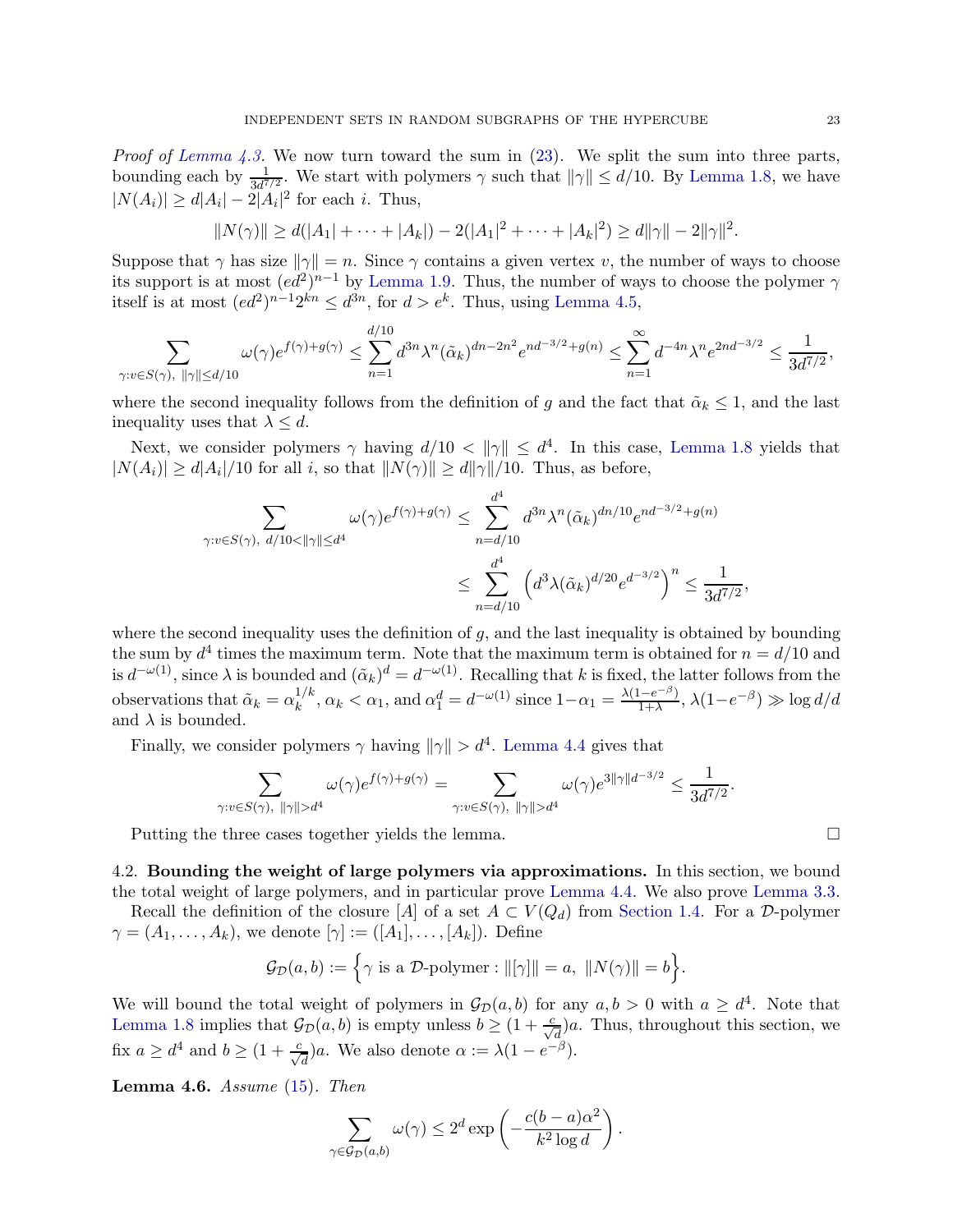Recall that one requirement in the definition of a polymer  $\gamma = (A_1, \ldots, A_k)$  is that the graph  $H_{\gamma}$  is connected. As we have mentioned, this implies that  $A_1 \cup \cdots \cup A_k$  is 2-linked. The proof of [Lemma 4.6](#page-22-1) will not use the stronger assumption, but rather only its latter implication. In particular, the statement of [Lemma 4.6](#page-22-1) remains true if one replaces  $\mathcal{G}_{\mathcal{D}}(a, b)$  with the larger collection of all  $\gamma = (A_1, \ldots, A_k)$  such that each  $A_i$  is contained in either E or  $\mathcal{O}, A_1 \cup \cdots \cup A_k$  is 2-linked,  $\|[\gamma]\| = a$ and  $||N(\gamma)|| = b$ .

Let us see how [Lemma 4.6](#page-22-1) yields [Lemma 4.4.](#page-21-2)

*Proof of [Lemma 4.4.](#page-21-2)* We need to bound the sum of  $\omega(\gamma) e^{3\|\gamma\|d^{-3/2}}$  over polymers  $\gamma$  of size  $\|\gamma\| > d^4$ . In fact, we will prove the stronger statement that this bound holds when summing over all polymers  $\gamma$  having  $\|[\gamma]\| > d^4$ . For any polymer  $\gamma = (A_1, \ldots, A_k)$ , we have that  $|N(A_i)| \geq (1 + \frac{c}{\sqrt{d}})|A_i|$  for all i by [Lemma 1.8](#page-8-1) (this is the only place where we need the size restriction appearing in the definition of a polymer). In particular,  $||N(\gamma)|| \ge (1 + \frac{c}{\sqrt{d}})||\gamma||$ . Since  $[\gamma]$  is also a polymer, we also have that  $||N(\gamma)|| = ||N([\gamma])|| \ge (1 + \frac{c}{\sqrt{d}})||[\gamma]||$ . Thus,

$$
\sum_{\gamma:\|[\gamma]\|>d^4} \omega(\gamma) e^{3\|\gamma\|d^{-3/2}} \leq \sum_{a>d^4,b\geq (1+\frac{c}{\sqrt{d}})a} e^{3ad^{-3/2}} \sum_{\gamma \in \mathcal{G}_{\mathcal{D}}(a,b)} \omega(\gamma)
$$
  

$$
\leq 2^{2d} \sum_{a>d^4} e^{\left(3d^{-3/2} - \frac{c\alpha^2}{k^2\sqrt{d}\log d}\right)a} \leq e^{-cd^{17/6}\log d},
$$

where the second inequality follows from [Lemma 4.6](#page-22-1) and the last inequality uses  $(15)$ .

The proof of [Lemma 4.6](#page-22-1) is based on the following notion of an approximation of a polymer. We write  $\overline{\mathcal{E}} := \mathcal{O}$  and  $\overline{\mathcal{O}} := \mathcal{E}$ . An approximation is a tuple  $(F_1, \ldots, F_k, H_1, \ldots, H_k)$  of sets  $F_i \subset \overline{\mathcal{D}}_i$ ,  $H_i \subset \mathcal{D}_i$  such that each  $H_i \cup (\bar{\mathcal{D}}_i \setminus F_i)$  induces a subgraph of maximum degree at most  $d^{2/3}$ . We write  $(F_i, H_i)_i$  as shorthand for  $(F_1, \ldots, F_k, H_1, \ldots, H_k)$ . We say that  $(F_i, H_i)_i$  approximates a **polymer**  $\gamma = (A_1, \ldots, A_k)$ , denoted  $\gamma \approx (F_i, H_i)_i$ , if for all *i*,

<span id="page-23-2"></span>
$$
F_i \subset N(A_i) \qquad \text{and} \qquad H_i \supset [A_i]. \tag{24}
$$

<span id="page-23-0"></span>We note that whether or not a given  $(F_i, H_i)_i$  approximates  $\gamma$  depends on  $\gamma$  only through  $N(\gamma)$ .

Lemma 4.7. *There exists a family* A *of approximations with*

$$
|\mathcal{A}| \le 2^d \exp\left(\frac{Ck(b-a)\log d}{d^{2/3}}\right),\,
$$

*such that every polymer in*  $\mathcal{G}_D(a, b)$  *is approximated by an element in* A.

*Proof.* The proof is basically that of Lemma 5.1 and Lemma 5.2 in [\[13\]](#page-43-13). Indeed, the case  $k = 1$ follows directly from these two lemmas (see the paragraph following Lemma 5.3 there, and note that the maximum degree condition is written in the proof of Lemma 5.2). The case  $k > 1$  requires only minor modifications, which we now explain. The constructions in the proof of Lemma 5.1 are carried out separately for each coordinate  $i \in [k]$ , yielding the sets  $(F', T_0, T'_0, T_1, T, L, \Omega)$  for each coordinate. The algorithmic procedure at the end of Lemma 5.1 and in Lemma 5.2 is also done separately for each coordinate. The only part of the argument which is not done separately for each coordinate is related to the enumeration in Lemma 5.1: (1) The argument that  $F'$  is 4-linked and hence that  $T$  is 8-linked works as written for the unions over all coordinates  $i$  of the respective sets. (2) Given the union of the Ts, we must choose the subsets  $(T_0, T_1, \Omega)$  for each coordinate, and hence the terms in (5.9) other than  $|Y|$  are raised to the power k.

<span id="page-23-1"></span>Recall the definition of  $\alpha$  from [Lemma 4.6.](#page-22-1)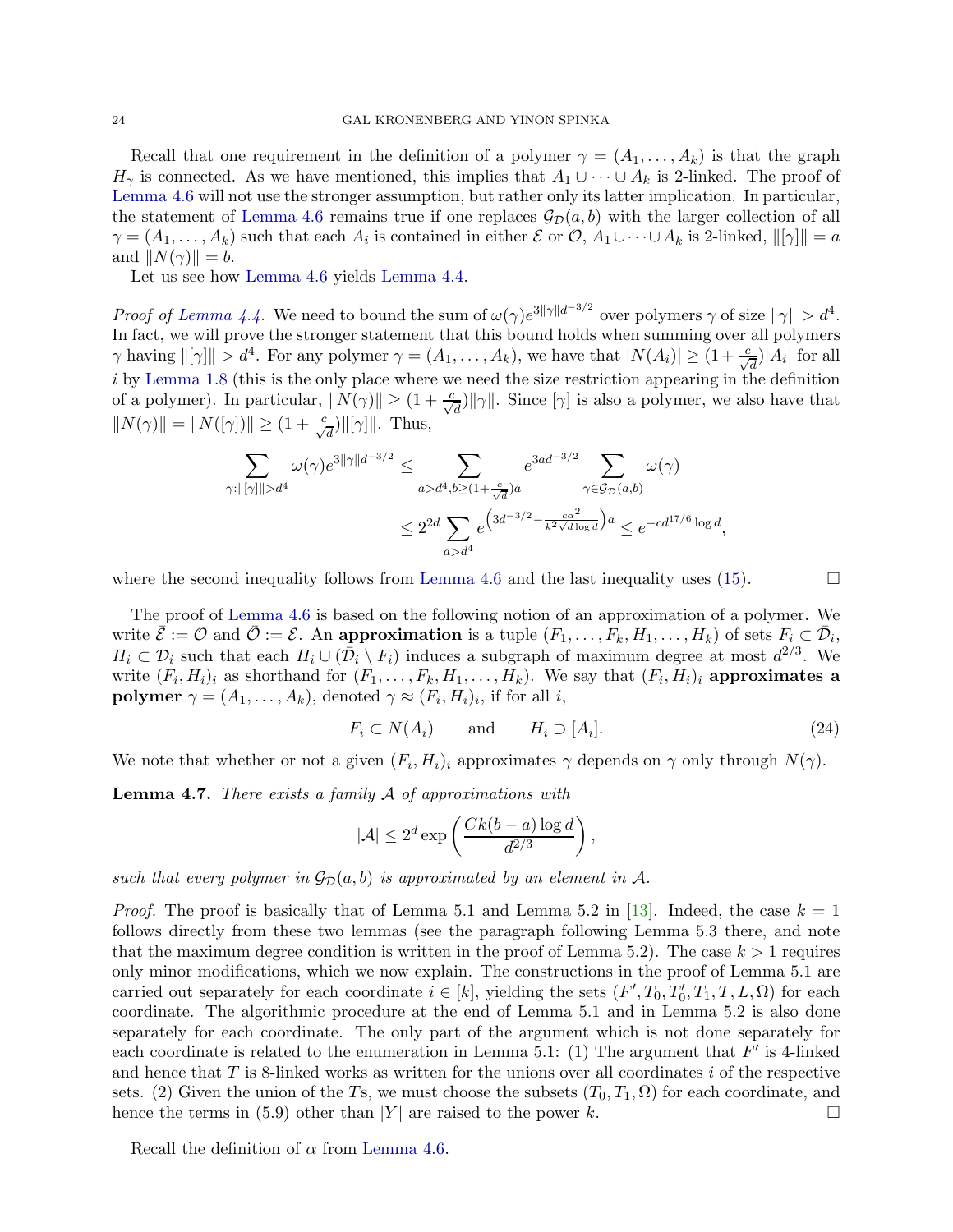**Lemma 4.8.** *Assume* [\(15\)](#page-13-0). Then for any approximation  $(F_i, H_i)_i$ ,

$$
\sum_{\gamma \in \mathcal{G}_{\mathcal{D}}(a,b): \gamma \approx (F_i, H_i)_i} \omega(\gamma) \le \exp\left(-\frac{c(b-a)\alpha^2}{k^2 \log d}\right)
$$

.

It is not hard to deduce [Lemma 4.6](#page-22-1) from [Lemma 4.7](#page-23-0) and [Lemma 4.8.](#page-23-1)

*Proof of [Lemma 4.6.](#page-22-1)* [Lemma 4.7](#page-23-0) and [Lemma 4.8](#page-23-1) yield that

$$
\sum_{\gamma \in \mathcal{G}_D(a,b)} \omega(\gamma) \le 2^d \exp\left(-\frac{c(b-a)\alpha^2}{k^2 \log d} + \frac{Ck(b-a) \log d}{d^{2/3}}\right).
$$

To obtain the lemma (with different constants), it suffices to check that  $\frac{(b-a)\alpha^2}{k^2 \log d}$  $\frac{b-a}{\sqrt{k^2 \log d}}$  is greater than  $\frac{Ck(b-a)\log d}{d^{2/3}}$ . This follows from [\(15\)](#page-13-0).

It remains to prove [Lemma 4.8.](#page-23-1) The proof will boil down to the case of  $k = 1$ . Recall that in this case, a polymer is just a 2-linked subset A of  $\mathcal E$  or  $\mathcal O$  whose closure has size at most  $\frac{3}{4}2^{d-1}$ . An approximation in this case is simply a pair  $(F, H)$  of subsets of  $Q_d$  satisfying the required properties. The proof is split into two lemmas, each effective for a different size of F. We write  $\mathcal{G}_1(a, b)$  as shorthand for  $\mathcal{G}_{\mathcal{E}}(a, b)$ , which may also be identified with  $\mathcal{G}_{\mathcal{O}}(a, b)$ .

<span id="page-24-0"></span>**Lemma 4.9.** Suppose that  $\lambda \leq \lambda_0$  and  $\lambda(1 - e^{-\beta})^2 \geq \frac{C \log d}{d}$  $\frac{\log a}{d}$ . For any approximation  $(F, H)$ ,

$$
\sum_{\gamma \in \mathcal{G}_1(a,b): \gamma \approx (F,H)} \omega(\gamma) \leq {2db \choose b-|F|} \exp\left(\frac{b}{d^4} - c\alpha(b-a)\right).
$$

<span id="page-24-1"></span>**Lemma 4.10.** Suppose that  $\lambda \leq \lambda_0$  and  $\lambda(1 - e^{-\beta})^2 \geq \frac{C \log d}{d}$  $\frac{\log a}{d}$ . For any approximation  $(F, H)$ ,

$$
\sum_{\gamma \in \mathcal{G}_1(a,b): \gamma \approx (F,H)} \omega(\gamma) \le \exp\left(-c\alpha(b-|F| - 3(b-a)d^{-1/3}) + b/d^4 + Cbd\alpha e^{-c\alpha d}\right).
$$

Before proving these two lemmas, let us show how they yield [Lemma 4.8.](#page-23-1)

*Proof of [Lemma 4.8.](#page-23-1)* Consider a polymer  $\gamma = (A_1, \ldots, A_k)$  and a decorated polymer  $\hat{\gamma} = (A_1, \ldots, A_k, B_1, \ldots, B_k)$ extending it. Recall the definitions of their weights  $\omega(\gamma)$  and  $\omega(\hat{\gamma})$  from [\(14\)](#page-12-3) and [\(16\)](#page-13-2). In this proof, we will need to keep track of the inverse temperature parameter  $\beta$ , and we write it explicitly in the notation of the weights  $\omega_{\beta}(\gamma)$  and  $\omega_{\beta}(\hat{\gamma})$ . Using that  $|E(A_1, B_1) \cup \cdots \cup E(A_k, B_k)| \ge$ 1  $\frac{1}{k}(|E(A_1, B_1)| + \cdots + |E(A_k, B_k)|)$ , we see that

$$
\omega_{\beta}(\hat{\gamma}) \leq \prod_{i=1}^{k} \frac{\lambda^{|A_i|+|B_i|}}{(1+\lambda)^{|N(A_i)|}} e^{-\frac{\beta}{k}|E(A_i,B_i)|}.
$$

After applying this bound, the weight of a  $D$ -polymer factorizes over the k components:

$$
\omega_{\beta}(\gamma) \leq \sum_{B_1 \subset N(A_1), \dots, B_k \subset N(A_k)} \prod_{i=1}^k \frac{\lambda^{|A_i|+|B_i|}}{(1+\lambda)^{|N(A_i)|}} e^{-\frac{\beta}{k}|E(A_i, B_i)|} = \prod_{i=1}^k \omega_{\beta/k}((A_i)).
$$

Note that the term on the right-hand side refers to weights of polymers in the 1-system (that is,  $(\mathcal{E})$ -polymers or  $(\mathcal{O})$ -polymers). Hence,

$$
\sum_{\gamma \in \mathcal{G}_{\mathcal{D}}(a,b), \gamma \approx (F_i, H_i)_i} \omega_{\beta}(\gamma) \leq \sum_{\substack{a_1 + \dots + a_k = a \\ b_1 + \dots + b_k = b}} \prod_{i=1}^k \sum_{\substack{\gamma \in \mathcal{G}_{\mathcal{D}_i}(a_i, b_i): \\ \gamma \approx (F_i, H_i)}} \omega_{\beta/k}(\gamma).
$$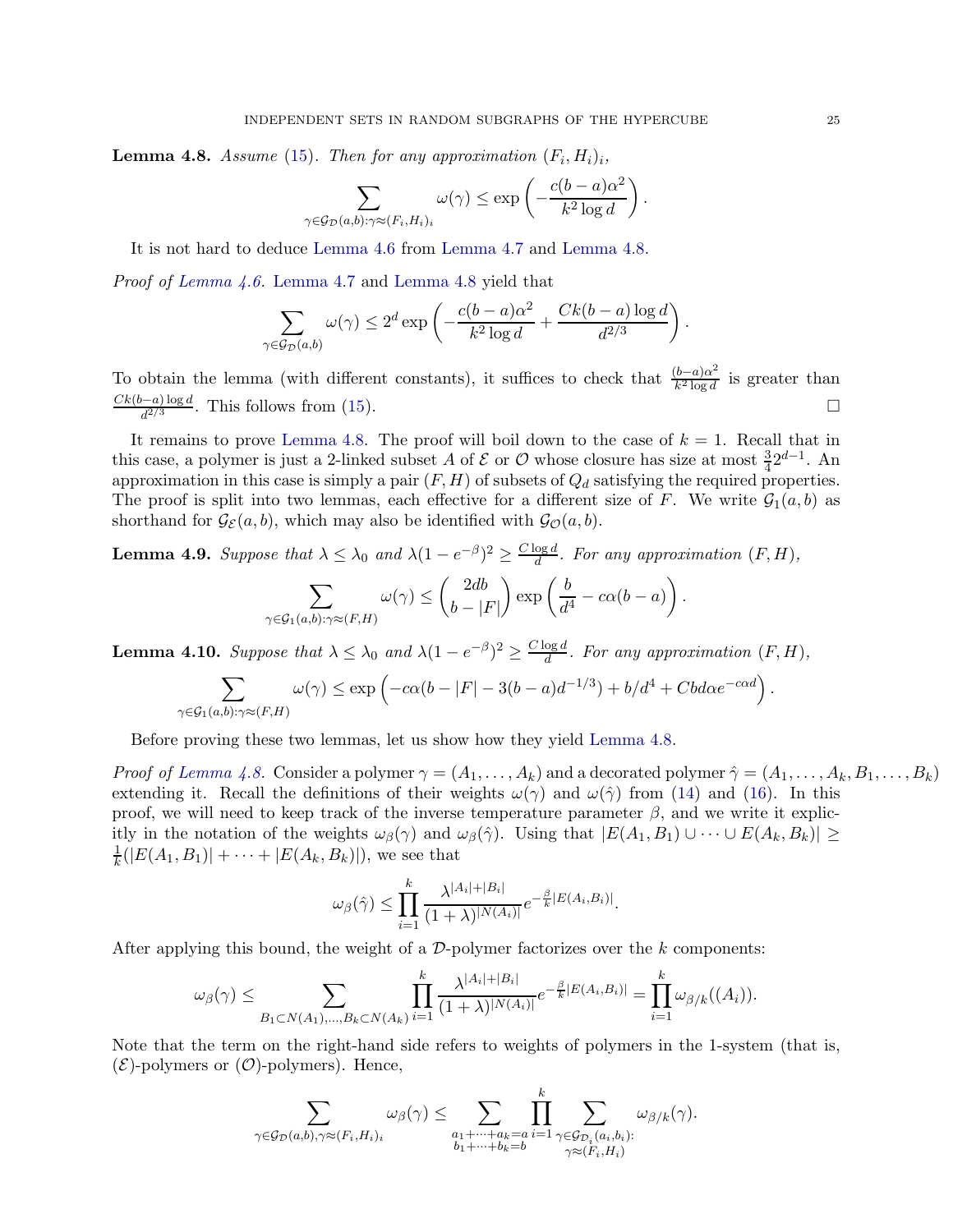We claim that each term in the product satisfies

$$
\sum_{\gamma \in \mathcal{G}_1(a_i, b_i), \gamma \approx (F_i, H_i)} \omega_{\beta/k}(\gamma) \leq e^{-c(b_i - a_i)\alpha^2/k^2 \log d + b_i/d^3}.
$$

Indeed, if  $b_i - |F_i| \leq \frac{c\alpha(b_i - a_i)}{k \log d} + 3(b_i - a_i)d^{-1/3}$  (for a small enough constant c), we apply [Lemma 4.9](#page-24-0) (note that  $\alpha$  decreases by at most a factor 2k when  $\beta$  decreases by a factor k) to deduce that the left-hand side is bounded by

$$
\left(\frac{2db_i}{\frac{c\alpha(b_i-a_i)}{k\log d}+\frac{3(b_i-a_i)}{d^{1/3}}}\right)\exp\left(\frac{b_i}{d^4}-\frac{c\alpha}{k}(b_i-a_i)\right),\,
$$

which is seen to at most the claimed value by using the bound  $\binom{n}{m}$  $\binom{n}{m} \leq (en/m)^m$  and that  $\alpha \geq \frac{Ck^2 \log d}{d^{1/3}}$  $d^{1/3}$ and  $b_i/(b_i - a_i) \leq C\sqrt{d}$  by [Lemma 1.8](#page-8-1) (otherwise  $\mathcal{G}_{\mathcal{D}_i}(a_i, b_i)$  is empty). Otherwise, we apply [Lemma 4.10](#page-24-1) to deduce that the left-hand side is bounded by

$$
\exp\left(-\frac{c\alpha^2(b_i-a_i)}{k^2\log d}+\frac{b_i}{d^4}+Cb_i\frac{\alpha d}{k}e^{-c\alpha d/k}\right),\,
$$

which is at most the claimed value since  $1/d^4 + \frac{C \alpha d}{k}$  $\frac{\log d}{k} e^{-c\alpha d/k} \leq 1/d^3$  using that  $\frac{\alpha d}{k} \geq C \log d$ . Thus,

$$
\sum_{\gamma \in \mathcal{G}_{k,m}(a,b), \gamma \approx (F_i, H_i)_i} \omega_{\beta}(\gamma) \le {a-k+1 \choose k-1} {b-k+1 \choose k-1} e^{-c(b-a)\alpha^2/k^2 \log d + b/d^3}.
$$

Each multinomial is at most  $b^k$ . Thus,

$$
\sum_{\gamma \in \mathcal{G}_{k,m}(a,b), \gamma \approx (F_i, H_i)_i} \omega_{\beta}(\gamma) \le e^{-c(b-a)\alpha^2/k^2 \log d + b/d^3 + 2k \log b},
$$

and the lemma follows after noting that  $b/d^3 + 2k \log b$  is negligible compared with  $(b-a)\alpha^2/k^2 \log d$ since  $b/(b-a) \le C\sqrt{d}$ ,  $b \ge a > d^4$  and the assumption on  $\alpha$ .

The rest of this section is devoted to the proofs of [Lemma 4.9](#page-24-0) and [Lemma 4.10.](#page-24-1) We first require some preparation in the form of a preliminary tool from [\[31\]](#page-43-14) and an additional computation. The tool, which we now present, is a method for bounding the weight of certain collections of configurations in the positive-temperature hard-core model on  $Q_d$ .

For a family F of configurations  $I \subset V(Q_d)$ , define

$$
\tilde{\omega}(\mathcal{F}) := \sum_{I \in \mathcal{F}} \lambda^{|I|} e^{-\beta |E(I)|}
$$

.

For  $\Psi \subset \{0,1\}^d$ , define

$$
Z(\Psi) := \sum_{\psi \in \Psi} \lambda^{|\psi|} \left( 1 + \lambda e^{-\beta |\psi|} \right)^d,
$$

where we identify an element  $\psi \in \{0,1\}^d$  with a subset of  $V(Q_d)$  (so that  $|\psi|$  is the same as  $|\psi^{-1}(1)|$ . Given  $U \subset V \subset V(Q_d)$  and  $f \in \{0,1\}^V$ , we write  $f_U$  for the restriction of f to U, and  $|f_U|$  for  $|\{u \in U : f(u) = 1\}|$ . Note that  $Z(\{0,1\}^d)$  is exactly the partition function  $Z_1(K_{d,d}, \lambda, \beta)$ of the positive-temperature hard-core model on the complete bipartite graph  $K_{d,d}$ .

<span id="page-25-0"></span>Our analysis relies on a entropy tool from [\[31\]](#page-43-14), given in [\[31,](#page-43-14) Lemma 7.3]. This is general tool which applies to nearest-neighbor discrete spin systems on regular bipartite graphs (it was formulated for  $\mathbb{Z}^d$ , but the statement and proof holds more generality). Rather than stating the general lemma (which would require additional definitions), we formulate three special cases for the positive-temperature hard-core model, which we shall require in our proofs. We begin with the simplest of these: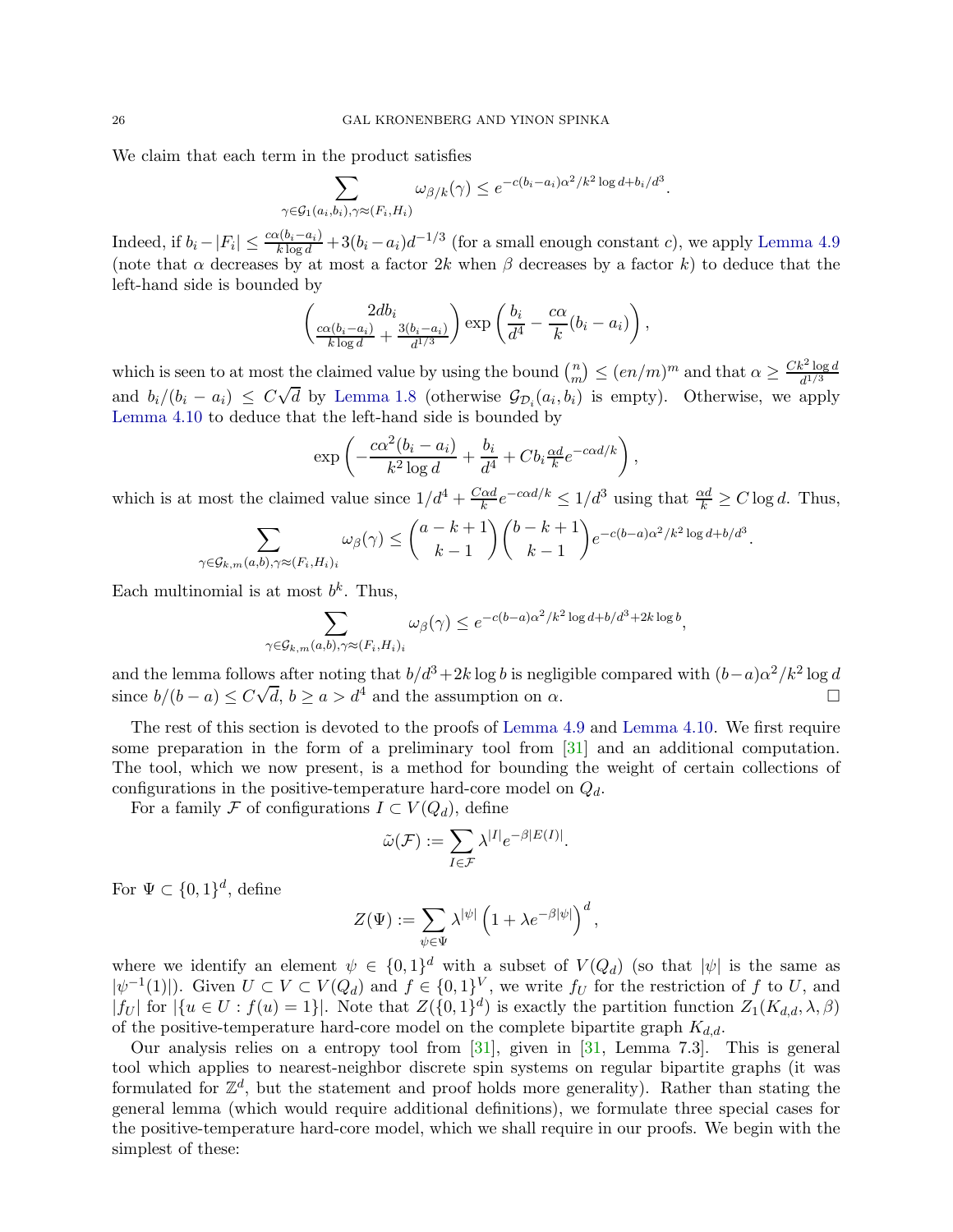**Lemma 4.11** ([\[31,](#page-43-14) Lemma 7.3]). Let  $T \subset Q_d$  be odd and let  $\mathcal{F} \subset \{0,1\}^T$ . Then

$$
\tilde{\omega}(\mathcal{F}) \le \prod_{v \in T^{odd}} Z(\Psi_v)^{\frac{1}{d}},
$$

*where*  $\Psi_v := \{f_{N(v)} : f \in \mathcal{F}\}.$ 

The above special case is obtained from [\[31,](#page-43-14) Lemma 7.3] by taking  $S = T \cup N(T)$ ,  $\mathbb{S}_u = \{0\}$ for all u, identifying F as a subset of  $\{0,1\}^T$  in the obvious way, and taking all  $X_v$  to be trivial (constant) random variables. Two additional special cases are obtained by either taking all  $X<sub>v</sub>$  to be  $\mathbf{1}_{|f_{N(v)}|=0\}}$  or to be  $(\mathbf{1}_{\{|f_{N(v)}|=0\}},\mathbf{1}_{\{|f_{N(v)}|\leq s\}}).$ 

<span id="page-26-1"></span>**Lemma 4.12** ([\[31,](#page-43-14) Lemma 7.3]). Let  $T \subset Q_d$  be odd and let  $\mathcal{F} \subset \{0,1\}^T$  be a collection of sets *containing no isolated odd vertices. Then*

$$
\tilde{\omega}(\mathcal{F}) \leq \prod_{v \in T^{odd}} Z(\Psi_v)^{\frac{p_v}{d}} \left(\frac{1}{p_v}\right)^{\frac{p_v}{d}} \left(\frac{1}{1-p_v}\right)^{\frac{1-p_v}{d}},
$$

 $where \Psi_v := \{f_{N(v)} : f \in \mathcal{F}, |f_{N(v)}| > 0\}$  and  $p_v := \mathbb{P}(|f_{N(v)}| > 0)$  when f is a random element of  $\mathcal F$  *chosen according to weight*  $\tilde{\omega}$ *.* 

<span id="page-26-2"></span>**Lemma 4.13** ([\[31,](#page-43-14) Lemma 7.3]). Let  $T \subset Q_d$  be odd, let  $\mathcal{F} \subset \{0,1\}^T$  and let  $s > 0$ . Then

$$
\tilde{\omega}(\mathcal{F}) \le \prod_{v \in T^{odd}} Z(\Psi_v)^{\frac{p_v}{d}} Z(\Psi'_v)^{\frac{p'_v}{d}} (1+\lambda)^{1-p_v-p'_v} \left(\frac{1}{p_v}\right)^{\frac{p_v}{d}} \left(\frac{1}{p'_v}\right)^{\frac{p'_v}{d}} \left(\frac{1}{1-p_v-p'_v}\right)^{\frac{1-p_v-p'_v}{d}}
$$

 $where \Psi_v := \{f_{N(v)} : f \in \mathcal{F}, 1 \leq |f_{N(v)}| \leq s\}, \Psi'_v := \{f_{N(v)} : f \in \mathcal{F}, |f_{N(v)}| > s\}, p_v := \mathbb{P}(1 \leq$  $|f_{N(v)}| \leq s$  and  $p'_v := \mathbb{P}(|f_{N(v)}| > s)$ , when f is a random element of F chosen according to weight  $\tilde{\omega}$ .

To make practical use of the above lemmas, we need to combine them with suitable bounds on  $Z(\Psi)$ . The required bound is given in the following lemma. Define

$$
\ell_{\Psi} := \#\{i \in [d] : \psi_i = 0 \text{ for all } \psi \in \Psi\}.
$$

<span id="page-26-0"></span>**Lemma 4.14.** *Suppose that*  $\lambda \leq \lambda_0$  *and*  $\lambda (1 - e^{-\beta})^2 \geq \frac{C \log d}{d}$  $\frac{\log d}{d}$ *.* Then for  $\Psi \subset \{0,1\}^d \setminus \{\bar{0}\},\$  $Z(\Psi) \leq (1+\lambda)^d e^{1/d^3 - \frac{1}{2}\alpha \ell_\Psi}.$ 

We will prove a stronger version of [Lemma 4.14](#page-26-0) which does not require  $\lambda$  to be bounded. Define

$$
\bar{\alpha} := -\log\left(1 - \frac{\alpha}{1+\lambda}\right) = \log\left(\frac{1+\lambda}{1+\lambda e^{-\beta}}\right).
$$

<span id="page-26-3"></span>Note that when  $\lambda$  is bounded,  $c\bar{\alpha} \leq \alpha \leq C\bar{\alpha}$ . Thus, the following immediately implies [Lemma 4.14.](#page-26-0) Lemma 4.15. *Suppose that*

$$
\frac{\lambda}{1+\lambda} \ge \frac{C \log d}{d} + \frac{C \log(\lambda d^4)}{\beta d} \quad \text{and} \quad \bar{\alpha} \ge \frac{C \log d}{d} + \frac{C \log(d(1+\lambda)) \log(2+\lambda)}{\beta d}.
$$

*Then for*  $\Psi \subset \{0,1\}^d \setminus \{\overline{0}\}\$ *, we have*  $Z(\Psi) \leq (1+\lambda)^d e^{1/d^3 - \frac{1}{2}\overline{\alpha}\ell_{\Psi}}$ *.* 

*Proof.* Denote  $\ell := \min{\{\ell_{\Psi}, d/2\}}$  and set  $s := \frac{d-\ell}{2}$ λ  $\frac{\lambda}{1+\lambda}$  and  $s' := \frac{C \log(2+\lambda)}{\beta}$ ,(2+λ)</sup>,<br>β We begin with the case when  $|\psi| \geq s$ . We have

$$
\sum_{\psi \in \Psi : |\psi| \ge s} \lambda^{|\psi|} \left( 1 + \lambda e^{-\beta |\psi|} \right)^d \le (1 + \lambda e^{-\beta s})^d \sum_{\psi \in \Psi} \lambda^{|\psi|}
$$
  

$$
\le (1 + \lambda e^{-\beta s})^d (1 + \lambda)^{d - \ell_{\Psi}}
$$
  

$$
\le (1 + \lambda)^d e^{-\bar{\alpha} \ell} (1 + \lambda e^{-\beta s})^d,
$$

,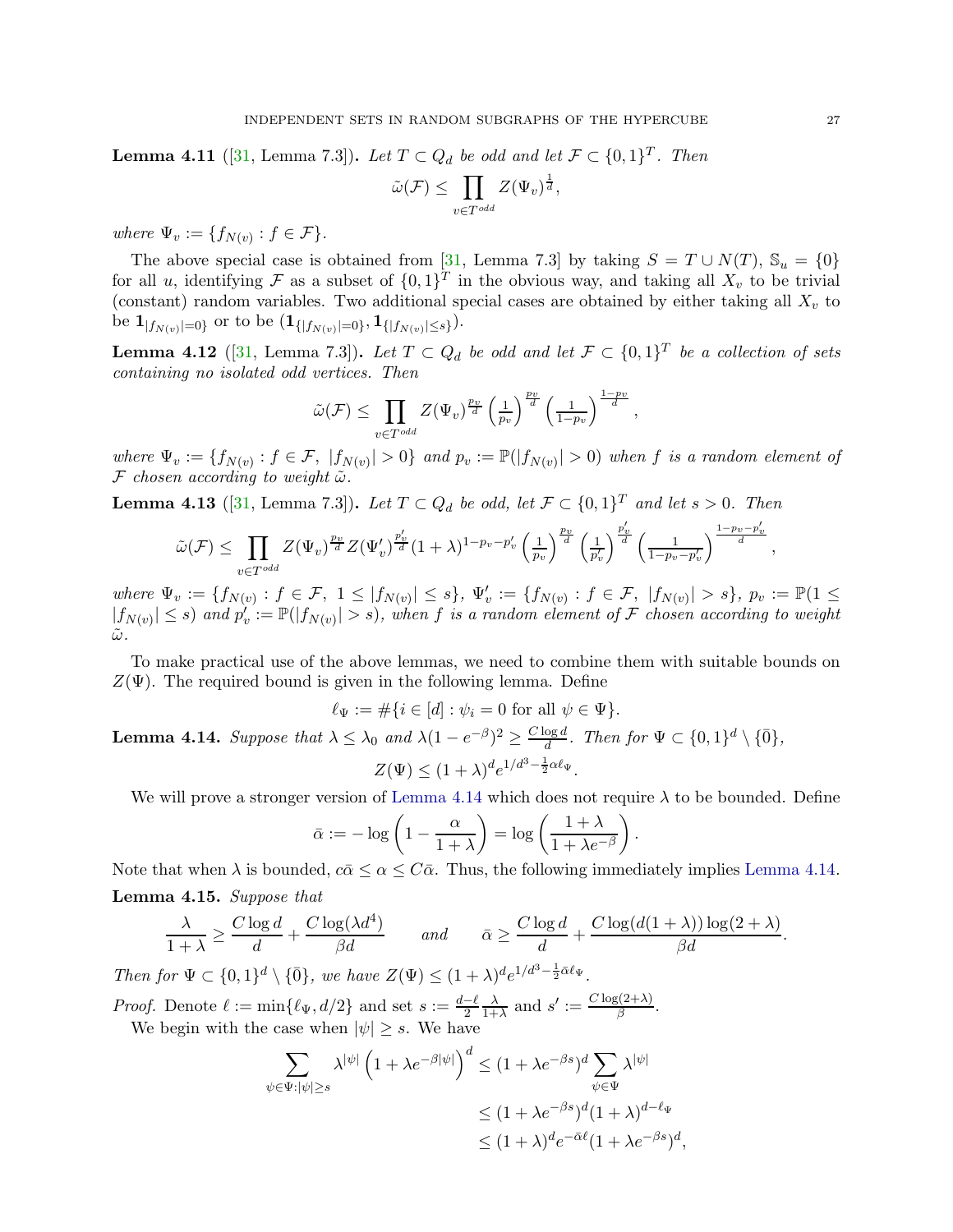where we used in the last inequality that  $\ell_{\Psi} \geq \ell$  and  $\bar{\alpha} \leq \log(1 + \lambda)$ .

Next we deal with the case when  $s' < |\psi| < s$ . We have

<span id="page-27-2"></span>
$$
\sum_{\psi \in \Psi : s' < |\psi| < s} \lambda^{|\psi|} \left( 1 + \lambda e^{-\beta |\psi|} \right)^d \le (1 + \lambda e^{-\beta s'})^d \sum_{\psi \in \Psi : |\psi| < s} \lambda^{|\psi|}
$$
\n
$$
\le (1 + \lambda e^{-\beta s'})^d (1 + \lambda)^{d - \ell} \cdot \mathbb{P} \left( \text{Bin}(d - \ell, \frac{\lambda}{1 + \lambda}) < s \right) \tag{25}
$$
\n
$$
\le (1 + \lambda e^{-\beta s'})^d (1 + \lambda)^{d - \ell} e^{-s/2}
$$
\n
$$
\le (1 + \lambda)^d e^{-\bar{\alpha} \ell} e^{-s/2} (1 + \lambda e^{-\beta s'})^d,
$$

where we used a Chernoff bound (and the definition of  $s$ ) in the third inequality.

Finally, we deal with the case when  $|\psi| \leq s'$ . Using that  $|\psi| \geq 1$  for all  $\psi \in \Psi$ , we have

<span id="page-27-3"></span>
$$
\sum_{\psi \in \Psi : |\psi| \le s'} \lambda^{|\psi|} \left( 1 + \lambda e^{-\beta |\psi|} \right)^d \le (1 + \lambda e^{-\beta})^d \sum_{\psi \in \Psi : |\psi| \le s'} \lambda^{|\psi|}
$$
  

$$
\le (1 + \lambda e^{-\beta})^d (d(1 + \lambda))^{s'}
$$
  

$$
= (1 + \lambda)^d \left( 1 - \frac{\lambda (1 - e^{-\beta})}{1 + \lambda} \right)^d (d(1 + \lambda))^{s'}
$$
  

$$
\le (1 + \lambda)^d e^{-\bar{\alpha} \ell} e^{-\frac{1}{2} \bar{\alpha} d} (d(1 + \lambda))^{s'}.
$$
 (26)

Together we get that

$$
Z(\Psi) \le (1+\lambda)^d e^{-\bar{\alpha}\ell} \left( (1+\lambda e^{-\beta s})^d + e^{-s/2} (1+\lambda e^{-\beta s'})^d + e^{-\frac{1}{2}\bar{\alpha}d} (d(1+\lambda))^{s'} \right).
$$

Plugging in the definitions of s and s' and using the assumption of the lemma, one checks that the parenthesis term is at most  $e^{1/d^3}$ , and the lemma follows.

We are now ready to prove [Lemma 4.9](#page-24-0) and [Lemma 4.10.](#page-24-1) We will use the rather simple fact (see, e.g., the proof of [\[13,](#page-43-13) Lemma 5.2]) that if  $(F, H)$  approximates a polymer  $A \in \mathcal{G}_1(a, b)$ , then

<span id="page-27-1"></span>
$$
|H| \le |F| + \frac{3(b-a)}{d^{1/3}} \quad \text{and} \quad |E(H, N(A) \setminus F)| \le 3(b-a)d^{2/3}.
$$
 (27)

*Proof of [Lemma 4.9.](#page-24-0)* The main step of the proof is to bound the sum of weights of polymers with a given closure. Specifically, we claim that for any  $A' \subset \mathcal{E}$  with  $|A'| = a$  and  $|N(A')| = b$ , we have

<span id="page-27-0"></span>
$$
\sum_{A \subset \mathcal{E}: [A] = A'} \sum_{B \subset N(A)} \lambda^{|A| + |B|} e^{-\beta |E(A,B)|} \le (1 + \lambda)^b e^{b/d^4 - c\alpha(b-a)}.
$$
 (28)

To see this, define  $T := A' \cup N(A')$  and note that

$$
\mathcal{F} := \{ (A, B) : [A] = A', \ B \subset N(A) \}
$$

can be naturally identified with a subset of  $\{0,1\}^T$ . Using this identification,  $\tilde{\omega}(\mathcal{F})$  is precisely the sum on the left-hand side of [\(28\)](#page-27-0), and [Lemma 4.11](#page-25-0) and [Lemma 4.14](#page-26-0) yield that

$$
\tilde{\omega}(\mathcal{F}) \le \prod_{v \in N(A')} Z(\Psi_v)^{1/d} \le ((1+\lambda)e^{1/d^4})^{|N(A')|} \prod_{v \in N(A')} e^{-c\alpha \ell_{\Psi_v}/d},
$$

where  $\Psi_v$  is as in [Lemma 4.11](#page-25-0) and  $\ell_{\Psi_v}$  was defined before [Lemma 4.14](#page-26-0) (note that  $\bar{0} \notin \Psi_v$  since  $[A] = A'$  so that [Lemma 4.11](#page-25-0) is applicable). Observe that

$$
\sum_{v \in N(A')} \ell_{\Psi_v} = \sum_{v \in N(A')} |N(v) \setminus A'| = \sum_{v \in N(A')} (d - |N(v) \cap A'|) = d(b - a).
$$

This establishes [\(28\)](#page-27-0).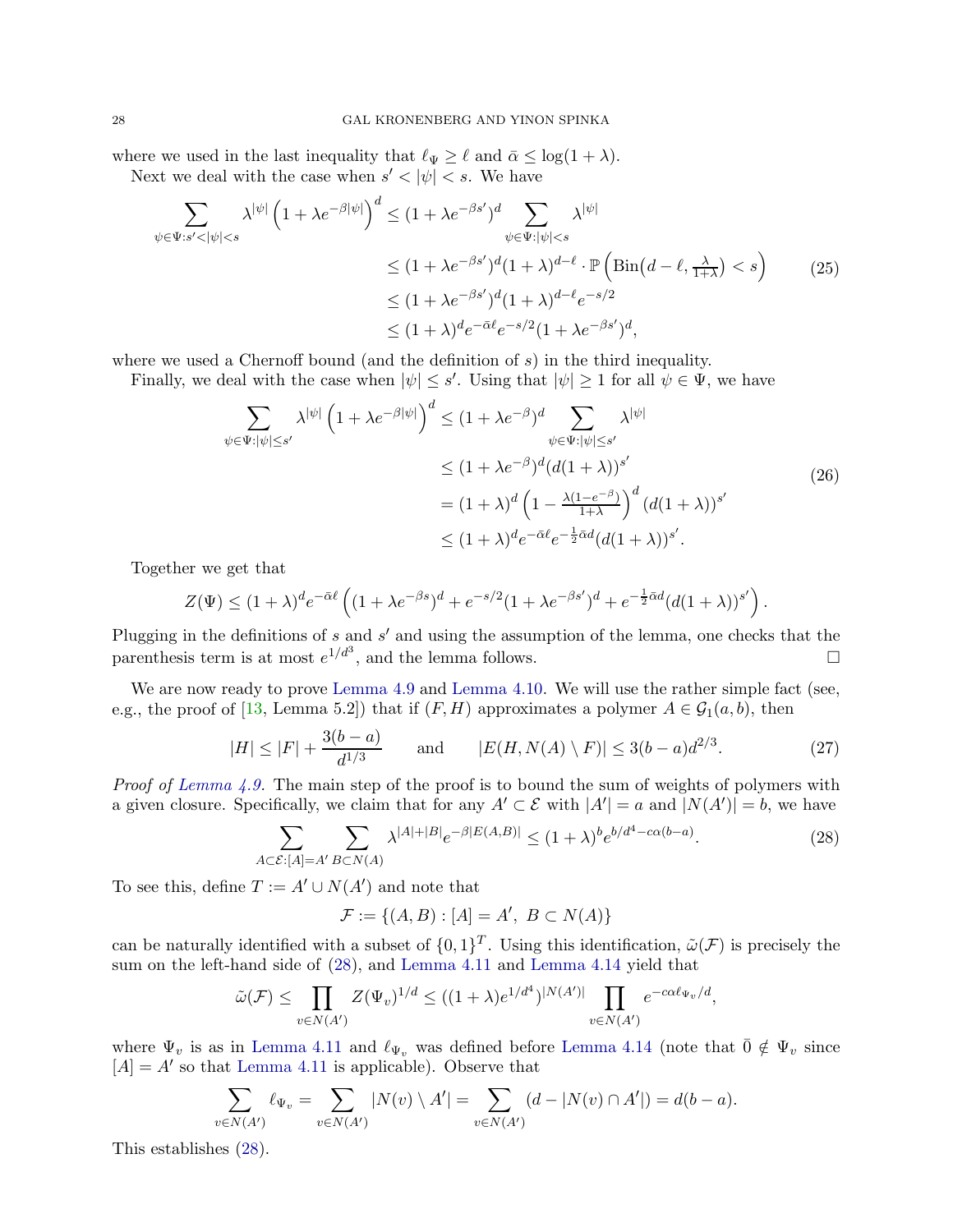The lemma will immediately follow from [\(28\)](#page-27-0) and a union bound, once we bound the number of possible closures of polymers under consideration, showing that

$$
\#\Big\{[A]:A\in\mathcal{G}_1(a,b),\ A\approx(F,H)\Big\}\leq\binom{2db}{b-|F|}.
$$

To see this, note that by [\(27\)](#page-27-1) and [\(24\)](#page-23-2) (assuming there exists  $\gamma \in \mathcal{G}_1(a, b)$  such that  $\gamma \approx (F, H)$ ),

<span id="page-28-1"></span>
$$
|N(H)| \le d|H| \le d(|F| + 3(b - a)d^{-1/3}) \le 2db. \tag{29}
$$

Since any A under consideration has  $F \subset N(A) \subset N(H)$  by [\(24\)](#page-23-2), and since  $N(A)$  determines [A], the closure of  $\gamma$  is determined by  $N(A) \setminus F$ , which is a subset of  $N(H)$  of size  $|N(A)| - |F|$ . the closure of  $\gamma$  is determined by  $N(A) \setminus F$ , which is a subset of  $N(H)$  of size  $|N(A)| - |F|$ .

*Proof of [Lemma 4.10.](#page-24-1)* Define  $T := H \cup N(H)$  and identify

$$
\mathcal{F} := \{ (A, B) : A \in \mathcal{G}_1(a, b), \ B \subset N(A), \ A \approx (F, H) \}
$$

with a subset of  $\{0,1\}^T$  in the natural way. Observe that with this identification, F is a collection of subsets of T containing no isolated odd vertices (since  $B \subset N(A)$ ) and

$$
\sum_{\gamma \in \mathcal{G}_1(a,b), \gamma \approx (F,H)} \omega(\gamma) = \frac{\tilde{\omega}(\mathcal{F})}{(1+\lambda)^b},
$$

Our goal now becomes to bound  $\tilde{\omega}(\mathcal{F})$ . By [Lemma 4.12,](#page-26-1)

$$
\tilde{\omega}(\mathcal{F}) \leq \prod_{v \in N(H)} Z(\Psi_v)^{\frac{pv}{d}} \left(\frac{1}{p_v}\right)^{\frac{pv}{d}} \left(\frac{1}{1-p_v}\right)^{\frac{1-pv}{d}},
$$

where  $\Psi_v$  and  $p_v$  are as in [Lemma 4.12.](#page-26-1) By [Lemma 4.14](#page-26-0) (and writing  $\ell_v := \ell_{\Psi_v}$ ),

$$
Z(\Psi_v)^{1/d} \le (1+\lambda)e^{1/d^4}e^{-c\alpha\ell_v/d}.
$$

Splitting  $e^{-c\alpha \ell_v/d}$  into the product of two factors  $e^{-c\alpha \ell_v/d}$  (with a modified constant c), we get

<span id="page-28-0"></span>
$$
\tilde{\omega}(\mathcal{F}) \le \left[ \prod_{v \in N(H)} \left( (1+\lambda)e^{1/d^4} e^{-c\alpha \ell_v/d} \right)^{p_v} \right] \cdot \left[ \prod_{v \in N(H)} e^{-c\alpha \ell_v p_v/d} \left( \frac{1}{p_v} \right)^{\frac{p_v}{d}} \left( \frac{1}{1-p_v} \right)^{\frac{1-p_v}{d}} \right]. \tag{30}
$$

To obtain the lemma, it thus suffices to show that the first term on the right-hand side of [\(30\)](#page-28-0) is at most  $(1+\lambda)^b e^{b/d^4} e^{-c\alpha(b-|F|-3(b-a)/d^{1/3})}$  and that the second term is at most  $e^{b d\alpha e^{-c\alpha d}}$ .

Consider the first term in [\(30\)](#page-28-0). The desired bound will follow once we show that

$$
\sum_{v \in N(H)} p_v = b \quad \text{and} \quad \sum_{v \in N(H)} p_v \ell_v \ge bd - |F|d - 3(b-a)d^{2/3}.
$$

Since  $p_v = \mathbb{P}(v \in N(A))$ , both sums can be seen as expectations, namely,

$$
\sum_{v \in N(H)} p_v = \mathbb{E}|N(A)| \quad \text{and} \quad \sum_{v \in N(H)} p_v \ell_v = \mathbb{E} \sum_{v \in N(A)} \ell_v.
$$

Since every A under consideration (namely,  $(A) \in \mathcal{G}_1(a, b)$  such that  $(A) \approx (F, H)$ ) satisfies that  $|N(A)| = b$ , we have that  $\sum_{v \in N(H)} p_v = b$ . We claim that every such A also satisfies that  $\sum_{v \in N(A)} \ell_v \geq bd - |F|d - (b - a)d^{2/3}$ . To see this, observe first that  $\ell_v = \ell_{\Psi_v} \geq |N(v) \setminus H|$ , so that  $\sum_{v \in N(A)} \ell_v \ge |E(N(A), \mathcal{E} \setminus H)|$ . We have  $|E(N(A), \mathcal{E})| = db$  and, by [\(27\)](#page-27-1),

$$
|E(N(A),H)| = |E(F,H)| + |E(N(A) \setminus F,H)| \le |F|d + 3(b-a)d^{2/3}.
$$

We conclude that  $|E(N(A), \mathcal{E} \setminus H)| \ge db - |F|d - 3(b - a)d^{2/3}$ . This establishes the desired bound on the first term in [\(30\)](#page-28-0).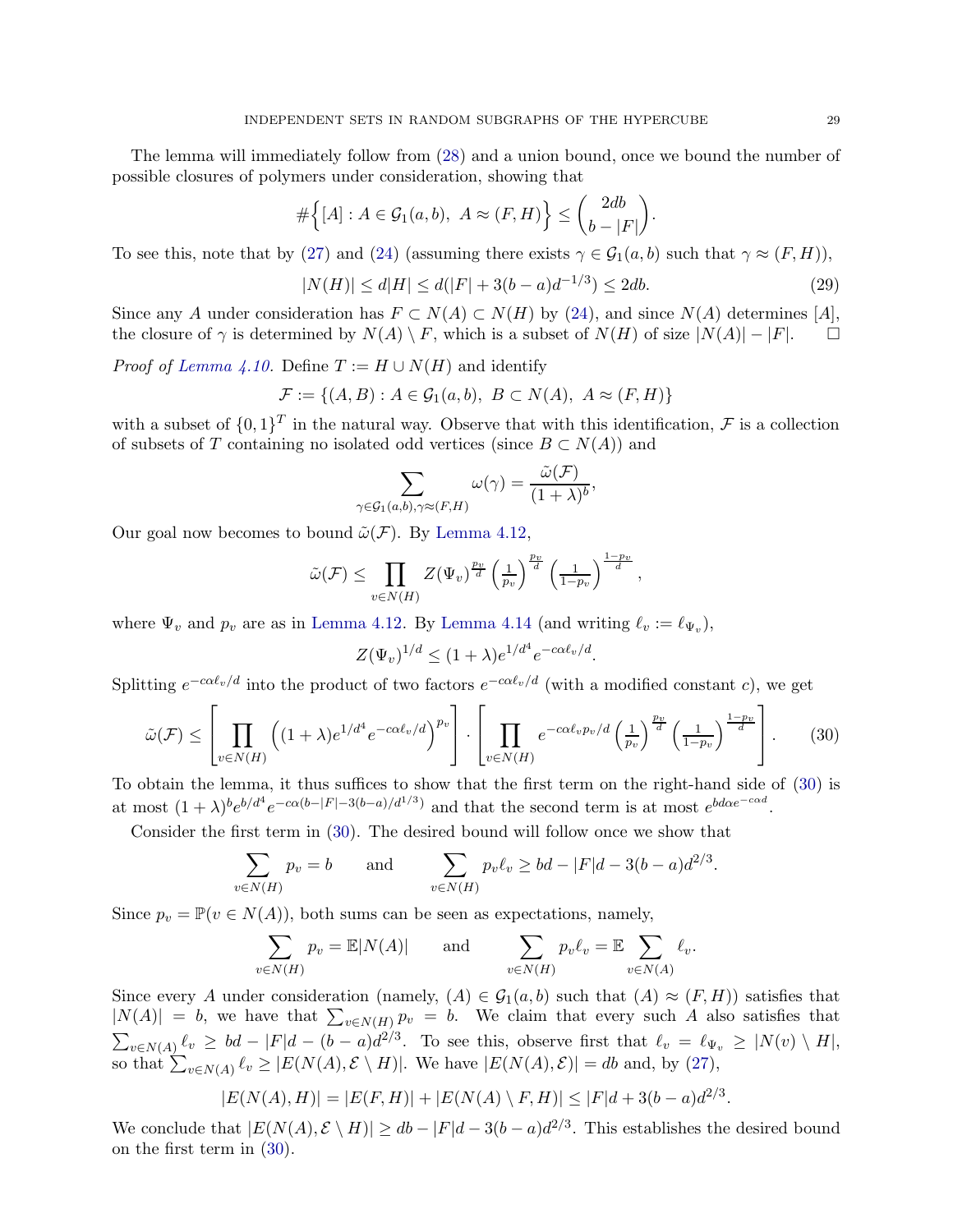#### 30 GAL KRONENBERG AND YINON SPINKA

Consider now the second term in [\(30\)](#page-28-0). Since  $|N(H)| \leq 2db$  by [\(29\)](#page-28-1), it suffices to show that each term in the product is at most  $e^{C\alpha e^{-c\alpha d}}$ , or after taking logarithms, that

$$
\frac{H(p_v)}{d} - \frac{c_1 \alpha \ell_v p_v}{d} \le C \alpha e^{-c_2 \alpha d}.
$$

This clearly holds when  $p_v = 1$ . We may thus assume that  $p_v < 1$ . In particular,  $v \notin F$  since  $|f_{N(v)}| = 0$  ( $v \notin N(A)$ ) for some  $f \in \mathcal{F}$ . Thus, by the definition of an approximation, at most  $d^{2/3}$ neighbors of v belong to H. That is,  $\ell_v \ge |N(v) \setminus H| \ge d - d^{2/3} \ge 2d/3$ . Thus, it suffices to show that

$$
\frac{H(p_v)}{d} - c_3 \alpha p_v \leq C \alpha e^{-c_2 \alpha d}.
$$

The left-hand side is negative when  $p_v > e^{-c_3 \alpha d/2}$  (when  $p_v \ge 1/e$  we use that  $H(p_v) \le \log 2$ and  $\alpha \geq C/d$ , and otherwise we use that  $H(p_v) \leq 2p_v \log \frac{1}{p_v}$ . We may thus assume that  $p_v \leq$  $e^{-c_3 \alpha d/2} \le 1/e$ , in which case, using that  $x \log(1/x)$  is increasing on  $(0, 1/e)$ , we have

$$
\frac{H(p_v)}{d} - c_3 \alpha p_v \le \frac{H(p_v)}{d} \le \frac{2p_v \log \frac{1}{p_v}}{d} \le c_3 \alpha e^{-c_3 \alpha d/2}.
$$

<span id="page-29-1"></span><span id="page-29-0"></span>4.3. Bounding the weight of non-polymer configurations. In this section, we prove [Lemma 3.3.](#page-13-4) The  $k = 1$  case is given in the following lemma.

**Lemma 4.16.** Suppose that  $\lambda \leq \lambda_0$  and that  $\lambda(1 - e^{-\beta}) \geq \frac{C \log d}{d^{1/3}}$  $\frac{d^{1/3}}{d^{1/3}}$ . Then

$$
\sum_{I \subset V(Q_d): |[I \cap \mathcal{E}]|, |[I \cap \mathcal{O}]| > \frac{3}{4} \cdot 2^{d-1}} \lambda^{|I|} e^{-\beta |E(I)|} \le Z_1 \cdot O(\exp(-2^d/d)).
$$

*Proof.* Define  $m := 2^d d^{-2/3}$ ,  $s := \frac{d}{2}$ λ  $\frac{\lambda}{1+\lambda}$  and

 $\mathcal{I}_{\mathcal{O}} := \{ I \subset V(Q_d) : \text{there are at least } m \text{ vertices } v \in \mathcal{O} \text{ such that } 1 \leq |N(v) \cap I| \leq s \}.$ 

Define  $\mathcal{I}_{\mathcal{E}}$  similarly. Let  $\mathcal{I}'$  be the set of  $I \notin \mathcal{I}_{\mathcal{E}} \cup \mathcal{I}_{\mathcal{O}}$  such that  $|[I \cap \mathcal{E}]|, |[I \cap \mathcal{O}]| \geq \frac{3}{4} \cdot 2^{d-1}$ . It suffices to show that each of  $\tilde{\omega}(\mathcal{I}_{\mathcal{E}})$ ,  $\tilde{\omega}(\mathcal{I}_{\mathcal{O}})$  and  $\tilde{\omega}(\mathcal{I}')$  is at most  $Z_1 \cdot O(\exp(-2^d/d)).$ 

Let us begin with  $\mathcal{I}_{\mathcal{O}}$  (the argument for  $\mathcal{I}_{\mathcal{E}}$  is the same). Let  $\Psi_v$ ,  $\Psi'_v$ ,  $p_v$  and  $p'_v$  be defined as in [Lemma 4.13.](#page-26-2) By [Lemma 4.14,](#page-26-0)

$$
Z(\Psi_v') \le (1+\lambda)^d e^{1/d^3}.
$$

Denoting  $\alpha := \lambda(1 - e^{-\beta})$  and  $s' := \frac{C \log(2 + \lambda)}{\beta}$  $\frac{(\mathcal{L} + \mathcal{L})}{\beta}$ , by [\(25\)](#page-27-2) and [\(26\)](#page-27-3) (taking  $\ell = 0$  there and recalling that  $c\bar{\alpha} \leq \alpha \leq C\bar{\alpha}$  when  $\lambda$  is bounded),

$$
Z(\Psi_v) \le (1+\lambda)^d e^{-s/2} (1+\lambda e^{-\beta s'})^d + (1+\lambda)^d e^{-\frac{1}{2}\alpha d} (d(1+\lambda))^{s'} \le (1+\lambda)^d e^{-c\alpha d},
$$

where the second inequality follows from plugging in the definitions of  $s$  and  $s'$  and using the assumption on  $\alpha$ . Thus, by [Lemma 4.13,](#page-26-2)

$$
\tilde{\omega}(\mathcal{I}_{\mathcal{O}}) \le (1+\lambda)^{2^{d-1}} \prod_{v \in \mathcal{O}} e^{-c\alpha p_v} e^{p'_v/d^4} \left(\frac{1}{p_v}\right)^{\frac{p_v}{d}} \left(\frac{1}{p'_v}\right)^{\frac{p'_v}{d}} \left(\frac{1}{1-p_v-p'_v}\right)^{\frac{1-p_v-p'_v}{d}}
$$

.

Since  $Z_1 \ge (1 + \lambda)^{2^{d-1}}$ ,  $\sum_{v \in \mathcal{O}} p_v^{\prime} \le 2^{d-1}$  and  $\sum_{v \in \mathcal{O}} p_v \ge m$  (by the definition of  $\mathcal{I}_{\mathcal{O}}$ ), to deduce that  $\tilde{\omega}(\mathcal{I}_{\mathcal{O}}) \leq Z_1 \cdot O(\exp(-2^d/d)),$  it suffices to show that

$$
e^{-c\alpha m}e^{2^d/d^4}\left[\prod_{v\in\mathcal{O}}\left(\frac{1}{p_v}\right)^{p_v}\left(\frac{1}{p'_v}\right)^{p'_v}\left(\frac{1}{1-p_v-p'_v}\right)^{1-p_v-p'_v}\right]^{\frac{1}{d}}\leq O(\exp(-2^d/d)).
$$

This indeed holds since  $\alpha \geq Cd^{-1/3}\log d$ ,  $m = 2^d d^{-2/3}$  and each term in the product is at most 3 (since it is the exponential of the entropy of a random variable which takes at most 3 values).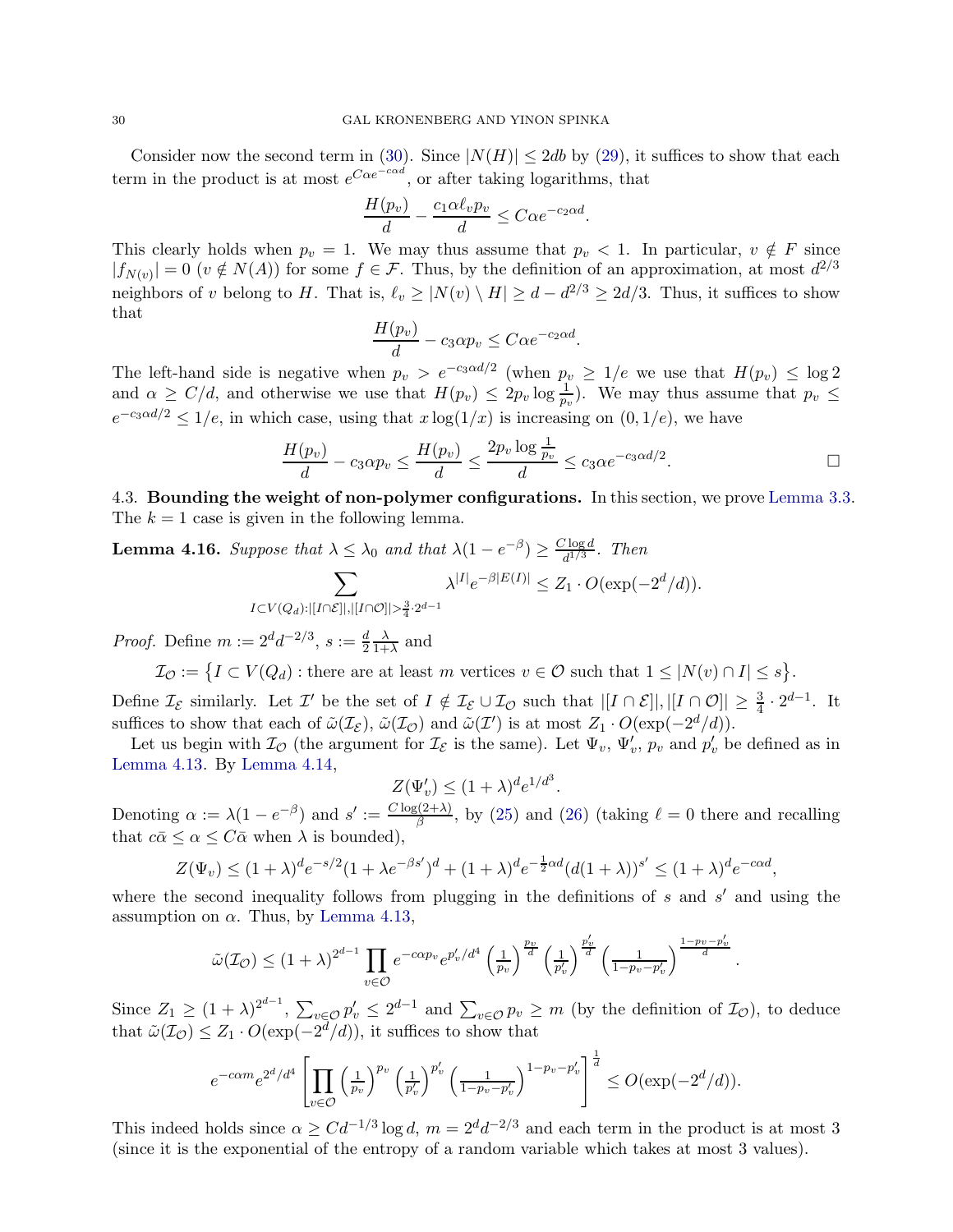We now proceed to bound  $\tilde{\omega}(\mathcal{I}')$ . We claim that each  $I \in \mathcal{I}'$  satisfies that  $|E(I)| \geq ms$ . This will yield the lemma since

$$
\tilde{\omega}(\mathcal{I}') \le (1+\lambda)^{2^d} e^{-\beta ms} = e^{O(2^d)} e^{-\Omega(2^d \log d)} = O(\exp(-2^d)).
$$

Let  $I \in \mathcal{I}'$ . Using that  $[I \cap \mathcal{E}]$  and  $[I \cap \mathcal{O}]$  are each of size at least  $\frac{3}{4} \cdot 2^{d-1}$ , it follows that  $[I]$ contains at least half of the edges of the hypercube, i.e.,  $|E([I])| \geq \frac{d}{2} 2^{d-1}$ . Since the graph spanned by  $E([I])$  has maximum degree at most d, we see that

$$
|[I] \cap N([I]) \cap \mathcal{O}] \ge \frac{1}{d}|E([I])| \ge 2^{d-2}
$$

.

Using that  $N(I) = N([I])$  and  $I \notin \mathcal{I}_{\mathcal{O}}$ ,

$$
|I \cap N(I) \cap \mathcal{E}| \ge (|[I] \cap N(I) \cap \mathcal{O}| - m)^{\frac{s}{d}} \ge c\lambda 2^d \ge 2m.
$$

Using that  $I \notin \mathcal{I}_{\mathcal{E}}$ , we conclude that  $|E(I)| \geq (|I \cap N(I) \cap \mathcal{E}| - m)s \geq ms$ .

We are now ready to prove [Lemma 3.3.](#page-13-4)

*Proof of [Lemma 3.3.](#page-13-4)* Since  $|E(I_1) \cup \cdots \cup E(I_k)| \geq \frac{1}{k}(|E(I_1)| + \cdots + |E(I_k)|)$ , the sum in the lemma is easily bounded by

$$
kZ^{k-1}_1(\tfrac{\beta}{k})\sum_{I\subset V(Q^d):|[I\cap\mathcal{E}]|,|[I\cap\mathcal{O}]|>\frac{3}{4}\cdot 2^{d-1}}\lambda^{|I|}e^{-\tfrac{\beta}{k}|E(I)|},
$$

where  $Z_1(\beta/k)$  is shorthand for  $Z_1(Q_d, \lambda, \beta/k)$ . Using [Lemma 4.16,](#page-29-1) the above is bounded by

 $kZ_{1}^{k}(\frac{\beta}{k}% ,\overline{\alpha})\equiv\frac{1}{2k}(\frac{\beta}{2k}+\overline{\alpha})^{2}\equiv\frac{1}{2k}(\frac{\beta}{2k}+\overline{\alpha})^{2}$  $\frac{\beta}{k}$ )O(exp(-2<sup>d</sup>/d)).

Thus, it suffices to show that  $Z_1^k(\frac{\beta}{k})$  $\frac{\beta}{k}$ )  $\leq Z_k(\beta)e^{O(2^d/d^2)}$ . By [Lemmas 4.11](#page-25-0) and [4.14,](#page-26-0) we obtain that

$$
Z_1(\frac{\beta}{k}) \le (1+\lambda)^{2^{d-1}} e^{2^{d-1}/d^4} \le Z_1(\beta) e^{2^{d-1}/d^4}.
$$

Since  $Z_1^k(\beta) \le Z_k(\beta)$ , the lemma follows.

<span id="page-30-0"></span>4.4. Improved bounds for small clusters. [Lemma 4.1](#page-19-2) gives a bound on the weight of clusters of size at least n, for any value of n, which may depend on d. For fixed n, the bound obtained in this manner is not optimal. In this section, we provide some improvements on this (namely, [Lemmas 4.17](#page-30-1) and [4.18\)](#page-31-0). In particular, [Lemma 3.2](#page-13-3) follows immediately from [Lemma 4.18.](#page-31-0)

<span id="page-30-1"></span>**Lemma 4.17.** *Assume* [\(15\)](#page-13-0)*. Then for any fixed*  $n \geq 1$ *,* 

$$
\sum_{\Gamma \in \mathcal{C}_{\mathcal{D}}: \|\Gamma\| \ge n} |\omega(\Gamma)| e^{\|\Gamma\| d^{-3/2}} = O\left(2^d d^{2n-2} \lambda^n \tilde{\alpha}_k^{nd}\right).
$$

The exponential term  $\tilde{\alpha}_k^{nd}$  is not optimal when n is not a multiple of k. An improved exponential term is provided in [Lemma 4.18](#page-31-0) below.

*Proof.* We first apply [Lemma 4.1](#page-19-2) to obtain that

$$
\sum_{\Gamma \in \mathcal{C}_{\mathcal{D}}: \|\Gamma\| \ge n+1} |\omega(\Gamma)| e^{\|\Gamma\| d^{-3/2}} \le d^{7(n+1)-3/2} 2^{d-1} \tilde{\alpha}_k^{d(n+1)-3(n+1)^2}.
$$

Since the right-hand side is  $O(2^d d^{2n-2} \lambda^n \tilde{\alpha}_k^{dn})$ , it remains only to bound the contribution from clusters of size *n*. Define the support of  $\Gamma$  to be  $S(\Gamma) := \bigcup_{\gamma \in \Gamma} S(\gamma)$  and note that  $|S(\Gamma)| \leq n$ . The number of ways to choose the support of a cluster of size n is at most  $O(2^d d^{2n-2})$  by [Lemma 1.9.](#page-9-4) For any S of size at most n, there are at most a constant (depending on k and n, which are fixed)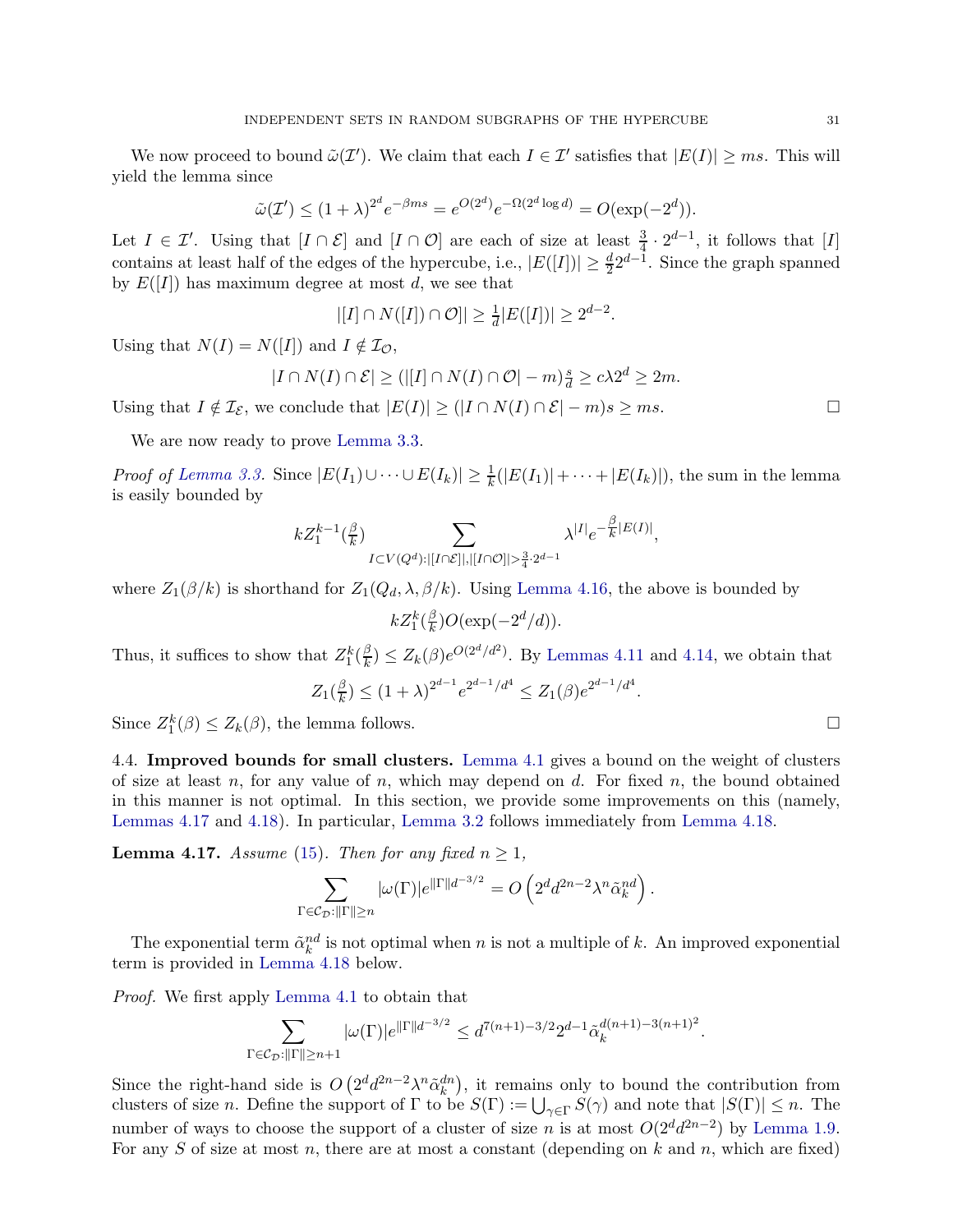number of clusters with support S. It follows that there are at most  $O(2^d d^{2n-2})$  clusters of size n. By [Lemma 4.5,](#page-21-1) the absolute weight of any such cluster  $\Gamma$  satisfies

$$
|\omega(\Gamma)| = |\phi(H_{\Gamma})| \prod_{\gamma \in \Gamma} \omega(\gamma) \le C(n) \lambda^{\|\Gamma\|} \tilde{\alpha}_k^{\|N(\Gamma)\|}.
$$

By [Lemma 1.8,](#page-8-1) we have that  $||N(\Gamma)|| \ge dn - 2n^2$ , so that

$$
\sum_{\Gamma \in \mathcal{C}_{\mathcal{D}}: ||\Gamma|| = n} |\omega(\Gamma)| \le O\left(2^d d^{2n-2} \lambda^n \tilde{\alpha}_k^{dn-2n^2}\right),
$$

which is  $O(2^d d^{2n-2} \lambda^n \tilde{\alpha}_k^{dn})$ , since  $\lambda$  bounded implies that  $\tilde{\alpha}_k$  is bounded away from zero.  $\Box$ 

For a polymer  $\gamma = (A_1, \ldots, A_k)$ , we define its span to be

<span id="page-31-1"></span>
$$
\text{span}(\gamma) := \{ i \in [k] : A_i \neq \emptyset \}. \tag{31}
$$

<span id="page-31-0"></span>We define the span of a cluster  $\Gamma = (\gamma_1, \ldots, \gamma_n)$  to be  $\text{span}(\Gamma) := \text{span}(\gamma_1) \cup \cdots \cup \text{span}(\gamma_n)$ .

**Lemma 4.18.** Assume [\(15\)](#page-13-0). Then for any fixed n, writing  $n = ak + b$  for  $a \ge 0$  and  $1 \le b \le k$ , *we have*

$$
\sum_{\Gamma \in \mathcal{C}_{\mathcal{D}}: \|\Gamma\| \ge n} |\omega(\Gamma)| e^{\|\Gamma\| d^{-3/2}} = O\left(2^d d^{2n-2} \lambda^n \alpha_k^{ad} \alpha_b^d\right).
$$

*Furthermore, for any*  $1 \leq \ell \leq k$ *,* 

$$
\sum_{\Gamma \in \mathcal{C}_{\mathcal{D}}: |\text{span}(\Gamma)| \ge \ell} |\omega(\Gamma)| e^{\|\Gamma\| d^{-3/2}} = O\left(2^d \lambda^\ell \alpha_\ell^d\right).
$$

*Proof.* We prove the first statement by inverse induction on b (with a fixed). The base case  $b = k$ of the induction is precisely [Lemma 4.17.](#page-30-1) For the induction step, let  $b < k$  and assume that the statement holds for  $b + 1$ , so that, in particular,

$$
\sum_{\Gamma \in \mathcal{C}_{\mathcal{D}}: ||\Gamma|| > n} |\omega(\Gamma)| e^{||\Gamma||d^{-3/2}} = O\left(2^d d^{2n} \lambda^{n+1} \alpha_k^{ad} \alpha_{b+1}^d\right).
$$

Using that  $\lambda(1-e^{-\beta})=\omega(\frac{\log d}{d})$  $\frac{g}{d}$  and  $\lambda$  is bounded, we see that the right-hand side is  $o(2^d \lambda^n \alpha_k^{ad} \alpha_b^d)$ . It remains to show that

$$
\sum_{\Gamma \in \mathcal{C}_{\mathcal{D}}: ||\Gamma|| = n} |\omega(\Gamma)| = O\left(2^d d^{2n-2} \lambda^n \alpha_k^{ad} \alpha_b^d\right).
$$

Since there are  $O(2^d d^{2n-2})$  clusters of size n, it suffices to show that

$$
\max_{\|\Gamma\|=n} |\omega(\Gamma)| = O(\alpha_k^{ad} \alpha_b^d).
$$

As we have seen in the proof of the previous lemma, [Lemma 4.5](#page-21-1) and [Lemma 1.8](#page-8-1) imply that  $|\omega(\Gamma)| \le$  $C(n) \lambda^n \tilde{\alpha}_k^{dn-2n^2}$  $\int_{k}^{dn-2n^2}$  for any cluster  $\Gamma$  such that  $\|\Gamma\|=n$ . We require a stronger bound here (recall that  $\tilde{\alpha}_{\ell}$  is increasing in  $\ell$ , so that  $\tilde{\alpha}_{k}^{n} \geq \tilde{\alpha}_{k}^{ak}\tilde{\alpha}_{b}^{b} = \alpha_{k}^{a}\alpha_{b}$ . To obtain the required bound, it suffices to improve [Lemma 4.5](#page-21-1) to show that any polymer  $\gamma$  with  $\|\gamma\| = n$  satisfies

$$
\omega(\gamma) \leq \lambda^n \alpha_k^{ad} \alpha_b^d.
$$

(Actually we need to use this for polymers of size at most  $n$ , but we prefer not to introduce new notation and just continue using  $n = ak + b$ .) Following the proof of [Lemma 4.5](#page-21-1) (and in the notation of that lemma), we have that  $\omega(\gamma) \leq \lambda^{n} (1 + \lambda)^{-\|N(\gamma)\|} \bar{\omega}(\gamma)$  and

$$
\bar{\omega}(\gamma) = \prod_{v} \delta_{m_v(\gamma)}.
$$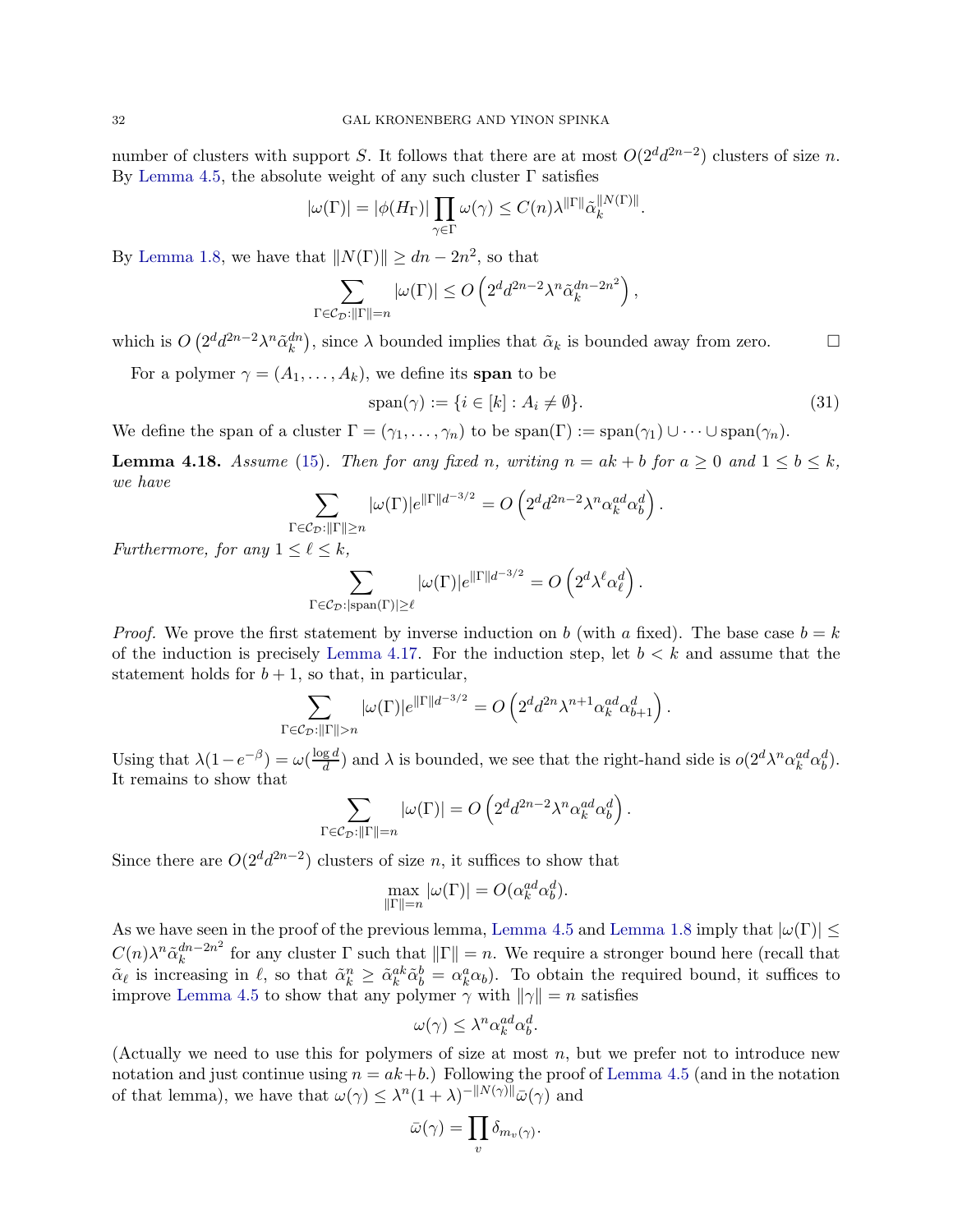It suffices to show that  $\bar{\omega}(\gamma) \le O(\delta_k^{ad} \delta_b^d)$ . We only keep in the product those v which have a unique neighbor in the support of  $\gamma$  (these are all but  $O(1)$  many vertices). For each u in the support of γ, we consider the product  $\prod_v \delta_{m_v}(\gamma)$  over all v adjacent to u which are not adjacent to any other vertex in the support. Then all  $m_v(\gamma)$  in the product equal  $n_u(\gamma) := |\{i : u \in A_i\}|$ . Thus,

$$
\bar{\omega}(\gamma) \leq \left(\prod_u \delta_{n_u(\gamma)}\right)^{d-O(1)}
$$

.

.

,

It thus suffices to show that  $\prod_u \delta_{n_u(\gamma)} \leq \delta_k^a \delta_b$ . This will follow from the fact that  $\delta_i \delta_j \leq \delta_{i-1} \delta_{j+1}$ for any  $0 < i \leq j < k$ . Indeed, starting from the set of numbers  $\{n_u(\gamma)\}\)$ , and repeatedly choosing a pair of numbers  $\{i, j\}$  such that  $0 < i \leq j < k$  and replacing it with the pair  $\{i - 1, j + 1\}$ , we eventually reach a set of numbers which are all 0 or k, except perhaps one number. Since their sum is preserved throughout this process, there must be exactly a numbers which are  $k$  and a single one which is b. Since this process only increased the product, we conclude that  $\prod_{u} \delta_{n_u(\gamma)} \leq \delta_k^a \delta_b$ .

We now prove the second part. By the the first part, the contribution from clusters of size larger than  $\ell$  is negligible. We thus only need to show that

$$
\sum_{\Gamma \in \mathcal{C}_{\mathcal{D}}: |\text{span}(\Gamma)| = \|\Gamma\| = \ell} |\omega(\Gamma)| = O\left(2^d \lambda^{\ell} \alpha_{\ell}^d\right),
$$

<span id="page-32-1"></span>There are  $O(2^d)$  clusters in the sum (note that any cluster in the sum has a support which is a singleton), and by what we have just shown, each satisfies that  $|\omega(\Gamma)| \le C(\ell) \lambda^{\ell} \alpha_{\ell}^{d}$ . — Первый профессиональный стандарт и профессиональный стандарт и профессиональный стандарт и профессиональны<br>В собстановки профессиональный стандарт и профессиональный стандарт и профессиональный стандарт и профессионал

# 5. The moments

In this section, we state and prove extensions of the main theorems stated in [Section 1.](#page-0-3) The proofs rely on [Theorem 3.1](#page-13-1) and [Lemmas 4.17](#page-30-1) and [4.18.](#page-31-0)

Denote Z as shorthand for the partition function  $Z(Q_{d,p},\lambda)$  of the hard-core model at fugacity  $\lambda$  on the random subgraph  $Q_{d,p}$ . Recall that  $p = 1 - e^{-\beta}$  and recall from [Section 4](#page-19-0) that we denote

$$
\alpha_\ell := \frac{1+((1+\lambda)^\ell-1)e^{-\beta}}{(1+\lambda)^\ell}
$$

<span id="page-32-3"></span>The next theorem is an extension of [Theorem 1.1](#page-0-1) to the hard-core model.

**Theorem 5.1.** *Suppose that*  $\lambda \leq \lambda_0$  *and*  $\lambda p \geq \frac{C \log d}{d^{1/3}}$  $\frac{d^{1/3}}{d^{1/3}}$ . *Then* 

$$
\mathbb{E}Z = 2(1+\lambda)^{2^{d-1}} \exp \left[ \frac{\lambda}{2} 2^d \alpha_1^d + \left( a\left(\frac{d}{2}\right) - \frac{1}{4} \right) \lambda^2 2^d \alpha_1^{2d} + O\left( d^4 \lambda^3 2^d \alpha_1^{3d} \right) \right],
$$

*where*

$$
a := \frac{(1+\lambda)^2 (1+\lambda(1-p)^2)^2}{4(1+\lambda(1-p))^4} - \frac{1}{4}.
$$

<span id="page-32-2"></span>The next theorem gives a formula for the moments of  $Z$ , and in particular yields [Theorem 1.4](#page-2-0) and the first part of [Theorem 1.5.](#page-2-1)

**Theorem 5.2.** Let  $k \geq 2$ . Suppose that  $\lambda \leq \lambda_0$  and  $\lambda p \geq \frac{Ck^2 \log d}{d^{1/3}}$  $rac{\varepsilon - \log a}{d^{1/3}}$ . Then

$$
\frac{\mathbb{E}Z^{k}}{(\mathbb{E}Z)^{k}} = 2^{-k} \sum_{m=0}^{k} {k \choose m} \exp\left[\frac{\lambda^{2}}{2} \left({m \choose 2} + {k-m \choose 2}\right) 2^{d} (\alpha_{2}^{d} - \alpha_{1}^{2d})\right] \cdot \exp\left[\frac{dp(1-p)\lambda^{4}}{2(1+\lambda-p\lambda)^{2}} m(k-m) 2^{d} \alpha_{1}^{2d} + O(\lambda^{3} d^{4} 2^{d} \epsilon_{k}^{d})\right]
$$

*where*  $\epsilon_2 := \alpha_1 \alpha_2$  *and*  $\epsilon_k := \alpha_3$  *for*  $k \geq 3$ *.* 

<span id="page-32-0"></span>Finally, the next theorem gives a formula for the central moments of  $Z$ , and in particular yields the second part of [Theorem 1.5.](#page-2-1)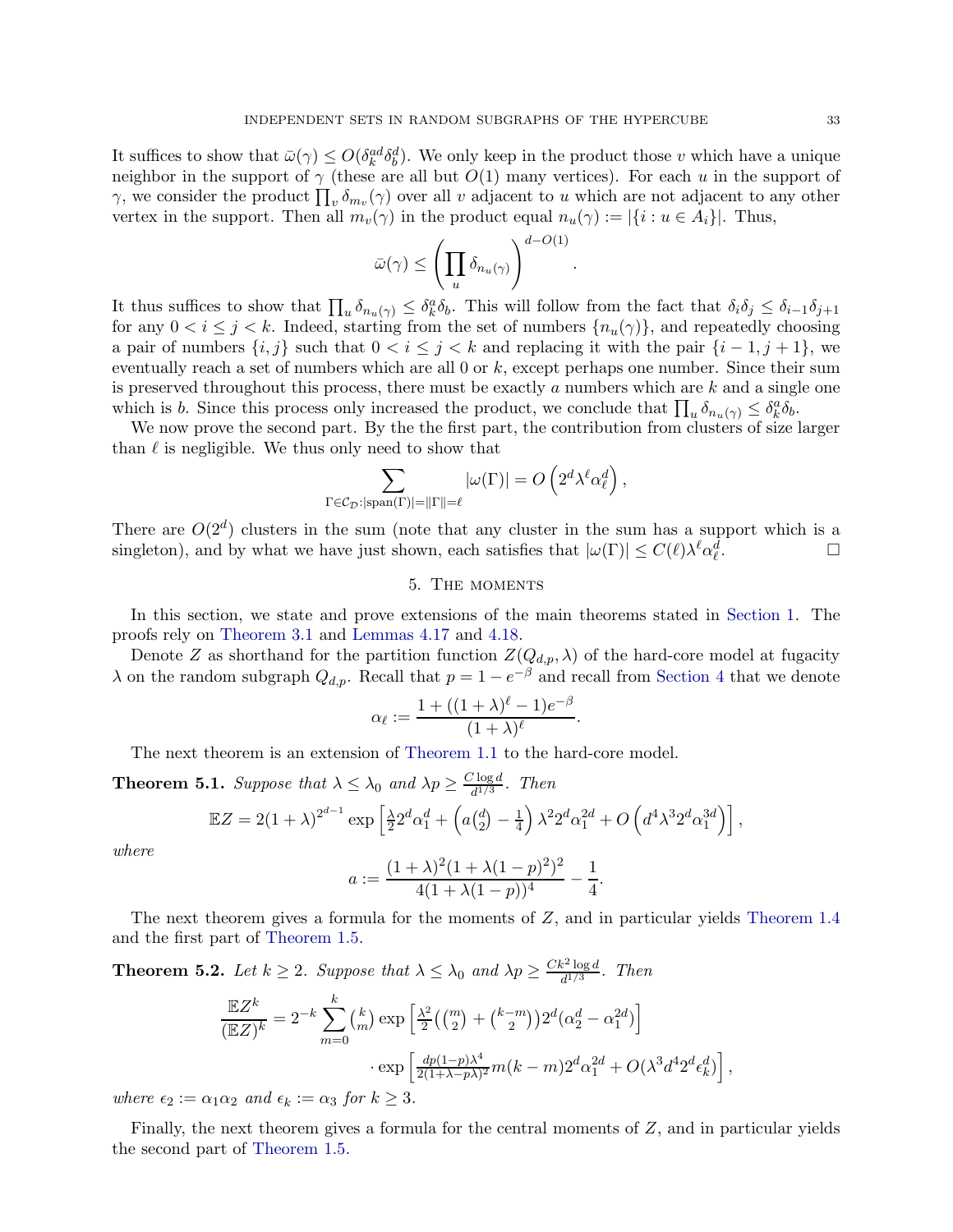**Theorem 5.3.** Let  $k \geq 3$ . Suppose that  $\lambda \leq \lambda_0$ . Then for  $\frac{(1+\lambda)^2}{2\lambda(2+\lambda)} + \omega(\frac{1}{d})$  $\frac{1}{d}$ )  $\leq p \leq 1 - 2^{-d/3 + \omega(\log d)},$ *we have*

<span id="page-33-0"></span>
$$
\frac{\mathbb{E}(Z - \mathbb{E}Z)^k}{(\mathbb{E}Z)^k} = \begin{cases} (\frac{\lambda}{2})^k 2^d \alpha_k^d + \sigma^k (k-1)!! + o(\sigma^k + 2^d \alpha_k^d) & \text{if } k \text{ is even} \\ (\frac{\lambda}{2})^k 2^d \alpha_k^d + o(\sigma^k + 2^d \alpha_k^d) & \text{if } k \text{ is odd} \end{cases}
$$
(32)

*where*

$$
\sigma^2 := \frac{1}{4} 2^d \lambda^2 \left( \alpha_2^d + \left( \frac{p(1-p)\lambda^2 d}{(1+\lambda-p\lambda)^2} - 1 \right) \alpha_1^{2d} \right).
$$

*Furthermore, for*  $p = \frac{(1+\lambda)^2}{2\lambda(2+\lambda)} \pm O(\frac{1}{d})$  $\frac{1}{d}$ , the left-hand side of [\(32\)](#page-33-0) is  $\Theta(1)$ , and for  $p \geq \frac{(1+\lambda)^2}{2\lambda(2+\lambda)}$  $\frac{(1+\lambda)}{2\lambda(2+\lambda)}$ , *it is*  $O((2\alpha_2)^{dk/2} + 2^d \alpha_k^d).$ 

Observe that  $\frac{(1+\lambda)^2}{2\lambda(2+\lambda)}$  $\frac{(1+\lambda)^2}{2\lambda(2+\lambda)}$  is always greater than  $\frac{1}{2}$  and it is greater than 1 when  $\lambda < \sqrt{2} - 1$ , so that the assumptions of (say the first part of) [Theorem 5.3](#page-32-0) can only hold when  $p > \frac{1}{2}$  and  $\lambda > \sqrt{2} - 1$ . We remark that  $\alpha_2 = \frac{1}{2}$  when  $p = \frac{(1+\lambda)^2}{2\lambda(2+\lambda)}$  $\frac{(1+\lambda)^2}{2\lambda(2+\lambda)}$ , and that  $\sigma$  is of constant order when  $p = \frac{(1+\lambda)^2}{2\lambda(2+\lambda)} \pm O(\frac{1}{d})$  $\frac{1}{d}$ and is  $o(1)$  for larger p.

The following is an extension of [Theorem 1.3](#page-2-2) and is a corollary of the previous theorems. Recall that the k-th moment of a standard normal random variable is  $(k-1)$ !! for k even and zero for k odd.

<span id="page-33-2"></span>Corollary 5.4. *Suppose that*  $\lambda \leq \lambda_0$ ,  $p = 1 - o(1)$  and  $\frac{(1+\lambda)^2}{2\lambda(2+\lambda)} + \omega(\frac{1}{d})$  $\frac{1}{d}$ )  $\leq p \leq 1 - 2^{-d/3 + \omega(\log d)}$ . *Then for any fixed*  $k \geq 1$ *,* 

$$
\mathbb{E}\left(\frac{Z - \mathbb{E}Z}{\sqrt{\text{Var}(Z)}}\right)^k \to \mathbb{E}N^k \quad \text{as } d \to \infty,
$$

*where* N *is a standard normal random variable. In particular, the standardization of* Z *converges in distribution to* N*.*

Before going into the proofs, the reader may find it helpful to recall the computations done in [Section 3.2.](#page-15-0) To ease notation throughout the section (recall the error term from [Theorem 3.1\)](#page-13-1), we write  $a \simeq b$  as shorthand for  $a/b = 1 + O(\exp(-2^d/d^4))$ . We also sometimes write  $\mathcal{C}_{k,m}$  for  $\mathcal{C}_{\mathcal{D}}$ where  $D \in \{\mathcal{E}, \mathcal{O}\}^k$  is the vector given by  $\mathcal{D}_i = \mathcal{E}$  for  $1 \leq i \leq m$  and  $\mathcal{D}_i = \mathcal{O}$  otherwise (recall that this would be essentially the same for any D with m or  $k - m$  coordinates equal to  $\mathcal{E}$ ; see the last remark in [Section 3.1\)](#page-14-1).

*Proof of [Theorem 5.1.](#page-32-3)* By [Proposition 1.7](#page-5-0) and [Theorem 3.1,](#page-13-1)

<span id="page-33-1"></span>
$$
\mathbb{E}Z = Z_1 \simeq 2(1+\lambda)^{2^{d-1}} \exp\left(\sum_{\Gamma \in \mathcal{C}_{1,0}} \omega(\Gamma)\right). \tag{33}
$$

Thus, we are just left with computing the cluster expansion series. For our desired accuracy, we will compute the exact contribution from clusters of size 1 and 2, and only upper bound the contribution from larger clusters. The latter is done by using [Lemma 4.17,](#page-30-1) which gives that

$$
\sum_{\Gamma \in \mathcal{C}_{1,0}: ||\Gamma|| \ge 3} |\omega(\Gamma)| = O(d^4) 2^d \lambda^3 \alpha_1^{3d}.
$$

There is only one type of cluster of size 1, that consisting of a single polymer of size 1, and its Ursell function is 1. There are  $2^{d-1}$  such clusters and each has weight  $\lambda \alpha_1^d$  (recall the computation of scenario I in [Section 3.2\)](#page-15-0). Thus,

$$
\sum_{\Gamma \in \mathcal{C}_{1,0}: \|\Gamma\|=1} \omega(\Gamma) = 2^{d-1} \lambda \alpha_1^d.
$$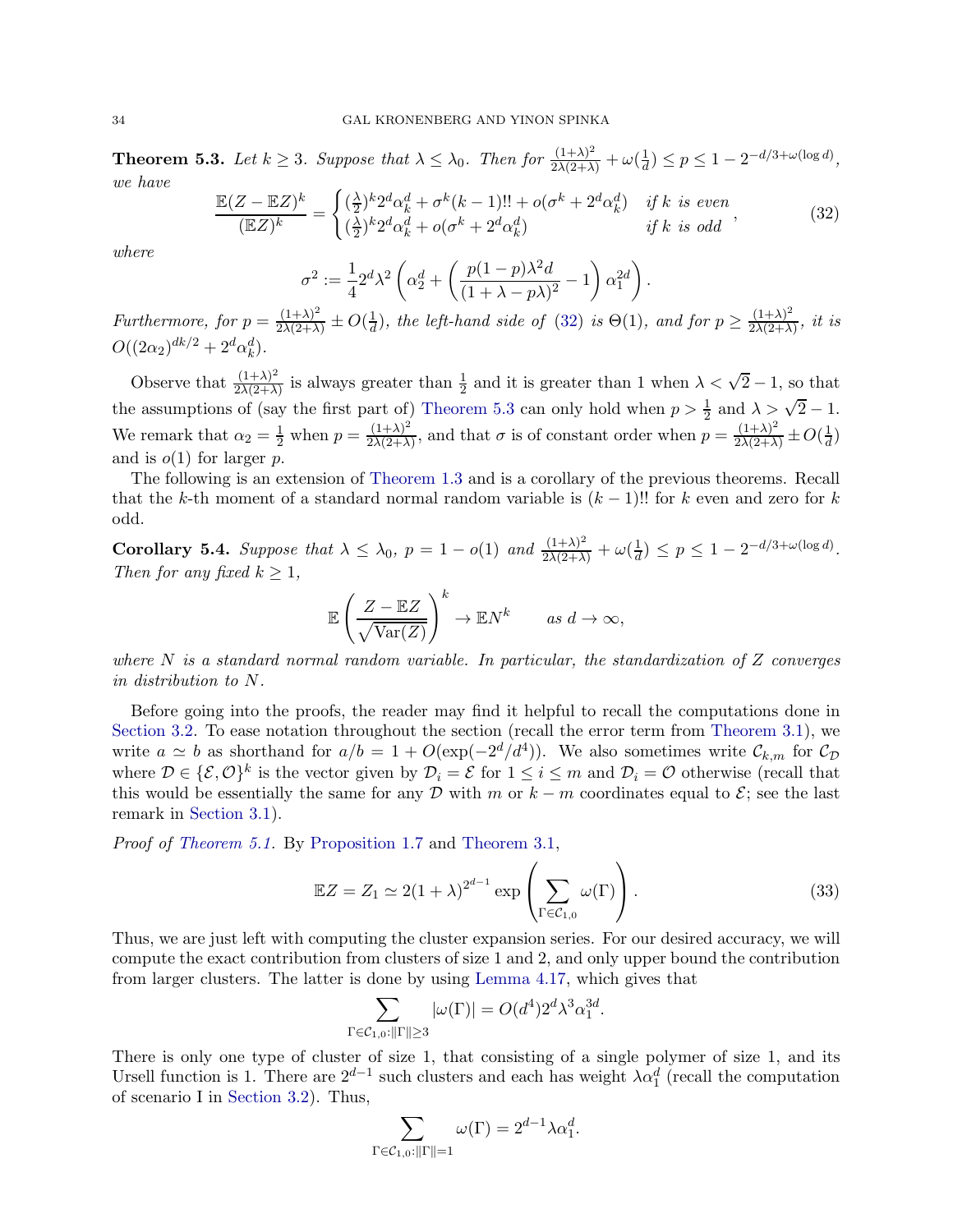There are two types of clusters of size 2: those consisting of a single polymer of size 2, whose Ursell function is 1, and those consisting of two polymers of size 1, whose Ursell function is  $-\frac{1}{2}$  $\frac{1}{2}$ . There are  $2^{d-2} \binom{d}{2}$  $\binom{d}{2}$  clusters of the former type and  $2^{d-1}(1+\binom{d}{2})$  $\binom{d}{2}$ ) of the latter type. The former type clusters have weight  $\lambda^2 \alpha_1^{2d-4}$  $(1+\lambda e^{-2\beta})^2$  $\frac{1+\lambda e^{-2\pi}}{(1+\lambda)^2}$  (recall scenario II in [Section 3.2\)](#page-15-0) and the latter have weight  $-\frac{1}{2}\lambda^2\alpha_1^{2d}$ . Thus,

$$
\sum_{\Gamma\in\mathcal{C}_{1,0}:||\Gamma||=2}\omega(\Gamma)=2^{d-2}\lambda^2\alpha_1^{2d}\left(\binom{d}{2}\left(\frac{(1+\lambda)^2(1+\lambda e^{-2\beta})^2}{(1+\lambda e^{-\beta})^4}-1\right)-1\right).
$$

<span id="page-34-0"></span>Putting these together yields the theorem.

Remark 5.5. The proof of [Theorem 5.1](#page-32-3) can be modified to obtain better accuracy. Specifically, for any fixed  $n \geq 1$ , using [Lemma 4.17](#page-30-1) and [\(33\)](#page-33-1), we see that

$$
\mathbb{E}Z = Z_1 = 2(1+\lambda)^{2^{d-1}} \exp\left(\sum_{\Gamma \in \mathcal{C}_{1,0}: \|\Gamma\| < n} \omega(\Gamma) + O(d^{2n-2}) 2^d \lambda^n \alpha_1^{nd}\right). \tag{34}
$$

Thus, by computing the contribution to the cluster expansion from clusters of size less than  $n$  (as we have done for clusters of size 1 and 2 in the proof above), one may obtain an explicit formula for EZ. This will show that  $\sum_{\Gamma \in \mathcal{C}_{1,0}: ||\Gamma|| < n} \omega(\Gamma)$  has the form  $2^d \sum_{i=1}^{n-1} f_i(d, \lambda, p) \alpha_1^{di}$ , where  $f_1, \ldots, f_{n-1}$ are polynomials in d (with  $f_i$  having degree  $2i-2$ ) with coefficients depending on  $\lambda$  and p. For example, to obtain [Theorem 5.1](#page-32-3) we calculated the first two polynomials, showing that  $f_1 = \frac{\lambda}{2}$  $\frac{\lambda}{2}$  and  $f_2 = \lambda^2 (a\binom{d}{2}$  $\binom{d}{2} - \frac{1}{4}$  $\frac{1}{4}$ ) with  $a = a(p)$  as in [Theorem 5.1.](#page-32-3)

We now move on to compute the higher moment of  $Z$ . For this, as well as for the central moments later on, it is useful for us to be able to view k'-systems as embedded in the k-system when  $k' < k$ . We make this precise via the notion of the span of a polymer/cluster; recall the definition from  $(31)$ . Observe that the set of clusters  $\Gamma \in \mathcal{C}_{k,m}$  whose span is contained in a given subset  $S \subset [k]$  can be identified with  $\mathcal{C}_{|S|,|S\cap\{1,\ldots,m\}|}$ . For example, the set of clusters  $\Gamma \in \mathcal{C}_{k,m}$  whose span is a given singleton is identified with  $C_{1,0}$ , which is itself identifiable by even-odd symmetry with  $C_{1,1}$ . This will allow us to easily compare the k-th moment of  $Z$  with the k-th power of its expectation.

*Proof of [Theorem 5.2.](#page-32-2)* By [Proposition 1.7](#page-5-0) and [Theorem 3.1,](#page-13-1)

$$
\mathbb{E}Z^{k} = Z_{k} \simeq (1+\lambda)^{k2^{d-1}} \sum_{m=0}^{k} {k \choose m} \exp\left(\sum_{\Gamma \in \mathcal{C}_{k,m}} \omega(\Gamma)\right).
$$

Since for any m and  $i \in [k]$ , we have that  $\sum_{\Gamma \in \mathcal{C}_{k,m}: \text{span}(\Gamma) = \{i\}} \omega(\Gamma) = \sum_{\Gamma \in \mathcal{C}_{1,0}} \omega(\Gamma)$ , and using [\(33\)](#page-33-1), we obtain that

<span id="page-34-1"></span>
$$
\frac{\mathbb{E}Z^{k}}{(\mathbb{E}Z)^{k}} \simeq 2^{-k} \sum_{m=0}^{k} {k \choose m} \exp\left(\sum_{\Gamma \in \mathcal{C}_{k,m}, |\text{span}(\Gamma)| > 1} \omega(\Gamma)\right).
$$
 (35)

.

Thus, similarly to before, we are left with computing the cluster expansion series to some desired accuracy. We will compute the exact contribution from clusters of size 2, and upper bound the contribution from larger clusters (note that all clusters in the sum have size at least 2 since their span has size at least 2). Indeed, by [Lemma 4.18,](#page-31-0)

$$
\sum_{\Gamma \in \mathcal{C}_{k,m}: \|\Gamma\| \ge 3} |\omega(\Gamma)| = O(d^4 2^d \lambda^3) \cdot \begin{cases} \alpha_2^d \alpha_1^d & \text{if } k = 2\\ \alpha_3^d & \text{if } k \ge 3 \end{cases}
$$

It remains to do the exact computation regarding clusters  $\Gamma \in \mathcal{C}_{k,m}$  having  $\|\Gamma\| = |\text{span}(\Gamma)| = 2$ . There are  $\binom{k}{2}$  $_{2}^{k}$ ) ways to choose the span of  $\Gamma$ . However, there is some lack of symmetry between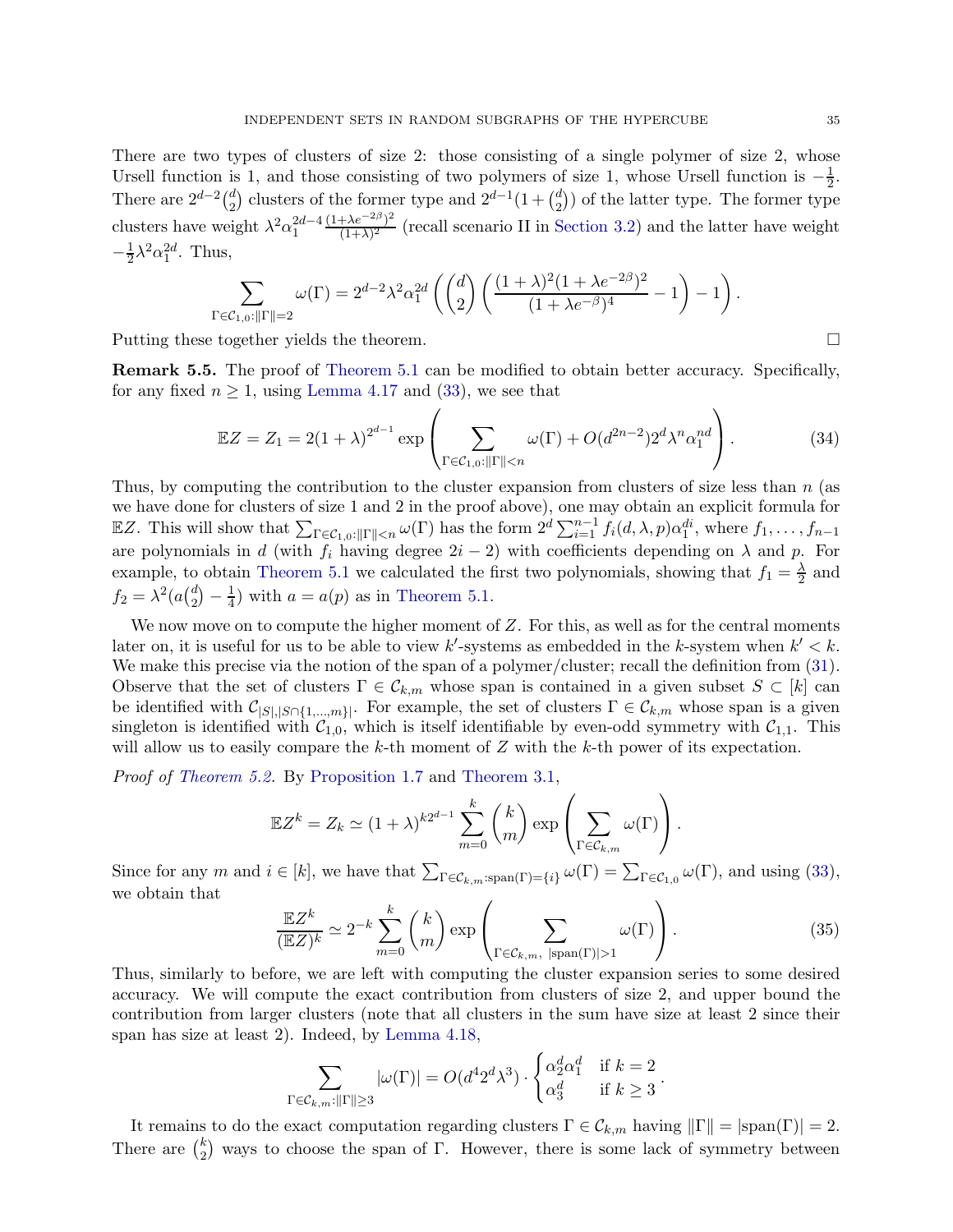the choices. There are  $m(k - m)$  choices in which the chosen coordinates of [k] are associated to different sides of the hypercube, and there are  $\binom{m}{2} + \binom{k-m}{2}$  choices in which the chosen coordinates are associated to the same side of the hypercube. Thus,

$$
\sum_{\substack{\Gamma \in \mathcal{C}_{k,m}, \ ||\Gamma|| = 2, \\ |\text{span}(\Gamma)| = 2}} \omega(\Gamma) = \left( \binom{m}{2} + \binom{k-m}{2} \right) A_{\text{same}} + m(k-m) A_{\text{diff}},
$$

where

<span id="page-35-1"></span>
$$
A_{\text{same}} := \sum_{\substack{\Gamma \in C_{2,0}, \ \|\Gamma\| = 2, \\ \text{span}(\Gamma) = \{1,2\}}} \omega(\Gamma) \quad \text{and} \quad A_{\text{diff}} := \sum_{\substack{\Gamma \in C_{2,1}, \ \|\Gamma\| = 2, \\ \text{span}(\Gamma) = \{1,2\}}} \omega(\Gamma). \tag{36}
$$

Let us first compute  $A_{\text{same}}$ . Consider a cluster  $\Gamma \in C_{2,0}$  such that  $\|\Gamma\| = 2$  and span( $\Gamma$ ) = {1, 2}. There are two different types of such clusters:

- Γ consists of a single polymer of size 2 which spans  $\{1, 2\}$  and whose support is a singleton.
- Γ consists of two polymers of size 1, one of which spans  $\{1\}$  and the other  $\{2\}$ .

There are  $2^{d-1}$  clusters of the first type, each having weight  $\lambda^2 \alpha_2^d$  (recall the computation of 2 scenario III in [Section 3.2](#page-15-0) and that the Ursell function of a vertex is 1). There are  $2 \cdot 2^{d-1}$  clusters of the second type, each having weight  $-\frac{1}{2}$  $\frac{1}{2}\lambda^2\alpha_1^{2d}$  (recall that the Ursell function of an edge is  $-\frac{1}{2}$ )  $(\frac{1}{2})$ . Thus,

<span id="page-35-2"></span>
$$
A_{\text{same}} = 2^{d-1} \lambda^2 (\alpha_2^d - \alpha_1^{2d}). \tag{37}
$$

Let us now compute  $A_{\text{diff}}$ . Consider a cluster  $\Gamma \in \mathcal{C}_{2,1}$  such that  $\|\Gamma\| = 2$  and span( $\Gamma$ ) = {1, 2}. There are two different types of clusters:

- Γ consists of a single polymer of size 2 which spans {1, 2} and whose support has size 2.
- Γ consists of two polymers of size 1, one of which spans  $\{1\}$  and the other  $\{2\}$ .

There are  $2^{d-1}d$  clusters of the first type, each having weight  $\lambda^2 \alpha_1^{2d-2} \cdot \frac{1+2\lambda e^{-\beta} + \lambda^2 e^{-\beta}}{(1+\lambda)^2}$  $\frac{e^{-\beta} + \lambda^2 e^{-\beta}}{(1+\lambda)^2}$  (recall the computation of scenario IV in [Section 3.2\)](#page-15-0). There are  $2^d d$  clusters of the second type, each having weight  $-\frac{1}{2}$  $\frac{1}{2}\lambda^2\alpha_1^{2d}$ . Thus,

<span id="page-35-3"></span>
$$
A_{\text{diff}} = 2^{d-1} d\lambda^4 \alpha_1^{2d} \cdot \frac{e^{-\beta} (1 - e^{-\beta})}{(1 + \lambda e^{-\beta})^2}.
$$
 (38)

This completes the proof of the theorem.

We now turn to computing the normalized central moments of  $Z$ . These are the moments of

$$
X := \frac{Z}{\mathbb{E}Z} - 1.
$$

The first step toward proving [Theorem 5.3](#page-32-0) is to establish an asymptotic formula for the  $k$ -th moment of X in terms of the cluster expansion of the k-system. This can be formulated directly via certain sequences of clusters, but we find it more convenient here to work instead with sequences of sets which indicates the spans of these clusters.

Fix  $k \geq 2$ . For  $D \subset [k]$ , we write  $\mathcal{C}_D$  for  $\mathcal{C}_{\mathcal{D}}$  where  $\mathcal{D} \in {\{\mathcal{E}, \mathcal{O}\}}^k$  satisfies  $\mathcal{D}_i = \mathcal{E}$  for  $i \in D$  and  $\mathcal{D}_i = \mathcal{O}$  for  $i \in [k] \setminus D$ . For  $S \subset [k]$ , define

$$
\omega(S; D) := \sum_{\Gamma \in C_D : \text{span}(\Gamma) = S} \omega(\Gamma).
$$

<span id="page-35-0"></span>For  $S_1, \ldots, S_n \subset [k]$ , we also define  $\omega(S_1, \ldots, S_n; D) := \frac{1}{n!} \prod_{i=1}^n \omega(S_i; D)$ .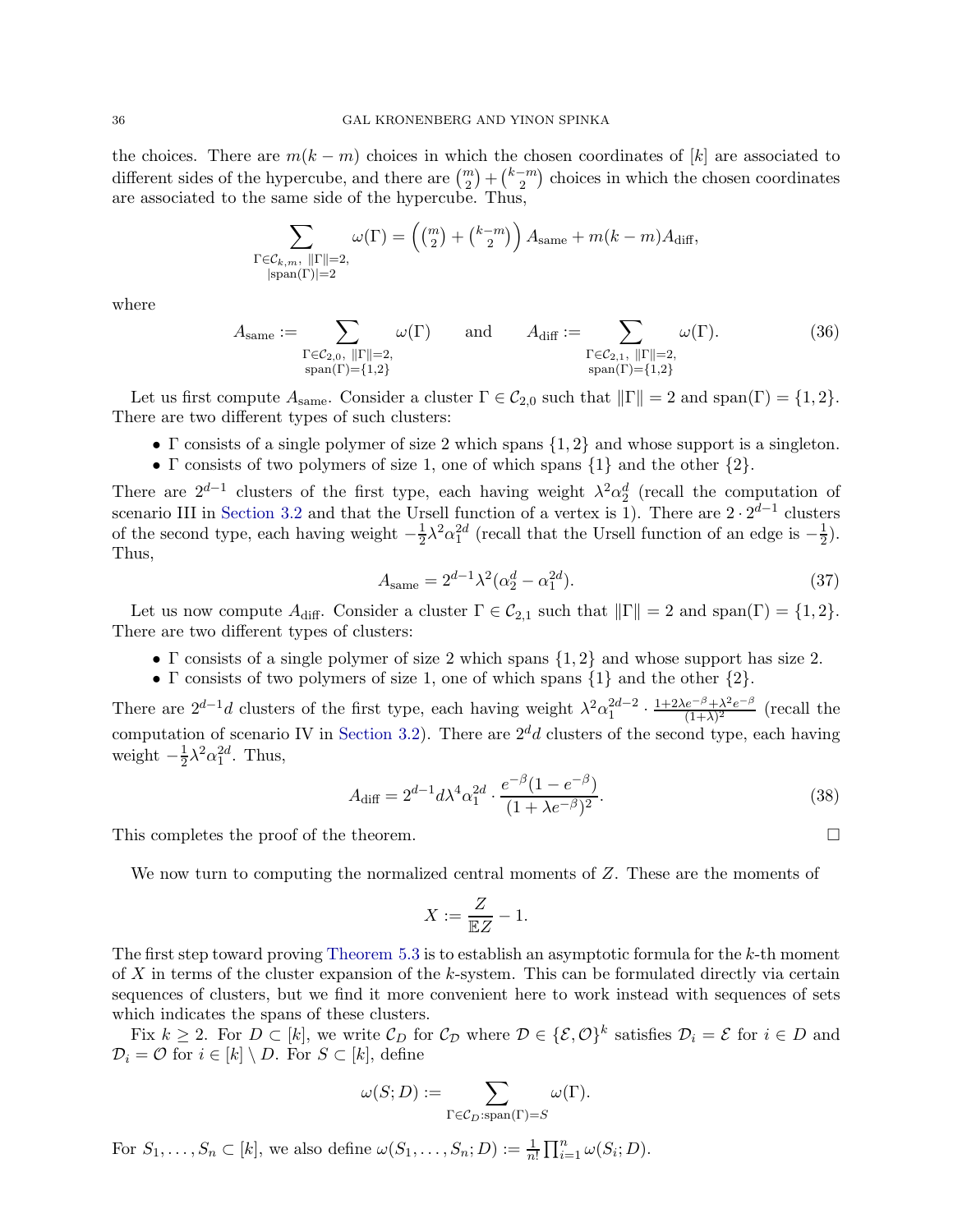**Lemma 5.6.** For any fixed  $k \geq 2$ ,

$$
\mathbb{E}X^{k} \simeq 2^{-k} \sum_{D \subset [k]} \sum_{\substack{(S_1,\ldots,S_n):\\|S_1|,\ldots,|S_n| \ge 2\\S_1\cup \cdots \cup S_n=[k]}} \omega(S_1,\ldots,S_n; D),
$$

*where the second sum is absolutely convergent.*

The lemma roughly says that the k-th moment of  $X$  is effectively governed by sequences of clusters (of span size at least 2) which together span all of  $[k]$ , and in this sense do not appear (jointly) in any proper subsystem of the  $k$ -system.

*Proof.* Recalling [\(35\)](#page-34-1), we have

$$
\mathbb{E}(1+X)^k \simeq 2^{-k} \sum_{D \subset [k]} \exp \left( \sum_{S \subset [k]:|S|>1} \omega(S;D) \right).
$$

Using the binomial expansion, we get

$$
\mathbb{E}X^{k} = \sum_{\ell=0}^{k} {k \choose \ell} (-1)^{k-\ell} \mathbb{E}(1+X)^{\ell} \simeq \sum_{T \subset [k]} (-1)^{k-|T|} 2^{-|T|} \sum_{D \subset T} \exp \left( \sum_{S \subset T, |S| > 1} \omega(S; D) \right).
$$

Expanding the exponential via its Taylor series, we may write it as a sum of  $\frac{1}{n!} \omega(S_1; D) \cdots \omega(S_n; D)$ over all sequences  $(S_1, \ldots, S_n)$  with  $n \geq 0$  and each  $S_i$  a subset of T of size greater than 1. Thus,

$$
\mathbb{E}X^{k} \simeq \sum_{T \subset [k]} (-1)^{k-|T|} 2^{-|T|} \sum_{D \subset T} \sum_{\substack{S_1, \dots, S_n \subset T:\\|S_1|, \dots, |S_n| \ge 2}} \omega(S_1, \dots, S_n; D).
$$

Since the sums are absolutely convergent, we may now change the order of summation. Fix a sequence  $(S_1, \ldots, S_n)$  appearing in the last sum and denote  $T_0 := S_1 \cup \cdots \cup S_n$ . Observe that  $\omega(S_1, \ldots, S_n; D) = \omega(S_1, \ldots, S_n; D')$  whenever D and D' are such that  $D \cap T_0 = D' \cap T_0$ . We gather these terms together in the sum and identify them with a canonical representative  $\omega(S_1, \ldots, S_n; D_0)$ with  $D_0 \subset T_0$ . Then the effective coefficient of  $\omega(S_1, \ldots, S_n; D_0)$  is

$$
\sum_{\substack{D \subset T \subset [k] \\ T_0 \subset T, \ D_0 \subset D \subset D_0 \cup (T \setminus T_0)}} (-1)^{k-|T|} 2^{-|T|} = \sum_{T_0 \subset T \subset [k]} (-1)^{k-|T|} 2^{-|T_0|} = \begin{cases} 2^{-k} & \text{if } T_0 = [k] \\ 0 & \text{otherwise} \end{cases}.
$$

Thus, only sequences with  $S_1 \cup \cdots \cup S_n = [k]$  remain, and their coefficient is  $2^{-k}$ . . — Первый профессиональный стандарт и профессиональный стандарт и профессиональный стандарт и профессиональны<br>В собстановки профессиональный стандарт и профессиональный стандарт и профессиональный стандарт и профессионал

<span id="page-36-8"></span>Before proving [Theorem 5.3,](#page-32-0) we collect some facts we will require.

<span id="page-36-0"></span>**Lemma 5.7.** *Suppose that*  $\lambda = \Theta(1)$  *and fix*  $a \geq 1$ *.* 

<span id="page-36-7"></span><span id="page-36-6"></span><span id="page-36-5"></span><span id="page-36-4"></span><span id="page-36-3"></span><span id="page-36-2"></span><span id="page-36-1"></span>(*i*) If  $p \gg \frac{\log d}{d}$ , then  $\alpha_1^d d^a \ll 1$ . (*ii*) If  $p = \Omega(1)$ , then  $\alpha_1^{2d}d(1-p) = O(\alpha_2^d)$ . (*iii*) If  $p \geq \frac{(1+\lambda)^2}{2\lambda(2+\lambda)} + \omega(\frac{1}{d})$  $\frac{1}{d}$ , then  $(2\alpha_k)^d \ll 1$  for any fixed  $k \geq 2$ . *(iv)* If  $p \geq \frac{(1+\lambda)^2}{2\lambda(2+\lambda)} + \omega(\frac{1}{d})$  $\frac{1}{d}$ ), then  $\sigma \ll 1$ . *(v)* If  $\frac{\log d}{d} \ll p \leq 1 - (1 + \lambda - \Omega(1))^{-d}$ , then  $(2\alpha_1 \alpha_2)^d d^a \ll \sigma^2$ . (*vi*) If  $p \to 1$  and  $p \leq 1 - d^{\omega(1)} 2^{-d/3}$ , then  $(2\alpha_k)^d d^a \ll \sigma^k$  for any fixed  $k \geq 3$ . *(vii)* If  $\Omega(1) \leq p \leq 1 - d^{\omega(1)} 2^{-d/3}$ , then  $(2\alpha_m)^{d/m} d^a \ll (2\alpha_k)^{d/k} \vee \sigma$  for any fixed  $k > m \geq 3$ . (viii) If  $\Omega(1) \le p \le 1 - d^{\omega(1)} 2^{-d/3}$ , then  $(2\alpha_{m_1} \cdots \alpha_{m_t})^d d^a \ll (2\alpha_k)^d \vee \sigma^k$  for any fixed  $k \ge 3$ ,  $t \ge 2$ *and*  $m_1, ..., m_t \geq 1$  *such that*  $m_1 + ... + m_t = k$ .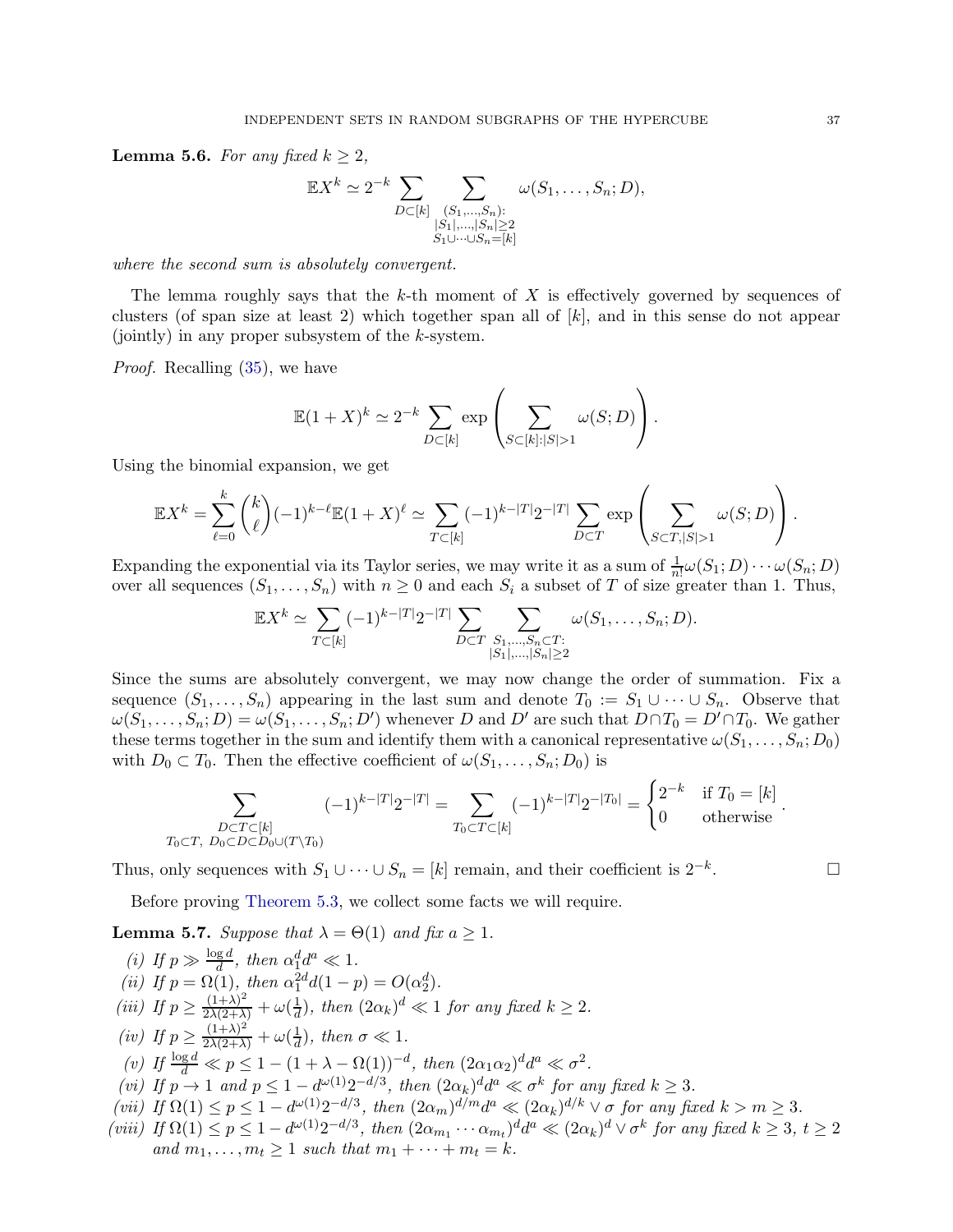*Proof.* [\(i\)](#page-36-0). It suffices to show that  $\alpha_1 \leq 1 - \omega \left( \frac{\log d}{d} \right)$  $\frac{g d}{d}$ ). Since  $\alpha_1 = 1 - \frac{p\lambda}{1+i}$  $\frac{p\lambda}{1+\lambda}$ , this is immediate. [\(ii\)](#page-36-1). It suffices to show that  $1 - \frac{\alpha_1^2}{\alpha_2} = \Omega(1 - p)$ . Plugging in the definitions of  $\alpha_1$  and  $\alpha_2$ , this is easily verified.

[\(iii\)](#page-36-2). Since  $\alpha_k$  is decreasing in k, it suffices to show that  $(2\alpha_2)^d \ll 1$ . Equivalently,  $2\alpha_2 \leq 1 - \omega(\frac{1}{d})$  $\frac{1}{d}$ ). Plugging in the definition of  $\alpha_2$ , we see that this is the same as  $2p \geq \frac{(1+\lambda)^2}{\lambda(2+\lambda)}$  $\frac{(1+\lambda)^2}{\lambda(2+\lambda)}(1+\omega(\frac{1}{d}))$  $\frac{1}{d})$ ).

[\(iv\)](#page-36-3). Using only that  $\lambda = \Theta(1)$ , one checks that

<span id="page-37-0"></span>
$$
\sigma^2 = (2\alpha_2)^d \cdot \Omega(1 \wedge p(1-p)d) \quad \text{and} \quad \sigma^2 = (2\alpha_2)^d \cdot O\left(1 + \frac{\alpha_1^{2d}d(1-p)}{\alpha_2^d}\right). \tag{39}
$$

The claim now follows from [\(iii\)](#page-36-2) and [\(ii\)](#page-36-1).

[\(v\)](#page-36-4). By [\(39\)](#page-37-0), it suffices to show that  $\alpha_1^d d^a \ll 1 \wedge (1-p)d$ . For p bounded away from 1, this follows from [\(i\)](#page-36-0). When  $p \to 1$ , this follows using that  $\alpha_1 = \frac{1+o(1)}{1+\lambda}$  $\frac{+o(1)}{1+\lambda}$  and the upper bound on p.

[\(vi\)](#page-36-5). Denote  $\gamma := \frac{(2\alpha_k)^{1/k}}{(2\alpha_k)^{1/2}}$  $\frac{(2\alpha_k)^{1/2}}{(2\alpha_2)^{1/2}}$ . By [\(39\)](#page-37-0) and noting that  $1-p \leq 1 \wedge p(1-p)d$ , it suffices to show that  $\gamma^{2d}d^{2a/k} \ll 1-p$ . Observe that  $p \to 1$  implies that  $\gamma \to 2^{1/k-1/2}$ . For  $k > 3$ , this is strictly less than  $2^{-1/6}$  and the claim follows easily using that  $1-p = \Omega(2^{-d/3})$ . For  $k = 3$ , the claim similarly follows when  $1-p \geq (2-\Omega(1))^{-d/3}$ . When  $1-p$  is smaller than this, we argue that  $\gamma \leq 2^{-1/6}(1+O(1-p)),$ so that  $\gamma^{2d} = O(2^{-d/3})$  and the claim follows since  $1 - p = \omega(d^{2a/k}2^{-d/3})$  by assumption. To show that  $\gamma \leq 2^{-1/6} (1 + O(1-p))$ , first note that it is equivalent to  $\frac{(\alpha_3)^{1/3}}{(\alpha_2)^{1/2}}$  $\frac{(\alpha_3)^{1/2}}{(\alpha_2)^{1/2}} \leq 1 + O(1-p)$ . Now observe that  $(1 + \lambda)(\alpha_\ell)^{1/\ell} = 1 + h(\ell)(1 - p)(1 + o(1))$ , where  $h(x) := \frac{(1 + \lambda)^x - 1}{x}$ . Since  $h(2)$ ,  $h(3)$  and  $h(3)-h(2)$  are all  $\Theta(1)$  (note that h is strictly increasing and continuous in both x and  $\lambda$ ), we have that  $\frac{(\alpha_3)^{1/3}}{(\alpha_3)^{1/2}}$  $\frac{(\alpha_3)^{1/2}}{(\alpha_2)^{1/2}} = 1 + (h(3) - h(2))(1 - p)(1 + o(1)) = 1 + \Theta(1 - p).$ 

[\(vii\)](#page-36-6). The claim follows from [\(vi\)](#page-36-5) when  $p \to 1$ , and so we may assume that p is bounded away from 1. Let  $g: (0,1) \times (0,\infty) \to [0,\infty)$  be the function  $(p,\lambda) \mapsto \frac{(2\alpha_m)^{1/m}}{(2\alpha_2)^{1/2} \vee (2\alpha_k)}$  $\frac{(2\alpha_m)^{1/2} \sqrt{(2\alpha_k)^{1/k}}}$ . By [\(39\)](#page-37-0), it suffices to show that  $g(p, \lambda)^d \ll 1$ . Note that g is continuous and that  $g < 1$  by [Claim A.3.](#page-42-11) Thus,  $g(p, \lambda)$ is bounded away from 1 (since  $p$  is bounded away from 0 and 1), and the claim follows.

[\(viii\)](#page-36-7). Using [Claim A.1,](#page-41-0) we see that  $\alpha_{m_1} \cdots \alpha_{m_t} < \alpha_k$ . The claim thus follows from [\(vi\)](#page-36-5) when  $p \to 1$ , and so we may assume that p is bounded away from 1. Let  $g: (0,1) \times (0,\infty) \to [0,\infty)$  be the function  $(p, \lambda) \mapsto \alpha_{m_1} \cdots \alpha_{m_t}/\alpha_k$ . Note that g is continuous and that  $g < 1$ . Thus,  $g(p, \lambda)$  is bounded away from 1, and the claim follows.

We are now ready to prove [Theorem 5.3.](#page-32-0) The idea behind the proof is that the main contribution to the second sum in [Lemma 5.6](#page-35-0) is from one of two cases: either there is a single set  $S_1$  (which must equal  $[k]$ , or there are  $k/2$  sets  $S_1, \ldots, S_n$  all of size 2. The clusters contributing non-negligibly in the former case are of size  $k$  and in the latter case of size 2. We will first upper bound the absolute contribution from all other cases. We then compute the contribution from these two main cases.

*Proof of [Theorem 5.3.](#page-32-0)* Fix  $k \geq 3$ . We begin by proving the first part of the theorem, and thus suppose that  $\frac{(1+\lambda)^2}{2\lambda(2+\lambda)} + \omega(\frac{1}{d})$  $\frac{1}{d}$ )  $\leq p \leq 1 - 2^{-d/3 + \omega(\log d)}$ .

Our starting point is [Lemma 5.6](#page-35-0) which says that

$$
\mathbb{E}X^{k} \simeq 2^{-k} \sum_{D \subset [k]} \sum_{(S_1, ..., S_n) \in \mathcal{S}} \omega(S_1, ..., S_n; D),
$$

where S is the collection of all sequences  $(S_1, \ldots, S_n)$  of subsets of  $[k]$  of size at least 2 satisfying that  $S_1 \cup \cdots \cup S_n = [k]$ . Let  $S^* \subset S$  be the collection of those sequences which partition  $[k]$  into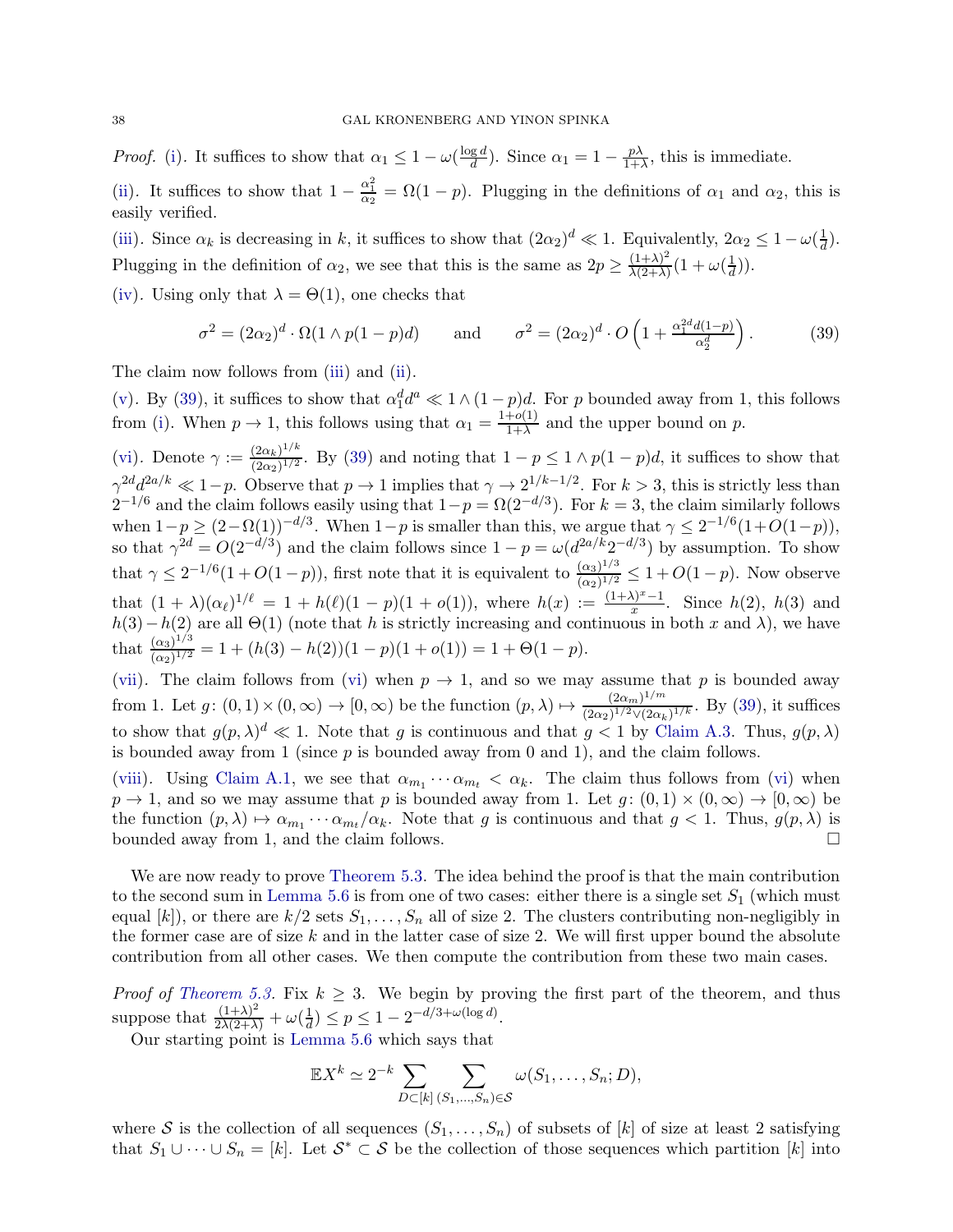sets of size 2. We will first compute the contribution from these sequences, showing that

<span id="page-38-0"></span>
$$
2^{-k} \sum_{(S_1,\dots,S_n)\in\mathcal{S}^*} \sum_{D\subset[k]} \omega(S_1,\dots,S_n;D) = \begin{cases} (1+o(1)) \cdot \sigma^k(k-1)!! & \text{if } k \text{ is even} \\ 0 & \text{if } k \text{ is odd} \end{cases} (40)
$$

We will next compute the contribution from the single sequence  $([k])$ , showing that

<span id="page-38-1"></span>
$$
2^{-k} \sum_{D \subset [k]} \omega([k]; D) = (\frac{\lambda}{2})^k 2^d \alpha_k^d + o(\sigma^k \vee 2^d \alpha_k^d). \tag{41}
$$

We will then show that the contribution from all other sequences is negligible:

<span id="page-38-2"></span>
$$
2^{-k} \sum_{D \subset [k]} \sum_{\substack{(S_1,\ldots,S_n) \in \mathcal{S} \backslash \mathcal{S}^* \\ n \ge 2}} \omega(S_1,\ldots,S_n; D) = o(\sigma^k \vee 2^d \alpha_k^d). \tag{42}
$$

This will yield the first part of the theorem.

Let us begin with [\(40\)](#page-38-0). When k is odd,  $S^*$  is empty, and (40) is immediate. Suppose that k is even and set  $n := k/2$ . There are  $|S^*| = n! \cdot (k-1)!$ ! many ordered partitions of  $[k]$  into sets of size 2. Since any such partition contributes the same, and since its contribution factorizes over the  $n$  pairs, to obtain  $(40)$ , it suffices to show that

$$
\sum_{D \subset \{1,2\}} \omega(\{1,2\}; D) = (1 + o(1))4\sigma^2.
$$

Thus, we are left with a computation concerning clusters of the 2-system. Specifically, the sum of weights of clusters which span  $\{1, 2\}$ . Since clusters of size larger than 2 are negligible in comparison to  $\sigma^2$  by [Lemma 4.18](#page-31-0) and [Lemma 5.7\(](#page-36-8)[v\)](#page-36-4), it suffices to show that

$$
\sum_{D \subset \{1,2\}} \sum_{\substack{\Gamma \in \mathcal{C}_D: ||\Gamma|| = 2 \\ \text{span}(\Gamma) = \{1,2\}}} \omega(\Gamma) = 4\sigma^2.
$$

In fact, we have already done this computation. Indeed, the left-hand side is  $2A_{\text{same}} + 2A_{\text{diff}}$ , where  $A_{\text{same}}$  and  $A_{\text{diff}}$  were defined in [\(36\)](#page-35-1). These were subsequently computed in [\(37\)](#page-35-2) and [\(38\)](#page-35-3), from which we see that  $2A_{\text{same}} + 2A_{\text{diff}} = 4\sigma^2$ . We note for later use that both  $A_{\text{same}}$  and  $A_{\text{diff}}$  are non-negative, so that  $|A_{\text{same}}|, |A_{\text{diff}}| \leq 2\sigma^2$ . This establishes [\(40\)](#page-38-0).

We now move on to showing [\(41\)](#page-38-1). Recall that  $\omega([k]; D) = \sum_{\Gamma \in \mathcal{C}_D : \text{span}(\Gamma) = [k]} \omega(\Gamma)$ . The total contribution to  $\omega([k]; D)$  from clusters of size larger than k is negligible in comparison to  $2^d \alpha_k^d$  by [Lemma 4.18](#page-31-0) and [Lemma 5.7](#page-36-8)[\(i\)](#page-36-0). Consider a cluster  $\Gamma$  with span( $\Gamma$ ) = [k] and  $\|\Gamma\| = k$ . Suppose first that  $D = \emptyset$  or  $D = [k]$  (all defects on the same side). Then the support of  $\Gamma$  must be a singleton. Recall from scenario III in [Section 3.2](#page-15-0) that the weight of a polymer  $\gamma$  with singleton support and  $|\text{span}(\gamma)| = \ell$  is  $\lambda^{\ell} \alpha_{\ell}^{d}$ . There are numerous types of clusters with singleton support, according to the number of polymers and their sizes. There are  $2^{d-1}$  clusters of weight  $\lambda^k \alpha_k^d$  (those which consist of a single polymer), and all other clusters have combined weight  $o(\sigma^k \vee 2^d \alpha_k^d)$  by Lemma  $5.7(viii)$  $5.7(viii)$ . Thus,

$$
\omega([k];D) = 2^{d-1}\lambda^k \alpha_k^d + o(\sigma^k \vee 2^d \alpha_k^d).
$$

Suppose now that  $D \neq \emptyset$ , [k]. In this case, the support of Γ need not be a singleton, but it is easy to see that there are at most  $2^d d^{O(1)}$  ways to choose the support. It follows that there are at most  $2^d d^{O(1)}$  ways to choose the cluster Γ. [Lemma 4.5](#page-21-1) implies that any polymer  $\gamma$  with  $|\text{span}(\gamma)| = \ell$  has weight at most  $\lambda^{\|\gamma\|}(\tilde{\alpha}_{\ell})^{\|N(\gamma)\|}$ , where  $\tilde{\alpha}_{\ell} = (\alpha_{\ell})^{1/\ell}$  was defined at the beginning of [Section 4.](#page-19-0) Since  $||N(\gamma)|| \geq d\ell$ , the weight of  $\gamma$  is at most  $\lambda^{||\gamma||}\alpha_{\ell}^d$ . Finally, [Lemma 5.7\(](#page-36-8)[viii\)](#page-36-7) yields that  $\omega([k]; D) = o(\sigma^k \vee 2^d \alpha_k^d)$ . This establishes [\(41\)](#page-38-1).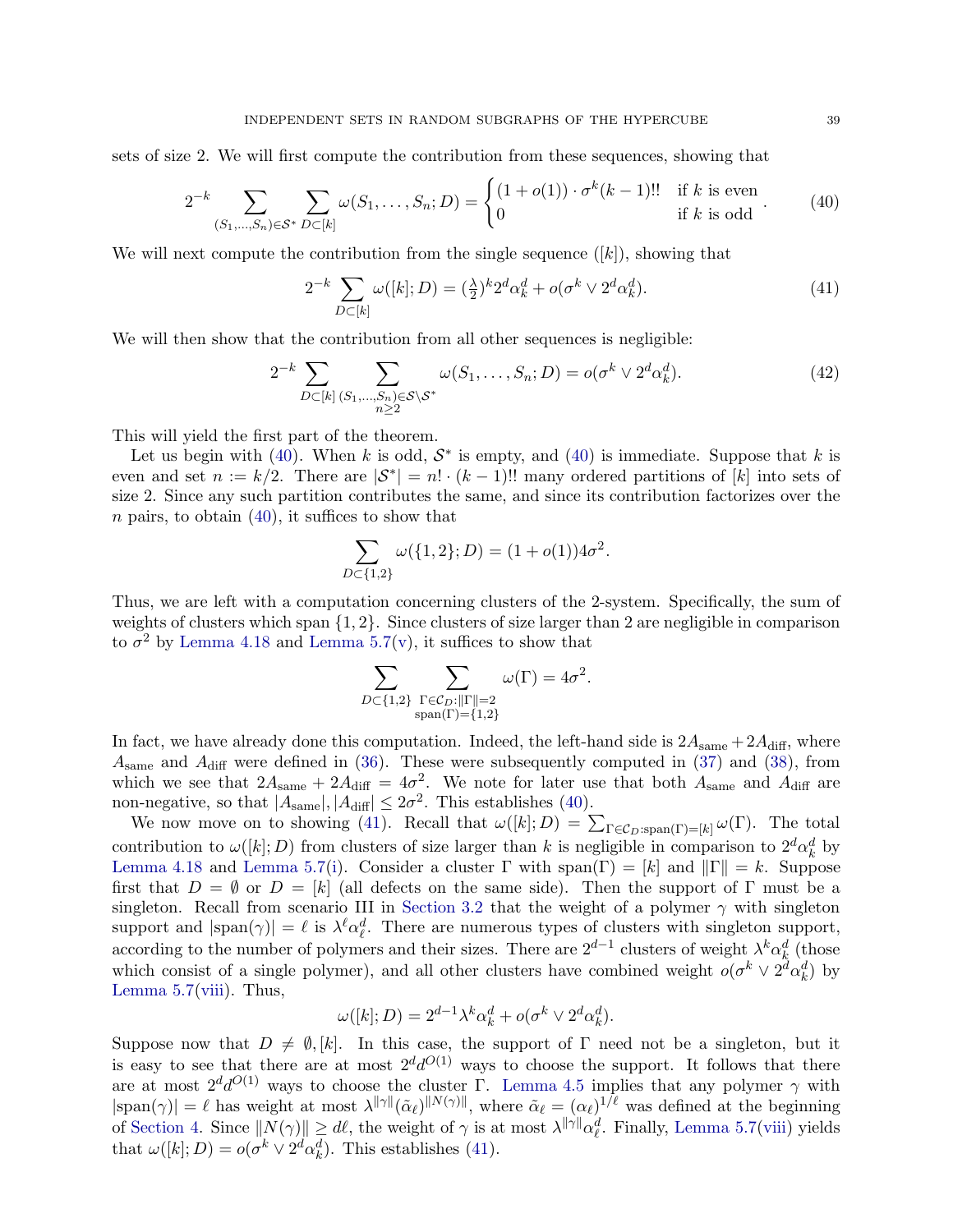It remains to show  $(42)$ . To this end, we may fix D and show that

$$
\sum_{\substack{(S_1,\ldots,S_n)\in\mathcal{S}\setminus\mathcal{S}^*\\n\geq 2}}\omega(S_1,\ldots,S_n;D)=o(\sigma^k\vee 2^d\alpha_k^d).
$$

Fix  $(S_1, \ldots, S_n) \in S \setminus S^*$  with  $n \geq 2$  and denote  $\ell_i := |S_i|$ . By [Lemma 4.18,](#page-31-0)

$$
|\omega(S_1,\ldots,S_n;D)| \leq \frac{O(1)^n}{n!} 2^{dn} (\alpha_{\ell_1} \cdots \alpha_{\ell_n})^d.
$$

Define  $f(\ell) := (2\alpha_{\ell})^{1/\ell}$ . Using [Corollary A.4,](#page-42-12) we obtain that

$$
|\omega(S_1,\ldots,S_n;D)| \leq \frac{O(1)^n}{n!} (f(2) \vee f(k))^{(\ell_1+\cdots+\ell_n)d}.
$$

This bound will not suffice for us, and we need to tweak it by separating those  $\ell_i$  which are 2 or k from the rest. Write  $n = t + r + m$ , where t and r are the number of  $\ell_i$  which are 2 and k, respectively, and let  $3 \leq \ell'_1, \ldots, \ell'_m \leq k-1$  be the remaining elements and denote  $\ell := \ell'_1 + \cdots + \ell'_m$ . Using that  $|\omega(S_i; D)| \leq 2\sigma^2$  for those  $S_i$  of size 2 (since  $\omega(S_i; D)$  equals either  $A_{\text{same}}$  or  $A_{\text{diff}}$ ), using [Lemma 4.18](#page-31-0) for larger  $S_i$ , and applying [Corollary A.4](#page-42-12) to  $\ell'_1, \ldots, \ell'_m$ , we obtain that

$$
|\omega(S_1,\ldots,S_n;D)| \leq \frac{O(1)^n}{n!} \sigma^{2t} (2\alpha_k)^{rd} (2^m \alpha_{\ell'_1} \cdots \alpha_{\ell'_m})^d
$$
  

$$
\leq \frac{O(1)^n}{n!} \sigma^{2t} f(k)^{krd} (f(3) \vee f(k-1))^{dd}.
$$

Since for a given n, there are at most  $2^{kn}$  sequences  $(S_1, \ldots, S_n)$ , in order to obtain the desired bound, it suffices to show that, uniformly in  $(t, r, \ell)$ ,

$$
\star := \sigma^{2t} f(k)^{krd} (f(3) \vee f(k-1))^{kd} = o(\sigma^k \vee f(k)^{kd}).
$$

Since  $\star$  only decreases when increasing t, r or  $\ell$ , it suffices to show this for any fixed  $(t, r, \ell)$ . By [Lemma 5.7](#page-36-8)[\(iii\)](#page-36-2)-[\(iv\)](#page-36-3), each of  $\sigma$ ,  $f(2)^d$ ,  $f(3)^d$ , ...,  $f(k)^d$  is  $o(1)$ , and we assume that d is large enough so that they are all at most 1. If  $r \geq 2$ , then  $\star \leq f(k)^{2kd} \ll f(k)^{kd}$ . If  $r = 1$ , then either  $t \geq 1$ or  $\ell \geq 1$  (since  $n \geq 2$ ), and again we have that  $\star \ll f(k)^{kd}$ . Now suppose that  $r = 0$ . If  $\ell = 0$ , then  $t > k/2$  (since  $(S_1, \ldots, S_n) \notin S^*$ ) so that  $\star \leq \sigma^{k+1} \ll \sigma^k$ . If  $\ell \geq 1$  (note that  $2t + \ell \geq k$ ), then  $\star \leq (\sigma \vee f(k)^d)^{2t} (f(3) \vee f(k-1))^{kd} \ll (\sigma \vee f(k)^d)^{2t+\ell} \leq (\sigma \vee f(k)^d)^k$  by [Lemma 5.7\(](#page-36-8)[vii\)](#page-36-6). This establishes [\(42\)](#page-38-2), and thus completes the proof of the first part of the theorem.

To see the claim regarding  $p = \frac{(1+\lambda)^2}{2\lambda(2+\lambda)} \pm O(\frac{1}{d})$  $\frac{1}{d}$ , we first note that in this regime, we have that  $\sigma = \Theta(1)$  and  $f(k)^{kd} \ll 1$ . In particular, [Lemma 5.7](#page-36-8)[\(iii\)](#page-36-2)-[\(iv\)](#page-36-3) hold for this p if one replaces " $\ll 1$ " with "=  $O(1)$ ". Consequently, the bounds in [\(40\)](#page-38-0) and [\(41\)](#page-38-1) remain unchanged, while the bound in [\(42\)](#page-38-2) becomes  $O(\sigma^k) \pm O(2^d \alpha_k^d) = O(1)$  for k even (and still 0 for k odd). To see the latter, note that  $\star$  is at most  $O(f(k)^{kd}) + o(\sigma^k) = o(1)$  when  $r + \ell \geq 1$ ; when  $r = \ell = 0$  and  $t > k/2$ , we use that  $0 \leq \omega(S_i; D) \leq 2\sigma^2$  to obtain that  $\omega(S_1, \ldots, S_n; D) = \frac{O(1)^n}{n!}$ . Putting these together yields that  $\mathbb{E}X^k = \Theta(\sigma^k) \pm O(2^d \alpha_k^d) = \Theta(1)$  for k even. For k odd, this gives that  $\mathbb{E}X^k = O(1)$ , and to see that it is  $\Theta(1)$ , it suffices to note that  $\omega(S_1, \ldots, S_n; D)$  is  $\Theta(1)$  for some sets  $S_1, \ldots, S_n$  of size 2 and some D. This yields the statement of the theorem in this case.

To see the claim regarding  $p \geq \frac{(1+\lambda)^2}{2\lambda(2+\lambda)}$  $\frac{(1+\lambda)}{2\lambda(2+\lambda)}$ , we note that [Lemma 5.7\(](#page-36-8)[v\)](#page-36-4)-[\(vii\)](#page-36-6) remain true without the upper bound on p if one replaces  $\sigma$  with  $f(2)^d = (2\alpha_2)^{d/2}$ . The bounds in [\(40\)](#page-38-0), [\(41\)](#page-38-1) and [\(42\)](#page-38-2) then all become  $O((2\alpha_2)^{kd/2} \vee 2^d \alpha_k^d)$ . This yields the statement of the theorem in this case.  $\square$ 

*Proof of [Corollary 5.4.](#page-33-2)* [Lemma 5.7\(](#page-36-8)[vi\)](#page-36-5) implies that  $\sigma^k \gg (2\alpha_k)^d$  for any  $k \geq 3$ . [Theorem 5.3](#page-32-0) now yields that

$$
\mathbb{E}\left(\frac{Z - \mathbb{E}Z}{\sigma \mathbb{E}Z}\right)^k \to \begin{cases} (k-1)!! & \text{if } k \text{ is even} \\ 0 & \text{if } k \text{ is odd} \end{cases}.
$$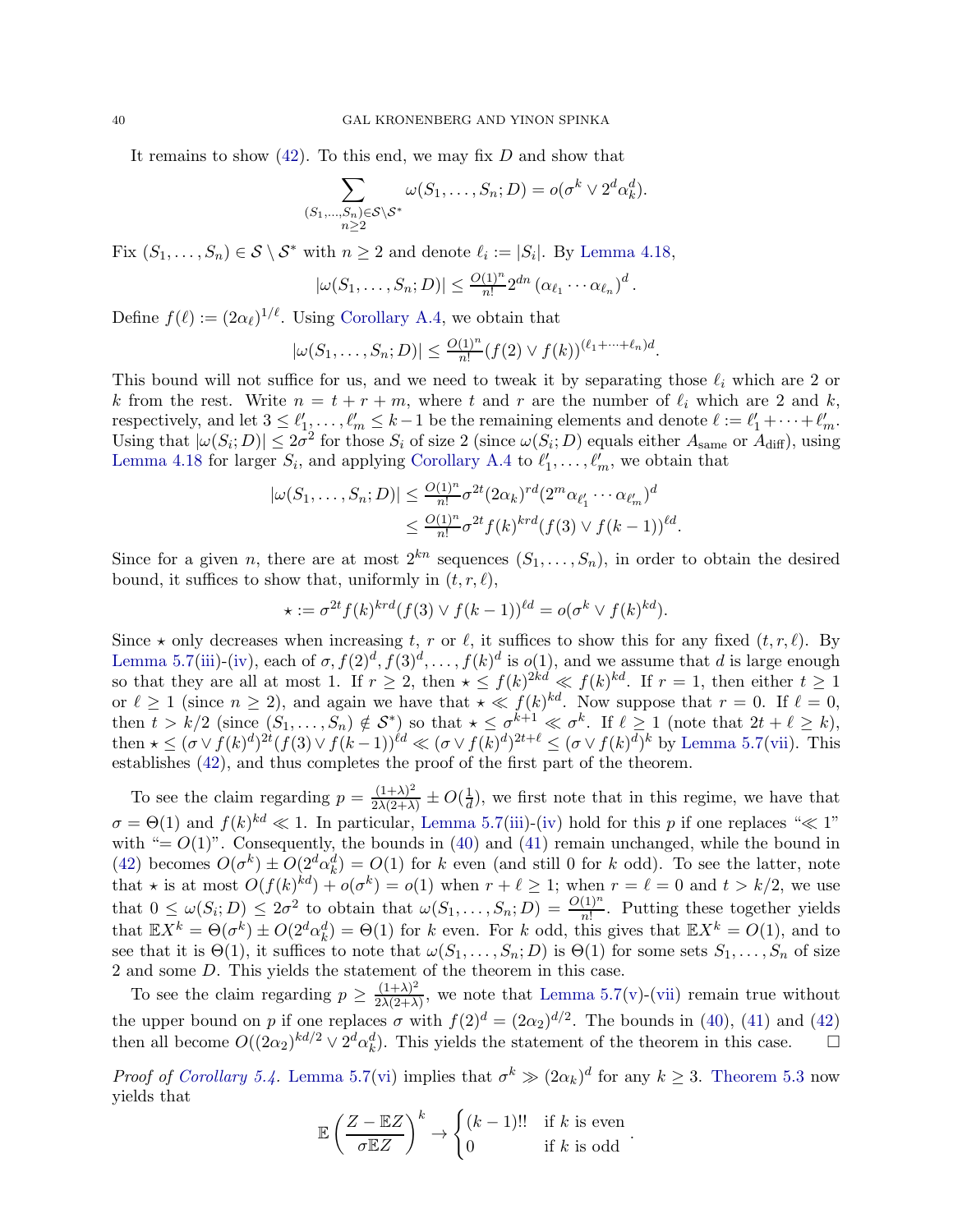Since the right-hand side equals  $\mathbb{E}N^k$ , and since  $\text{Var}(Z) = (1 + o(1))(\sigma \mathbb{E}Z)^2$  by [Theorem 5.2](#page-32-2) (note that  $\sigma = o(1)$  by [Lemma 5.7\(](#page-36-8)[iv\)](#page-36-3)), we conclude the first part of the corollary. Since normal random variables are determined by their moments, we also conclude that  $(Z - \mathbb{E}Z)/\sqrt{\text{Var}(Z)}$  converges in distribution to N.

Let us now explain how the theorems stated at the beginning of this section imply the theorems stated in the introduction.

*Proof of [Theorem 1.1.](#page-0-1)* Immediate from [Theorem 5.1](#page-32-3) by plugging in  $\lambda = 1$  and  $\alpha_1 = 1 - \frac{p}{2}$ 2  $\Box$ 

*Proof of [Theorem 1.3.](#page-2-2)* Immediate from [Corollary 5.4](#page-33-2) by plugging in  $\lambda = 1$ .

*Proof of [Theorem 1.4.](#page-2-0)* Immediate from [Theorem 5.2](#page-32-2) by plugging in  $\lambda = 1$ ,  $\alpha_1 = 1 - \frac{p}{2}$  $\frac{p}{2}$  and  $\alpha_2 =$  $1-\frac{3p}{4}$ 4 .<br>1980 - Paul Barbara, politikar eta aldera eta aldera eta aldera eta aldera eta aldera eta aldera eta aldera<br>1980 - Paul Barbara, profesiora eta aldera eta aldera eta aldera eta aldera eta aldera eta aldera eta aldera

*Proof of [Theorem 1.5.](#page-2-1)* The first part follows from [Theorem 5.2](#page-32-2) by plugging in  $\lambda = 1$ ,  $\alpha_1 = 1 - \frac{p}{2}$ 2 and  $\alpha_2 = 1 - \frac{3p}{4}$  $\frac{3p}{4}$ , and using that  $d^3 \epsilon_k^d \ll \alpha_1^{2d}$ , which is simple to check using only that  $p \gg \frac{\log d}{d}$ .

For the second part, suppose first that  $k \geq 4$  is even and  $\frac{2}{3} + \omega(\frac{1}{d})$  $\frac{1}{d}$ )  $\leq p \leq 1 - \omega(\frac{1}{d})$  $\frac{1}{d}$ ). Using the upper bound on p, it is not hard to check that  $\alpha_1^{2d} \ll \alpha_2^d$  and  $(1-p)d\alpha_1^{2d} \ll \alpha_2^d$ . Thus,  $\sigma = \frac{1}{2}2^{d-1}\alpha_1^d(1+o(1))$  and the formula stated in the theorem follows from [Theorem 5.3.](#page-32-0) Suppose 2 now that  $k \geq 4$  and  $p = \frac{2}{3} \pm O(1)$ . In this case,  $\left(2 - \frac{3p}{2}\right)$  $\frac{2p}{2}$ , kd/2 =  $\Theta(1)$  and  $2^d(1-p+p2^{-k})^d \ll 1$ , and the claimed result follows from [Theorem 5.3.](#page-32-0) The remaining two cases also follow from [Theorem 5.3](#page-32-0) since  $(2-\frac{3p}{2})$  $\frac{3p}{2}$ <sup>kd/2</sup>  $\leq$  1 and  $2^d(1-p+p2^{-k})^d \ll 1$  when  $k \geq 3$  and  $p \geq \frac{2}{3}$  $\frac{2}{3}$ .

# 6. Discussion and open questions

<span id="page-40-0"></span>We have introduced several results on the partition function of the hard-core model (and, in particular, on the number of independent sets) in a random subgraph of the hypercube. For a wide range of p we have found precise asymptotics for the expected value and higher moments. For values of p tending to 1, we further established a normal limiting distribution result, whereas for  $p > \frac{2}{3}$ , we have a concentration result which yields estimates on the partition function which hold with high probability.

Our work raises several natural questions. Our results can be interpreted as results about the partition function of a family of positive-temperature models on the hypercube (recall [Proposition 1.7\)](#page-5-0). Interestingly, our results allow to extract information about the structure of a random configuration chosen from the positive-temperature model on the hypercube. Indeed, we have established a convergent cluster expansion representation (see [Theorem 3.1\)](#page-13-1) from which it is rather standard to deduce such structural information. For example (for appropriate parameters of the model), one may deduce from our results that the probability that two given vertices, one even and one odd, belong to such a configuration is at most  $C\lambda\left(\frac{1+\lambda e^{-\beta}}{1+\lambda}\right)$  $\frac{(\lambda e^{-\beta})}{1+\lambda}$ <sup>d</sup>. For  $p > \frac{2}{3}$  (say, constant), it should also be possible to deduce such probabilistic information about the typical independent sets (i.e., the hard-core model with  $\lambda = 1$ ) in the random graph  $Q_{d,p}$ , using that the relevant quantities are concentrated in this regime (as demonstrated by [Theorem 1.2\)](#page-1-1), but we have not pursued this here. For other  $\lambda$ , the value  $\frac{2}{3}$  becomes  $\frac{(1+\lambda)^2}{2\lambda(2+\lambda)}$  $\frac{(1+\lambda)^2}{2\lambda(2+\lambda)}$  (see [Section 5\)](#page-32-1). It would be interesting to study the structure of a typical configuration in the hardcore model on  $Q_{d,p}$  for smaller values of p. For non-random graphs, such results were established on the hypercube [\[22,](#page-43-15) [13,](#page-43-13) [21\]](#page-43-4) and also on the closely related  $\mathbb{Z}^d$  lattice [\[16,](#page-43-21) [29\]](#page-43-22) (and for positive temperature in [\[31\]](#page-43-14)).

We have seen that for  $p > \frac{2}{3} + \omega \left(\frac{1}{d}\right)$  $\frac{1}{d}$ ,  $i(Q_{d,p})$  is concentrated around its mean, in the sense that with high probability  $i(Q_{d,p}) = (1+o(1))\mathbb{E}(i(Q_{d,p}))$ . On the other hand, we have seen that in  $p = \frac{2}{3}$ 3 it is non-concentrated (around its mean or otherwise). This raises the question of whether or not there is concentration for smaller values of p, for example for  $p = \frac{1}{2}$  $\frac{1}{2}$  (recall [\(5\)](#page-1-3) and [\(6\)](#page-1-4)). More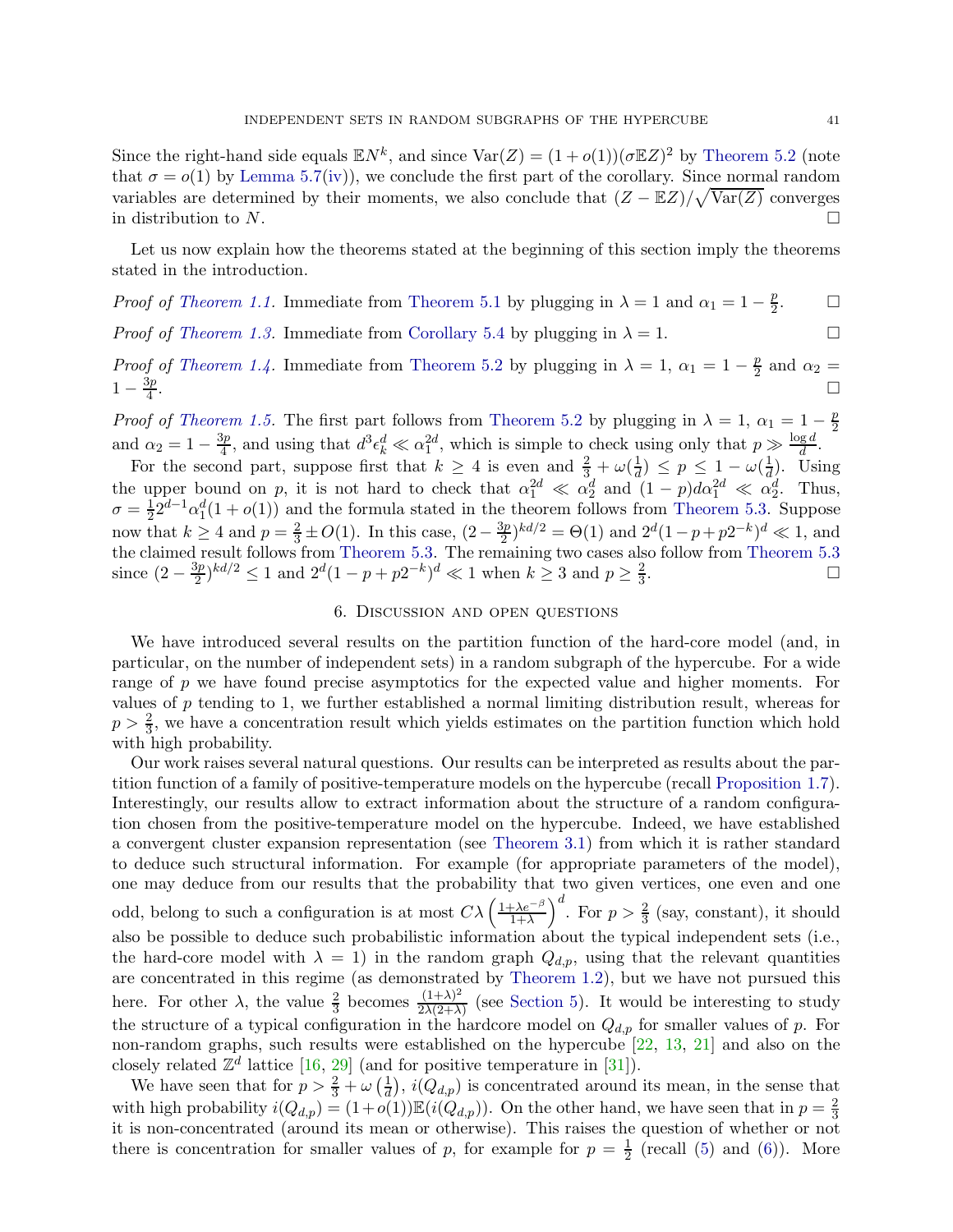generally, it is interesting to determine the typical order of magnitude of  $i(Q_{d,p})$ , specifically if it is close to its mean either in the sense of  $\Theta(\mathbb{E}(i(Q_{d,p})))$  or as in the sense of the right hand side of [\(3\)](#page-1-0).

Another possible approach to studying the hard-core model on  $Q_{d,p}$  (different than the approach taken in this paper) is to try to apply the machinery of [\[33,](#page-43-2) [13,](#page-43-13) [21\]](#page-43-4) directly to the random graph. As Galvin noted in [\[13\]](#page-43-13), this machinery relies on only few properties of the hypercube, specifically the fact that it is a regular bipartite graph with certain isoperimetric bounds. However,  $Q_{d,p}$  is typically very non-regular, and perhaps more crucially, while certain isoperimetric bounds for  $Q_{d,p}$ are known (see [\[11\]](#page-42-8) and references therein), these do not seem to be suited for the problem at hand.

We have seen that for p tending to 1 (not too fast), there is a normal limiting behavior for  $i(Q_{d,p})$ . It is natural to ask what the limiting behavior is for other values of p, e.g., for constant  $p \in (0,1)$ . [Theorem 1.5](#page-2-1) implies that (see the discussion after the theorem) the central moments of  $i(Q_{d,p})$  do *not* behave asymptotically like those of a normal random variable. While this does not necessarily preclude the possibility of a normal limit, it might suggest a different limiting distribution, perhaps log-normal.

Some of our results are in the regime where p is at least  $\frac{C \log d}{d^{1/3}}$ . It is natural to wonder how small  $p$  can be for these results to hold. For example, when does the expected number of independent sets behave as in [\(3\)](#page-1-0)? It is not hard to see that this fails for  $p = o(\frac{1}{d})$  $\frac{1}{d}$ ) (or even for  $p \leq \frac{c}{d}$  $\frac{c}{d}$  for small  $c > 0$ ). Indeed, by considering subsets of one bipartition class of the hypercube and the isolated vertices in the other bipartition class, one sees that for  $p = o(\frac{1}{d})$  $\frac{1}{d}$ , with high probability,  $i(Q_{d,p}) = 2^{2^{d-1}(2-o(1))}$ , and thus also in expectation. Similarly, for  $p = O(\frac{1}{d})$  $\frac{1}{d}$ , with high probability,  $i(Q_{d,p}) = 2^{2^{d-1}(1+\Omega(1))}$ . This further shows that

$$
\mathbb{E}i(Q_{d,p}) = 2^{2^{d-1}(1+o(1))} \tag{43}
$$

does not hold for  $p = O(\frac{1}{d})$  $\frac{1}{d}$ ), whereas [\(3\)](#page-1-0) implies that it does hold for  $p \geq \frac{C \log d}{d^{1/3}}$  $\frac{\log a}{d^{1/3}}$ . In fact, it is not too hard to show that this weaker form of [\(3\)](#page-1-0) holds for  $p = \omega(\frac{\log d}{d})$  $\frac{ga}{d}$ ). This can be seen by us-ing [Lemma 4.11](#page-25-0) (or alternatively [\[14,](#page-43-17) Theorem 1.3]) to obtain that  $\mathbb{E}i(Q_{d,p}) \leq Z(K_{d,d}, 1, \beta)^{\frac{1}{d}2^{d-1}}$ , and then following the proof of [Lemma 4.15](#page-26-3) (and noting that  $Z(\{\overline{0}\}) = 2^d$ ) to deduce that  $Z(K_{d,d}, 1, \beta) \leq 2^{d(1+o(1))}$ . In this context, we mention that  $\frac{1}{d}$  is the threshold for the appearance of a giant component in  $Q_{d,p}$  (see, e.g., [\[36\]](#page-43-9)), and that there is a positive proportional of vertices of bounded degree when  $p = O(\frac{1}{d})$  $\frac{1}{d}$ ) but not when  $p = \omega(\frac{1}{d})$  $\frac{1}{d}$ ).

Lastly, we note that independent sets can be seen as a special case of graph homomorphisms. In this direction, results about graph homomorphisms were established in [\[10,](#page-42-13) [20,](#page-43-20) [31\]](#page-43-14) and for the special case of  $q$ -colorings in  $[23, 30]$  $[23, 30]$ . It is likely that the techniques in this paper, together with those of previous works, can be extended to tackle the problem of counting more general homomorphisms in  $Q_{d,p}$ . In this context, we note that the relation given in [Proposition 1.7](#page-5-0) easily extends to any (weighted) homomorphism model.

Acknowledgments. This work was carried out alongside two *independent* and *hypercute* babies, Nur and Barr, to which we are grateful for inspiring us and helping us stay awake at night to think about this problem. This paper is dedicated to them. Research of GK was supported by the European Union's Horizon 2020 research and innovation programme under the Marie Skłodowska Curie grant agreement No. 101030925. Research of YS was supported in part by NSERC of Canada.

### Appendix A.

Fix  $p \in (0,1)$  and  $c > 0$ . For  $x > 0$ , define

$$
\alpha_x := 1 - p(1 - e^{-cx})
$$
 and  $f(x) := (2\alpha_x)^{1/x}$ .

<span id="page-41-0"></span>**Claim A.1.** *The function*  $x \mapsto \log \alpha_x$  *is strictly convex. In particular,*  $\alpha_x \alpha_y > \alpha_{x-t} \alpha_{y+t}$  *for*  $y \geq x \geq t > 0$ .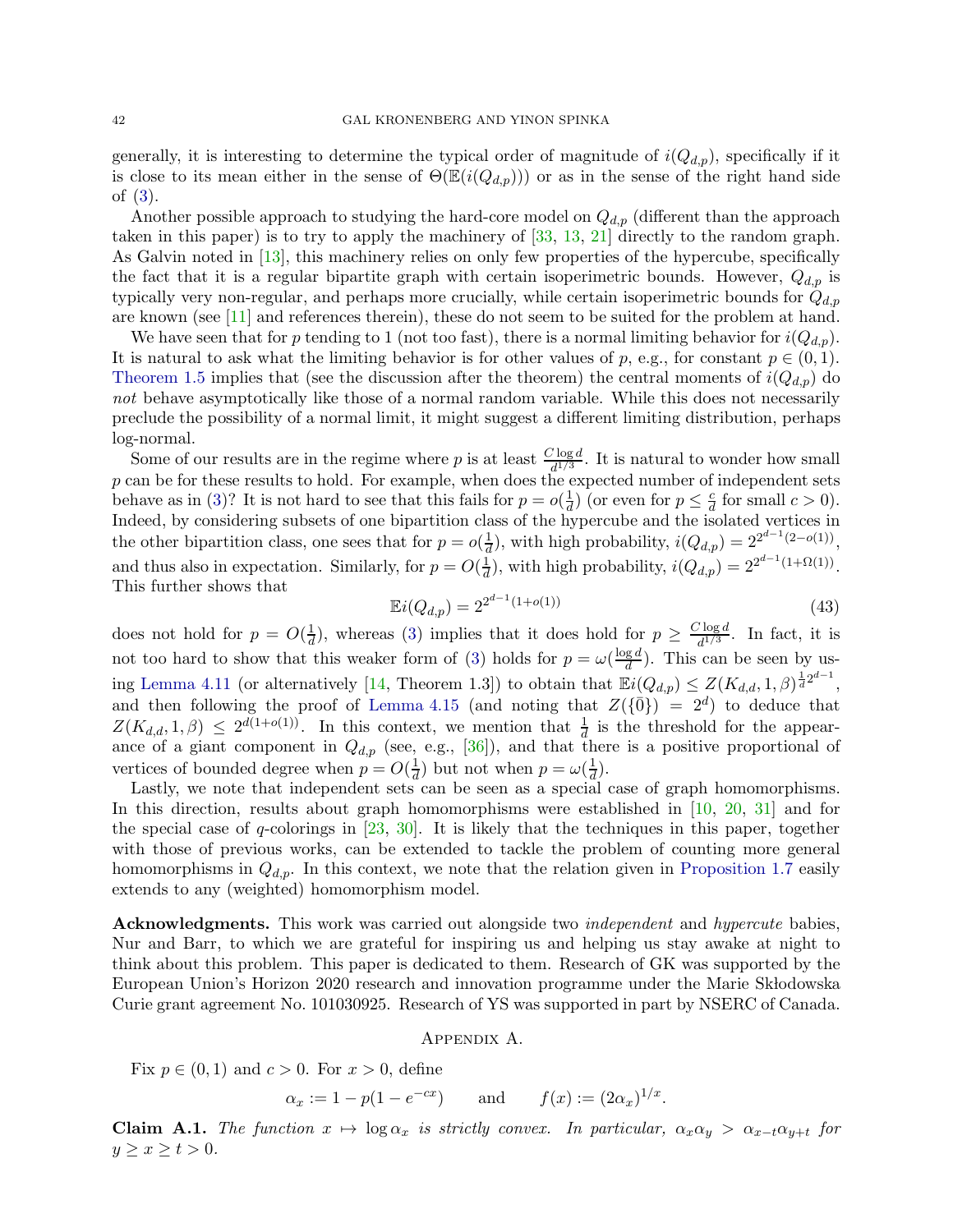*Proof.* Define  $h(x) := \alpha_x$  and  $g(x) := \log h(x)$  for  $x > 0$ . Let us show that  $g'' > 0$ . Indeed,  $h > 0$ and  $g''h^2 = h''h - (h')^2 = (1-p)pc^2e^{-cx} \ge 0.$ 

<span id="page-42-10"></span>**Corollary A.2.** *The function*  $x \mapsto \alpha_x^{1/x}$  *is increasing.* 

*Proof.* Since  $g(x) = \log \alpha_x$  is convex and  $g(0) = 0$ , we have that  $g'(x) \ge \frac{g(x)}{x}$  $\frac{f(x)}{x}$  and hence  $\left(\frac{1}{x}g(x)\right)' \geq 0$ . Thus,  $\frac{1}{x}g(x)$  is increasing and, in particular, so is  $e^{\frac{1}{x}g(x)} = \alpha_x^{1/x}$  $\frac{1}{x}$ .

<span id="page-42-11"></span>Claim A.3. *If*  $p \leq \frac{1}{2}$  $\frac{1}{2}$ , then f is strictly decreasing on  $(0, \infty)$ . If  $p > \frac{1}{2}$ , then there exists  $x_* \in (0, \infty)$ *such that* f *is strictly decreasing on*  $(0, x_*]$  *and strictly increasing on*  $(x_*, \infty)$ *.* 

*Proof.* We prove both parts simultaneously, taking  $x_* = \infty$  when  $p \leq \frac{1}{2}$  $\frac{1}{2}$ . It suffices to show that f' vanishes at a unique point  $x_*$  and that it is negative on  $(0, x_*)$  and positive on  $(x_*, \infty)$ . The derivative of f is

$$
f'(x) = f(x) \left( -\frac{\log(2\alpha_x)}{x^2} + \frac{\alpha'_x}{x\alpha_x} \right) = \frac{f(x)g(x)}{x^2\alpha_x},
$$

where  $g(x) := x\alpha'_x - \alpha_x \log(2\alpha_x)$ . Since  $f(x)$  and  $\alpha_x$  are positive, it suffices to show that g vanishes at a unique point  $x_*$  and that it is negative on  $(0, x_*)$  and positive on  $(x_*, \infty)$ . In fact,  $g(0) = -\log 2 < 0$  and  $g(\infty) = -(1 - p)\log(2 - 2p)$  is positive exactly when  $p > \frac{1}{2}$ , and we claim that g is strictly increasing on  $(0, \infty)$ . Indeed, its derivative is

$$
g'(x) = \alpha'_x + x\alpha''_x - \alpha'_x \log(2\alpha_x) - \alpha'_x = -\alpha'_x(cx + \log(2\alpha_x)).
$$

Since  $\alpha'_x$  is negative, it suffices to show that  $cx + \log(2\alpha_x)$  is positive for all  $x > 0$ , or equivalently, that  $\alpha_x > \frac{1}{2}$  $\frac{1}{2}e^{-cx}$ . This is straightforward to verify.

<span id="page-42-12"></span>**Corollary A.4.** For any  $n \geq 1$  and  $x' \geq x_1, \ldots, x_n \geq x > 0$ , we have

$$
\prod_{i=1}^{n} (2\alpha_{x_i}) \le \max\{f(x), f(x')\}^{x_1 + \dots + x_n}.
$$

*Proof.* This is equivalent to  $\prod_{i=1}^n f(x_i)^{x_i/(x_1+\cdots+x_n)} \leq \max\{f(x), f(x')\}$ . The left-hand side is at most max $\{f(x_1), \ldots, f(x_n)\}\$ , which is at most the right-hand side by [Claim A.3.](#page-42-11)

# **REFERENCES**

- <span id="page-42-1"></span>1. Mikl´os Ajtai, J´anos Koml´os, and Endre Szemer´edi, *Largest random component of a k-cube*, Combinatorica 2 (1982), no. 1, 1–7.
- <span id="page-42-3"></span><span id="page-42-2"></span>2. B´ela Bollob´as, *The evolution of the cube*, North-Holland Mathematics Studies, vol. 75, Elsevier, 1983, pp. 91–97.
- 3. , *Complete matchings in random subgraphs of the cube*, Random Structures & Algorithms 1 (1990), no. 1, 95–104.
- <span id="page-42-5"></span>4. B´ela Bollob´as, Yoshiharu Kohayakawa, and T Luczak, *On the diameter and radius of randon subgraphs of the cube*, Random Structures & Algorithms 5 (1994), no. 5, 627–648.
- <span id="page-42-4"></span>5. B´ela Bollob´as, Yoshiharu Kohayakawa, and Tomasz Luczak, *The evolution of random subgraphs of the cube*, Random Structures & Algorithms 3 (1992), no. 1, 55–90.
- <span id="page-42-6"></span>6. Christian Borgs, Jennifer T Chayes, Remco Van der Hofstad, Gordon Slade, and Joel Spencer, *Random subgraphs of finite graphs: Iii. the phase transition for the n-cube*, Combinatorica 26 (2006), no. 4, 395–410.
- <span id="page-42-9"></span><span id="page-42-0"></span>7. David C Brydges, *A short course on cluster expansions*, Les Houches (1984), no. PART I.
- 8. Ju D Burtin, *The probability of connectedness of a random subgraph of an* n*-dimensional cube*, Problemy Peredachi Informatsii 13 (1977), 90–95.
- <span id="page-42-7"></span>9. Padraig Condon, Alberto Espuny D´ıaz, Ant´onio Girao, Daniela K¨uhn, and Deryk Osthus, *Hamiltonicity of random subgraphs of the hypercube*, Proceedings of the 2021 ACM-SIAM Symposium on Discrete Algorithms (SODA), SIAM, 2021, pp. 889–898.
- <span id="page-42-13"></span><span id="page-42-8"></span>10. John Engbers and David Galvin, *H-coloring tori*, Journal of Combinatorial Theory, Series B 102 (2012), no. 5, 1110–1133.
- 11. Joshua Erde, Mihyun Kang, and Michael Krivelevich, *Expansion in supercritical random subgraphs of the hypercube and its consequences*, arXiv preprint arXiv:2111.06752 (2021).